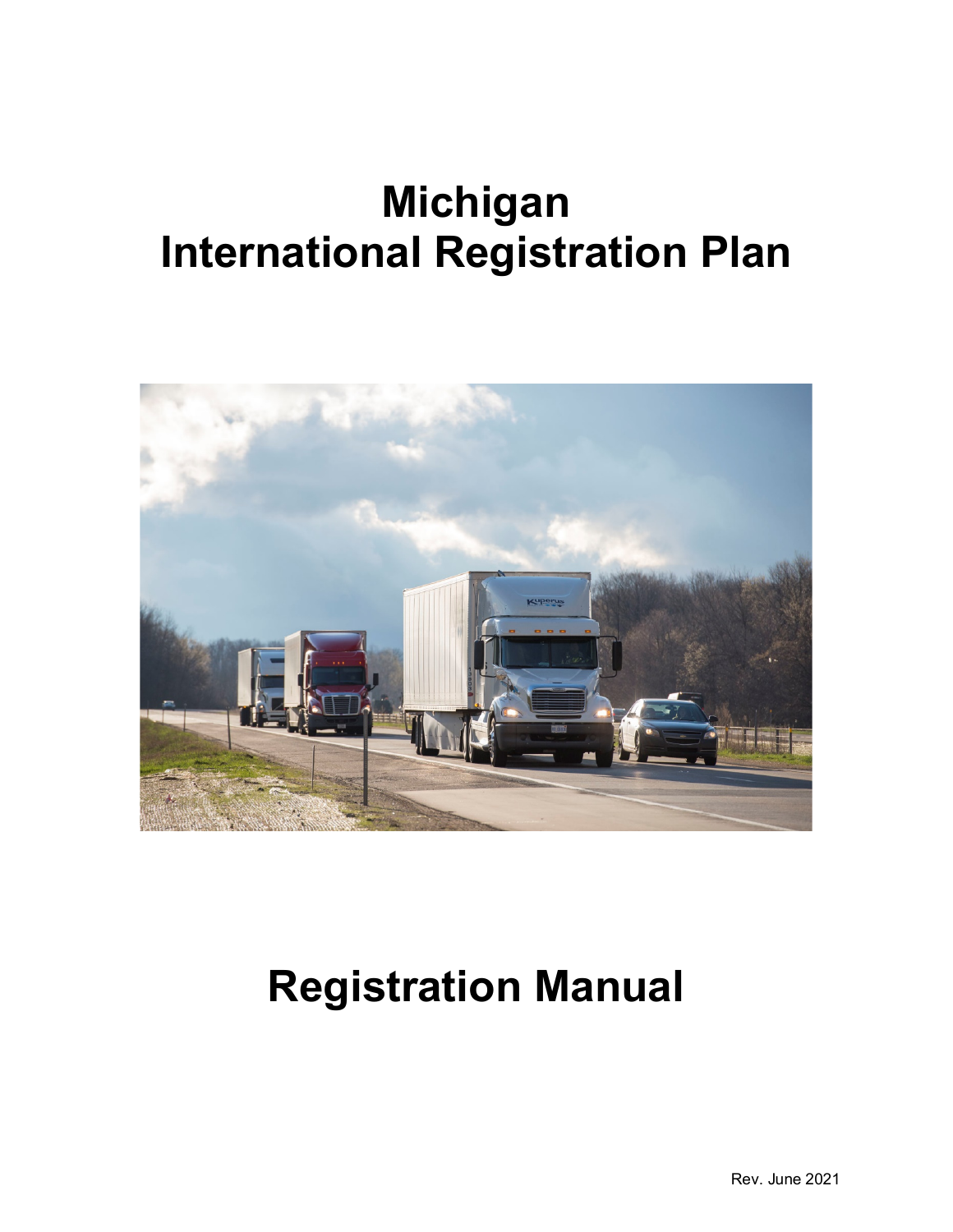Cover photograph courtesy of the Michigan Department of Transportation Photography Unit.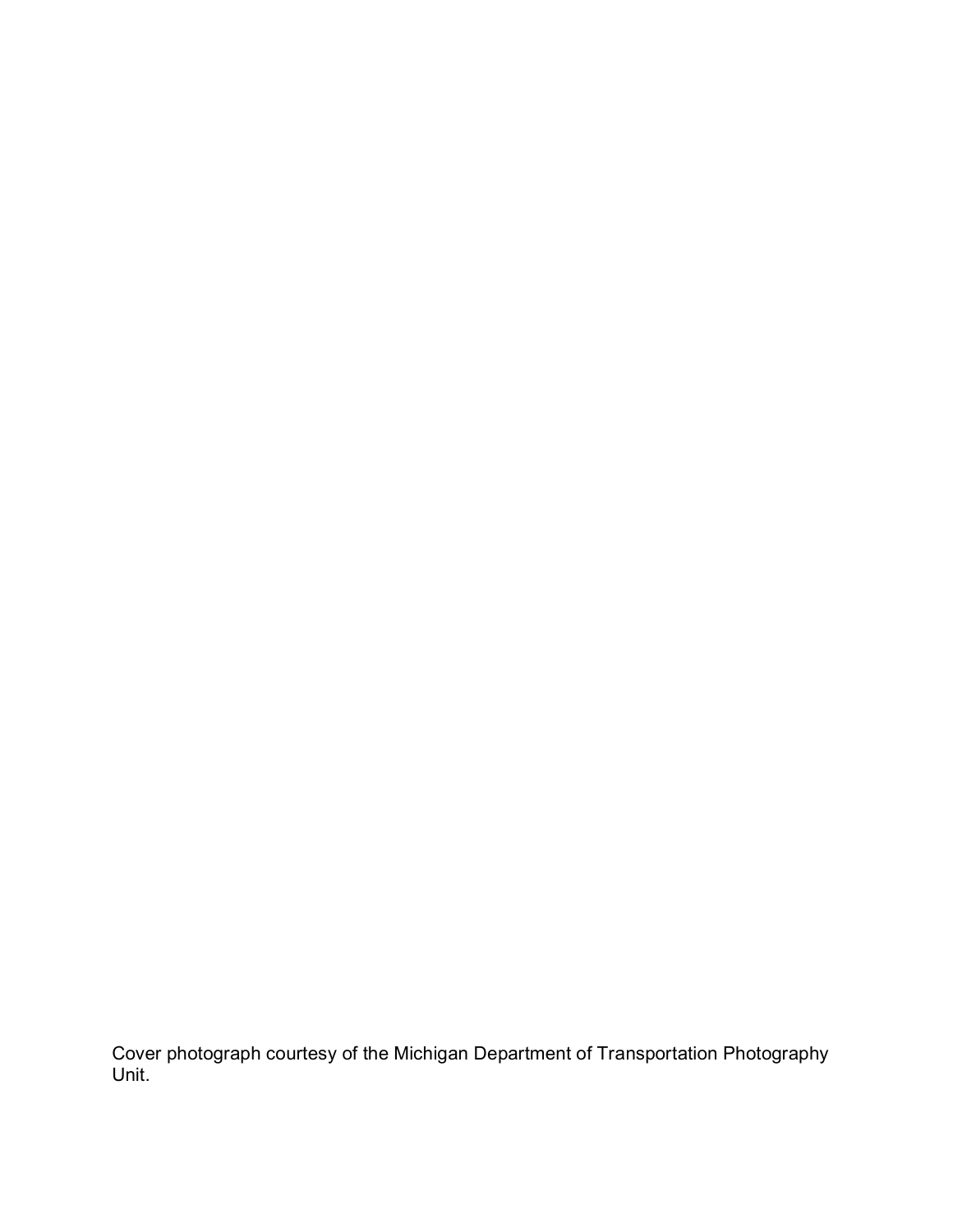## **TABLE OF CONTENTS**

| Documents to Establish a Place of Business or Residency in Michigan  11-12 |  |
|----------------------------------------------------------------------------|--|
|                                                                            |  |
|                                                                            |  |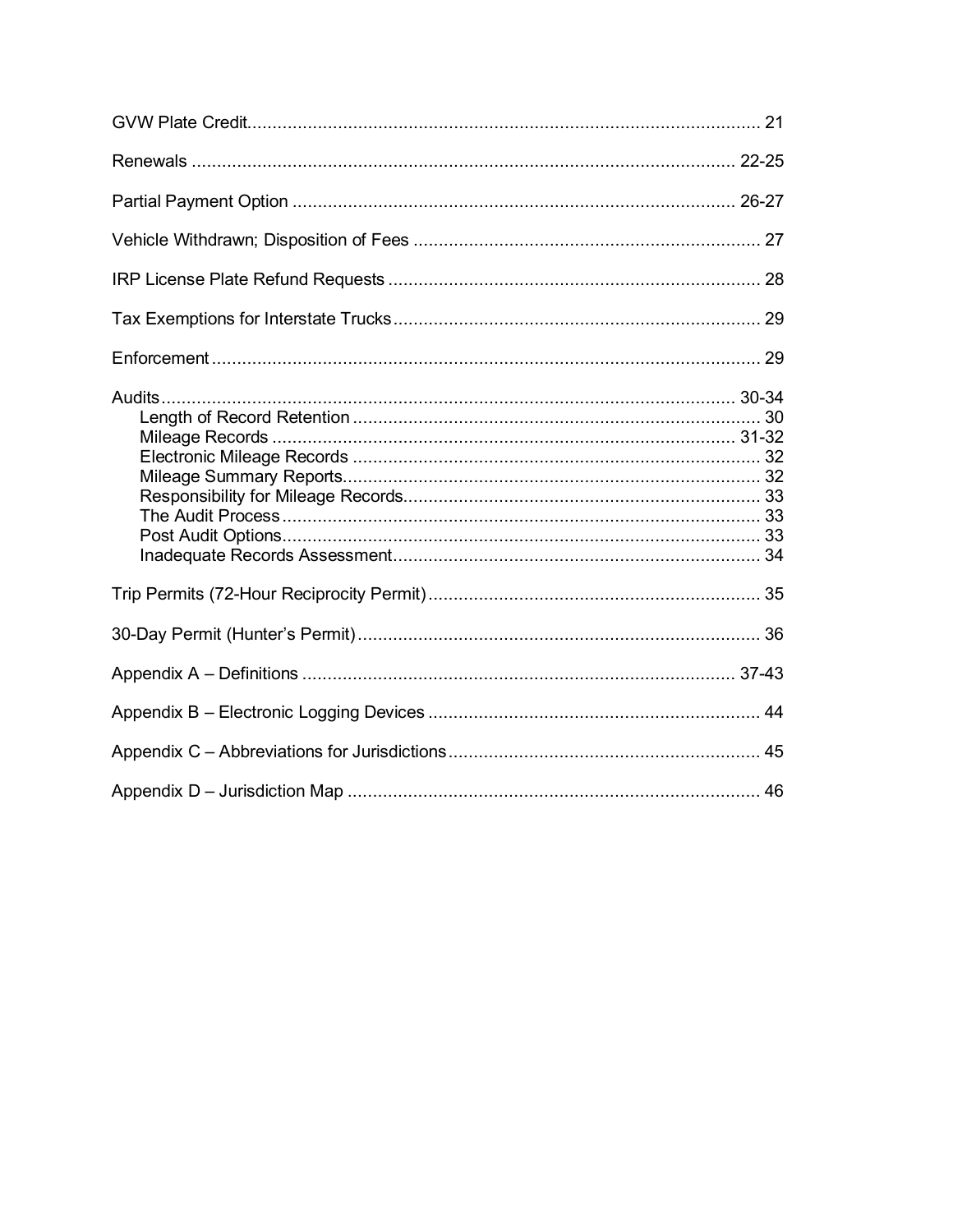## **INTRODUCTION**

This manual is a guide to obtaining apportioned registration for carriers based in Michigan. If you have a unique situation not covered in this manual, contact the International Registration Plan (IRP) office for assistance.

The IRP is a program for licensing commercial vehicles (trucks and buses) in interstate operations among member jurisdictions (states or provinces). The member jurisdictions of IRP are all U.S. states (except Alaska and Hawaii), the District of Columbia, and the Canadian provinces (except Yukon and Northwest Territory).

Under this program, an interstate carrier files an apportioned registration application in the state or province where the carrier is based (the base jurisdiction). The fleet vehicles and the distance traveled in each jurisdiction where the carrier operates are listed on the application. The base jurisdiction collects the full license registration fee and distributes the fees to the other jurisdictions based on the percentage of distance the carrier has traveled in each jurisdiction. Registration fees for fleets that do not yet have out-of-state mileage to report are based on an "Average Per Vehicle Distance" chart. The base jurisdiction also issues a license plate showing the word "apportioned" and a cab card showing all jurisdictions and weights.

The apportioned plate and cab card are the only registration credentials needed to operate in member jurisdictions. These registration credentials allow the carrier to operate both intrastate and interstate in all IRP member jurisdictions. Registration credentials may be shown in paper or electronic format.

For other credentials necessary to operate in interstate commerce, contact:

| Michigan State Police                          | Michigan Department of Treasury    |
|------------------------------------------------|------------------------------------|
| <b>Commercial Vehicle Enforcement Division</b> | Special Taxes Division - IFTA Unit |
| 517-284-3250                                   | 517-636-4580                       |
| MSP-CVED-RCS@michigan.gov                      | IFTA Licensing@michigan.gov        |
|                                                |                                    |

Other IRP member jurisdictions may have specific requirements for operation within the jurisdiction. Contact the jurisdiction directly using information located online at [www.irponline.org.](http://www.irponline.org/)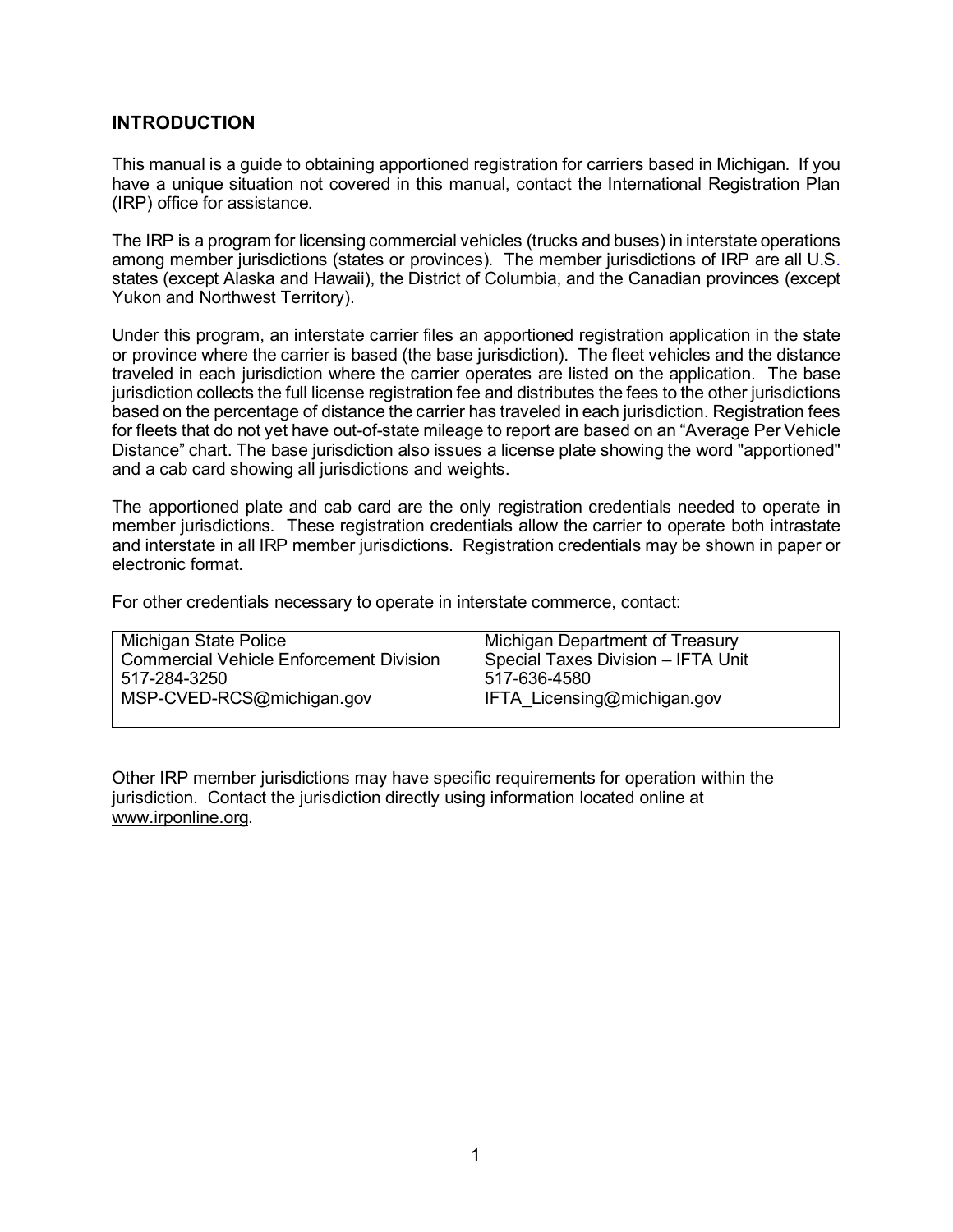## **OFFICE CONTACT INFORMATION**

The IRP Office may be contacted using the following information:

## **Mailing Address:**

Michigan Department of State IRP Unit P.O. Box 30029 Lansing, MI 48909

Telephone: 517-335-6119<br>Fax: 517-335-6116 Fax: 517-335-6116

Email: SOSIRP@michigan.gov

The IRP Office is staffed:

Monday, Tuesday, Thursday and Friday from 8:00 a.m. to 4:45 p.m. Wednesday from 9:30 a.m. to 4:45 p.m.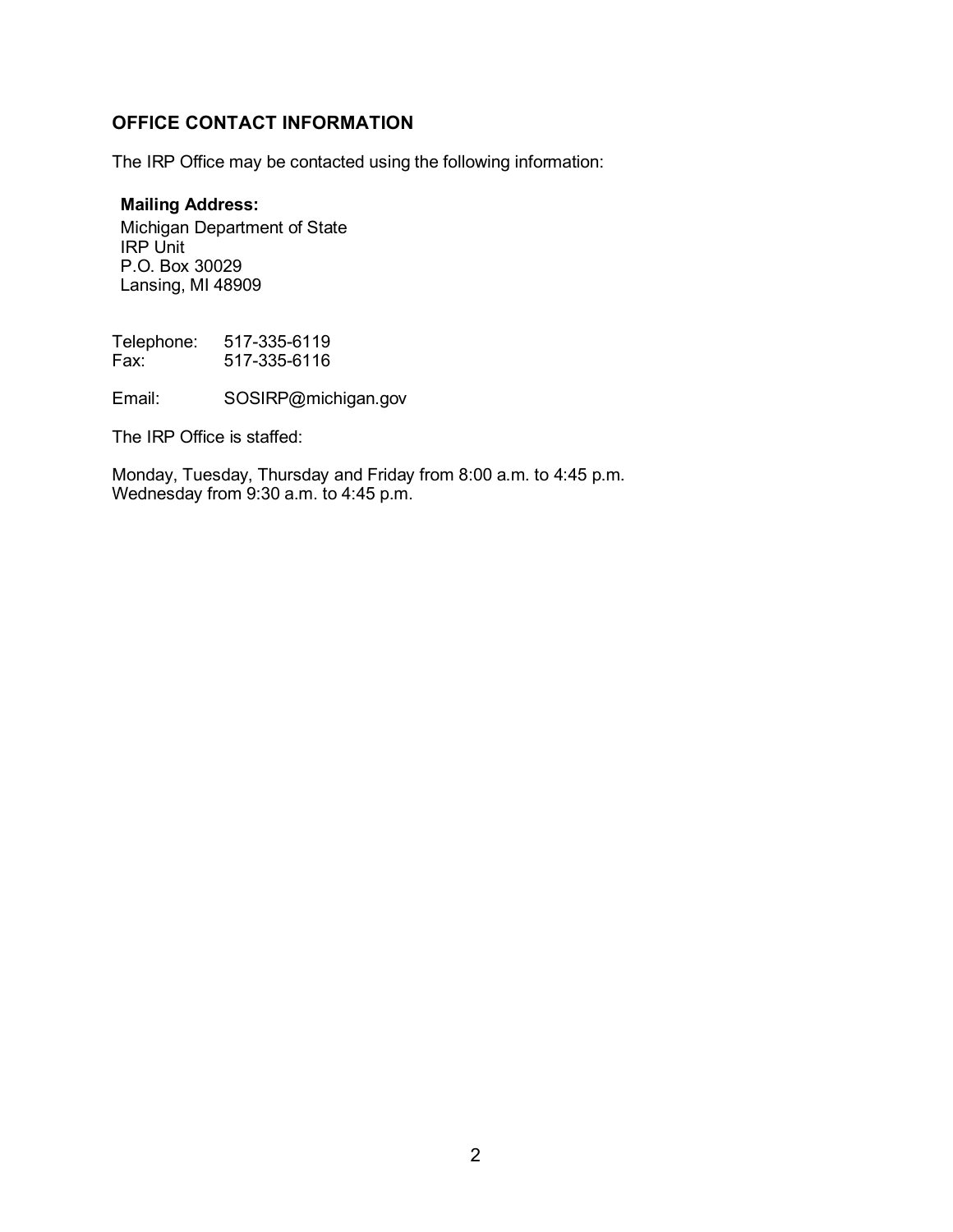## **GENERAL INFORMATION**

The following websites may provide valuable information:

International Registration Plan, Inc. - [www.irponline.org](http://www.irponline.org/)

- Contact information for all IRP jurisdiction offices including links to jurisdiction websites  $\circ$  Jurisdiction websites will detail additional operating authority or special permits required to operate in that jurisdiction
- Jurisdiction maximum allowable weights
- Overweight permits
- Trip permits
- Registration fees and periods

Michigan Center for Truck Safety – [www.truckingsafety.org](http://www.truckingsafety.org/)

- Truck Driver's Guidebook
- Educational programs for drivers

Michigan State Police – [www.michigan.gov/msp](http://www.michigan.gov/msp)

• Click on Divisions and then Commercial Vehicle Enforcement Division

Michigan Department of Transportation – [www.michigan.gov/mdot](http://www.michigan.gov/mdot)

- Click on Doing Business and then Truckers
	- o Includes MiTRIP link to purchase oversize or overweight permits

Michigan Department of Treasury – [www.michigan.gov/treasury](http://www.michigan.gov/treasury)

• International Fuel Tax Agreement (IFTA) – click on Taxes, then Business Taxes, and then IFTA Tax on the left-hand menu

Internal Revenue Service – [www.irs.gov/trucker](http://www.irs.gov/trucker)

• Heavy Vehicle Use Tax Form 2290

Trucks Park Here – [https://trucksparkhere.com](https://trucksparkhere.com/)

• Information on available rest area parking spaces in eight midwestern states

Federal Motor Carrier Safety Administration - [www.fmcsa.dot.go](http://www.fmcsa.dot.g/)v

- Information to obtain a USDOT number
- Information to obtain Authority to Operate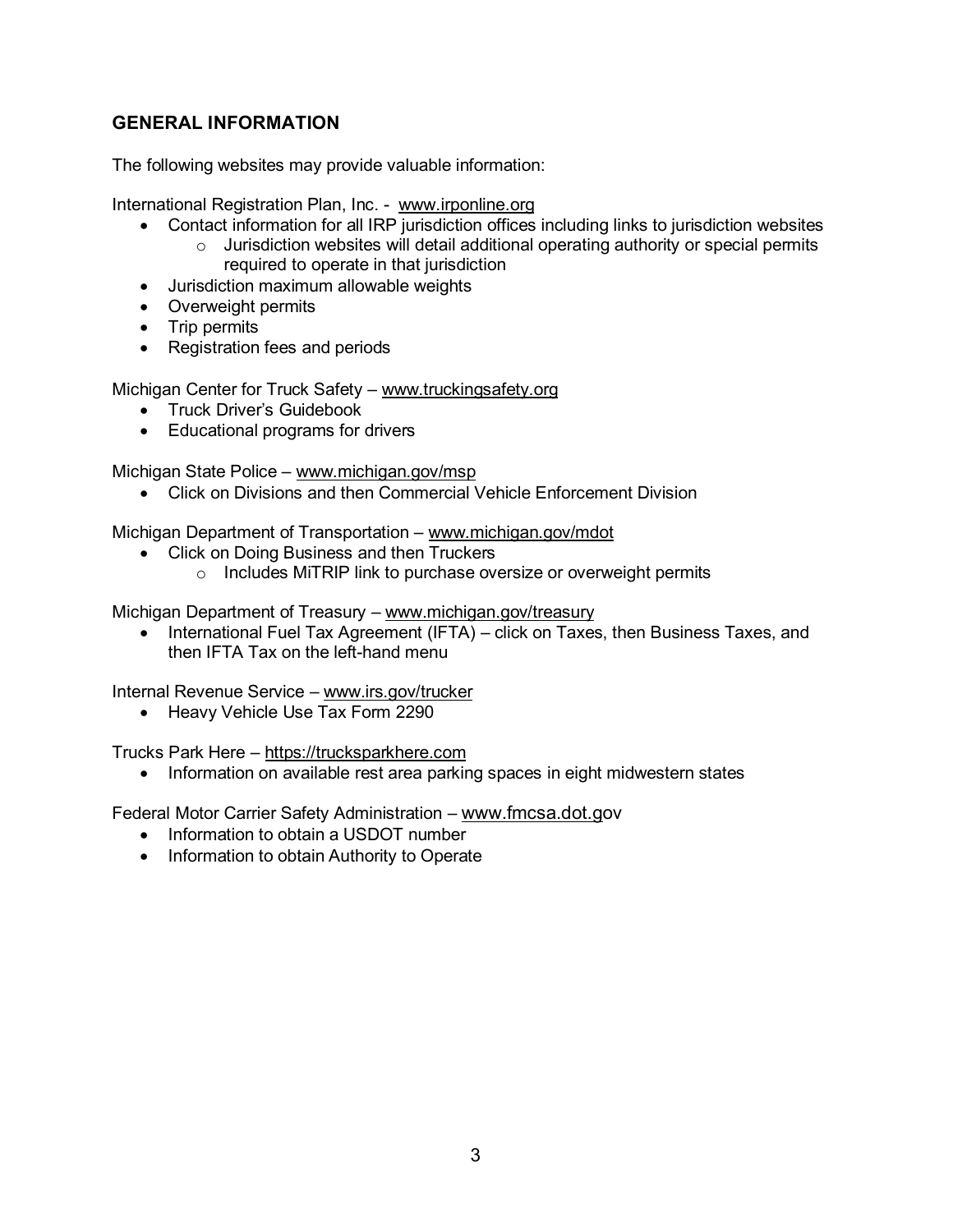## **WHEN TO OBTAIN AN IRP REGISTRATION**

You must obtain apportioned registrations for your fleet if you intend to operate in Michigan and any other IRP jurisdiction, AND the vehicle:

- Is a power unit with two axles and a gross vehicle weight or registered gross vehicle weight in excess of 26,000 pounds; or
- Is a power unit with three or more axles, regardless of weight; or
- Is used in combination, when the gross vehicle weight of such combination exceeds 26,000 pounds gross vehicle weight.

Vehicles or combinations thereof, with a gross vehicle weight of 26,000 pounds or less, and twoaxle vehicles may be proportionally registered at the option of the registrant.

In Michigan and most other jurisdictions, power units are the only vehicles that must have apportioned registrations.

*A fleet shall be considered never to have been apportioned if the registrant has neither owned or leased apportioned vehicles during the 18 months prior to the date of its application for apportioned registration, nor accrued actual distance by operating apportioned vehicles in any member jurisdiction during the reporting period.*

#### Buses

Common carriers of passengers must apportion registration if it is a qualifying bus. A qualifying bus is one that:

- (i) has two Axles and a gross Vehicle weight or registered gross Vehicle weight in excess of 26,000 pounds (11,793.401 kilograms), or
- (ii) has three or more Axles, regardless of weight, or
- (iii) is used in combination, when the Gross Vehicle Weight of such combination exceeds 26,000 pounds (11,793.401 kilograms).

At the option of the registrant, the total distance required on the application may be the actual distance traveled in all the jurisdictions. Or, the total distance may be a sum equal to the scheduled route distance in each jurisdiction from the farthest point of origin to the farthest point of destination of the scheduled pool.

Common carriers of passengers having any doubt as to whether they should file an Apportioned Registration Application should contact the Michigan Department of State IRP Unit (517) 335- 6119 for assistance.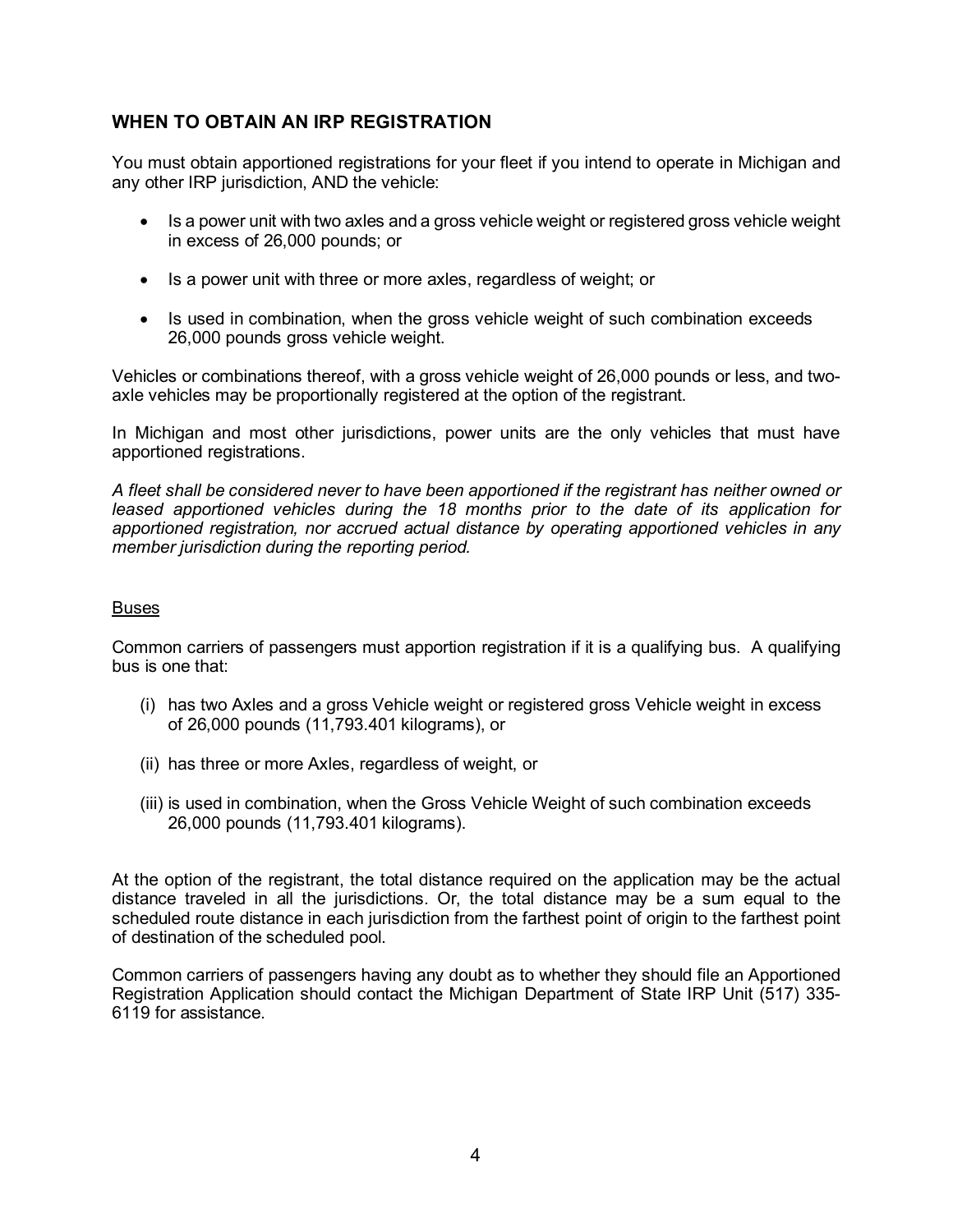#### IRP Exemptions

The following vehicles do not need an apportioned registration:

- 1. Government-owned vehicles.
- 2. Commercial vehicles traveling entirely in your base state such as city pick-up and delivery vehicles.
- 3. Recreational vehicles used for personal pleasure or travel by an individual or family and not used in connection with any business endeavor.
- 4. Vehicles displaying a restricted plate that is recognized under other reciprocity agreements. For example, Dealer, Manufacturer, Farm, and Log plates.

## **WHERE TO REGISTER FOR IRP**

A registrant should obtain an IRP registration with Michigan as its base jurisdiction if:

- 1. The registrant has an established place of business in Michigan OR can demonstrate residence in Michigan, and
- 2. The fleet the registrant seeks to register under IRP accrues mileage in Michigan, and
- 3. The operational records of the fleet are maintained or can be made available in Michigan.

See page 39 for the full definition of Established Place of Business. Pages 11-12 provide a list of documents you may provide to prove you have an established place of business or Michigan residency.

Note: A Post Office box, virtual office or Rural Route number is not an acceptable business address for the IRP registration.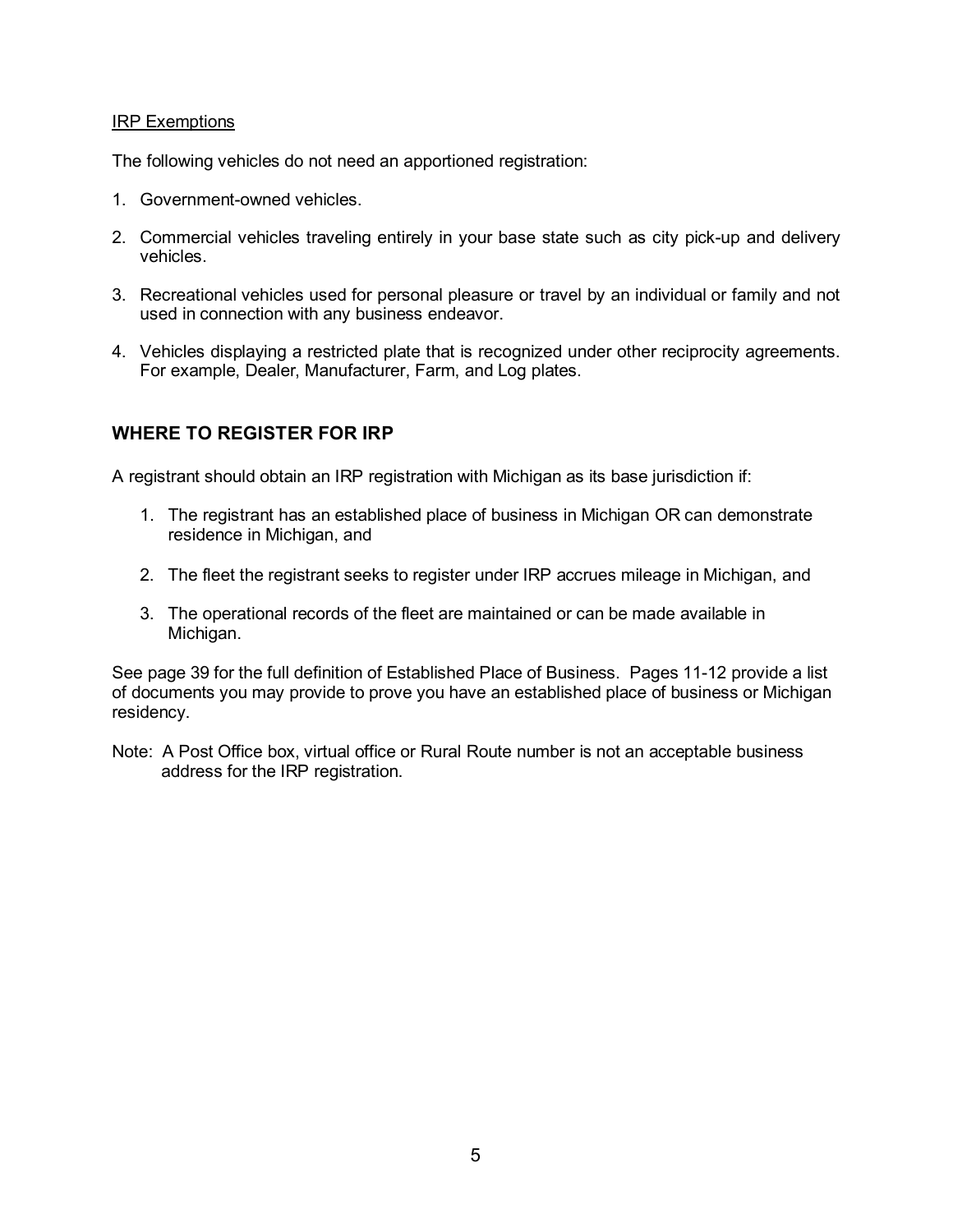## **HOW TO APPLY**

Customers wishing to open an IRP account for the first time can do so using the Secretary of State's online services which can be accessed multiple ways.

- 1. Enter <https://dsvsesvc.sos.state.mi.us/TAP/> in your browser, select IRP Services in the IRP panel, and then select Apply.
- 2. Enter [www.michigan.gov/sos](http://www.michigan.gov/sos) in your browser and select Go to Online Services in the middle of the screen. Select IRP Services in the IRP panel and then select Apply.
- 3. Enter [www.michigan.gov/sos](http://www.michigan.gov/sos) in your browser. Select Business Services from the top menu and then select International Registration Plan. Select the "Welcome to Michigan IRP Online" link at the top of the page. Scroll to the bottom of the page and select the IRP Online link. On the Online Services page, select IRP Services in the IRP panel and then select Apply.

## **HOW FEES ARE APPORTIONED**

IRP fees are not based on the number of miles accrued during the reporting year, but rather by the jurisdictional distribution (by percent) of those miles. Following is an *example* of how the registration for a Michigan-based power unit might be apportioned:

The operator of this unit drives in Michigan, Indiana, Illinois, and Wisconsin and drives 25,000 miles per year in each jurisdiction, for a total annual distance of 100,000. The operator chose the gross vehicle weight of 80,000 pounds for each jurisdiction. Under the International Registration Plan, the license fee would be computed as follows:

|                  | <b>Distance in</b><br><b>Jurisdiction</b> | Percentage<br>of Total |   | <b>Full year</b><br>fees for<br><b>Jurisdiction</b> |          | <b>Apportioned</b><br><b>Fee</b> |
|------------------|-------------------------------------------|------------------------|---|-----------------------------------------------------|----------|----------------------------------|
|                  |                                           |                        |   |                                                     |          |                                  |
| Michigan         | 25,000                                    | 25%                    | X | 1,992.00                                            | $=$      | 498.00                           |
| Indiana          | 25,000                                    | 25%                    | χ | 1,692.00                                            | $\equiv$ | 423.00                           |
| <b>Illinois</b>  | 25,000                                    | 25%                    | X | 3,191.00                                            | $=$      | 797.75                           |
| <b>Wisconsin</b> | 25,000                                    | 25%                    | χ | 2,578.00                                            | =        | 644.50                           |
|                  |                                           |                        |   |                                                     |          |                                  |
| <b>Total</b>     | 100,000                                   | 100%                   |   |                                                     |          | $$2,363.25$ *                    |

*\*The above example may not reflect actual jurisdiction fees.*

Note: If the total distance in this example had been 40,000, but the percentages remained 25% in each of the jurisdictions (10,000 in each jurisdiction), the apportioned plate fee would still be \$2,363.25.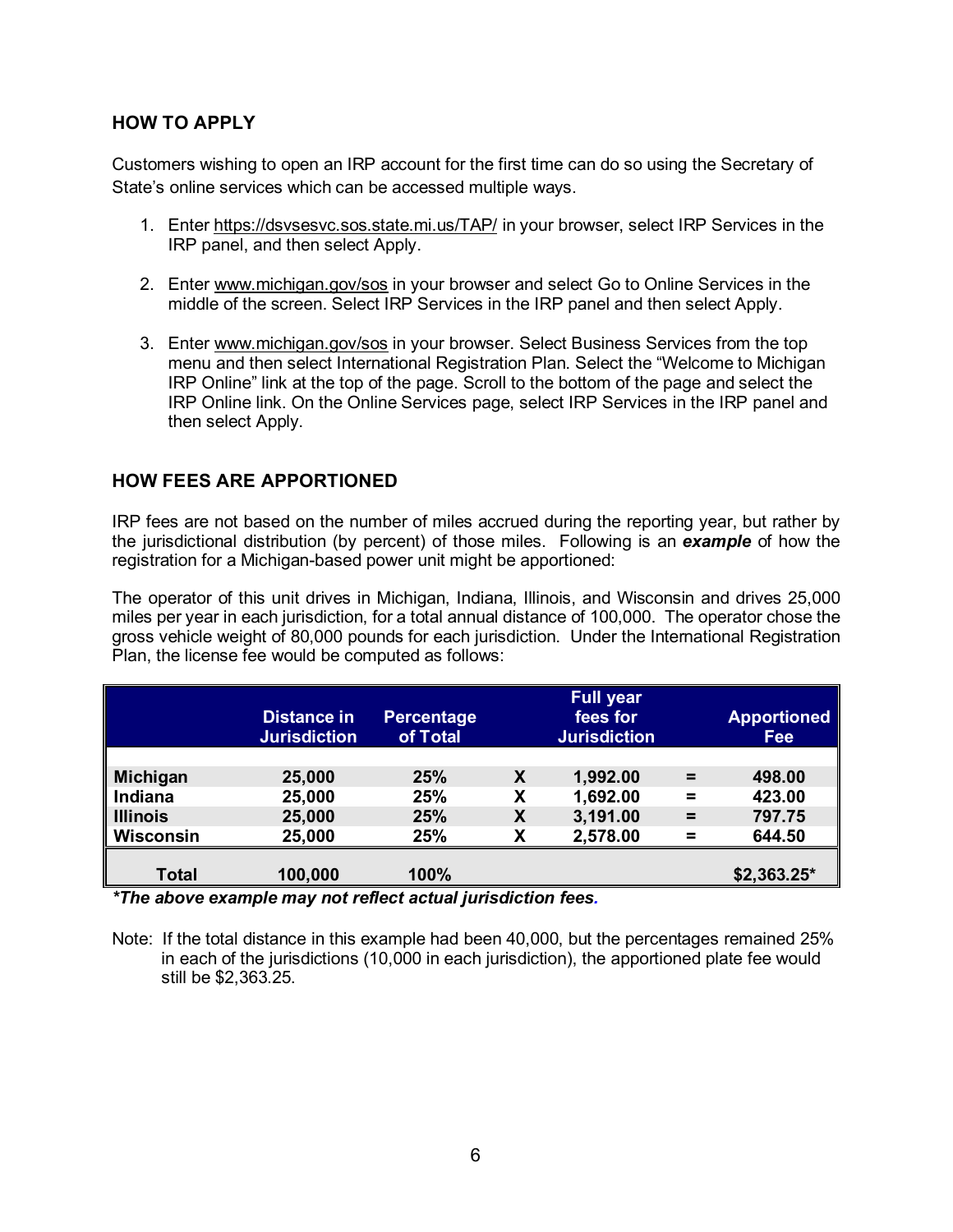## **IRP TRANSACTION PROCESSING OPTIONS**

IRP registration plates and cab cards are only issued through the Lansing IRP office. Secretary of State branch offices located throughout Michigan cannot assist with questions or issues related to IRP apportioned registrations. All transactions and invoice payments must be handled directly through the IRP office.

There are two options for processing IRP transactions:

- 1. Online please see the next section for online processing information.
- 2. By Mail all paperwork necessary to complete your transaction should be sent to the mailing address listed on page 2.

Note: DO NOT submit a transaction such as adding a vehicle just purchased into your account until ownership has been transferred and you have a title or validated title receipt. Processing an application without proper documentation will result in online access being restricted. Fees paid for undocumented transactions will not be refunded.

## **IRP ONLINE**

Michigan IRP offers an online service through the Secretary of State's CARS e-Services website at [https://dsvsesvc.sos.state.mi.us/TAP/.](https://dsvsesvc.sos.state.mi.us/TAP/) CARS e-Services allows carriers to log into their IRP accounts 24 hours a day, 7 days a week to process and pay for any IRP transaction.

To request access to your IRP account through CARS e-Services, visit the website above, click IRP Services, and then IRP Login. You will be redirected to the MiLogin for Third Party website. If you already have a MiLogin for Third Party or Treasury Online username and password, log in. If you DO NOT have one of these accounts, select Sign Up. For more information on MiLogin account creation and obtaining access to IRP through CARS e-Services, please contact the IRP Office.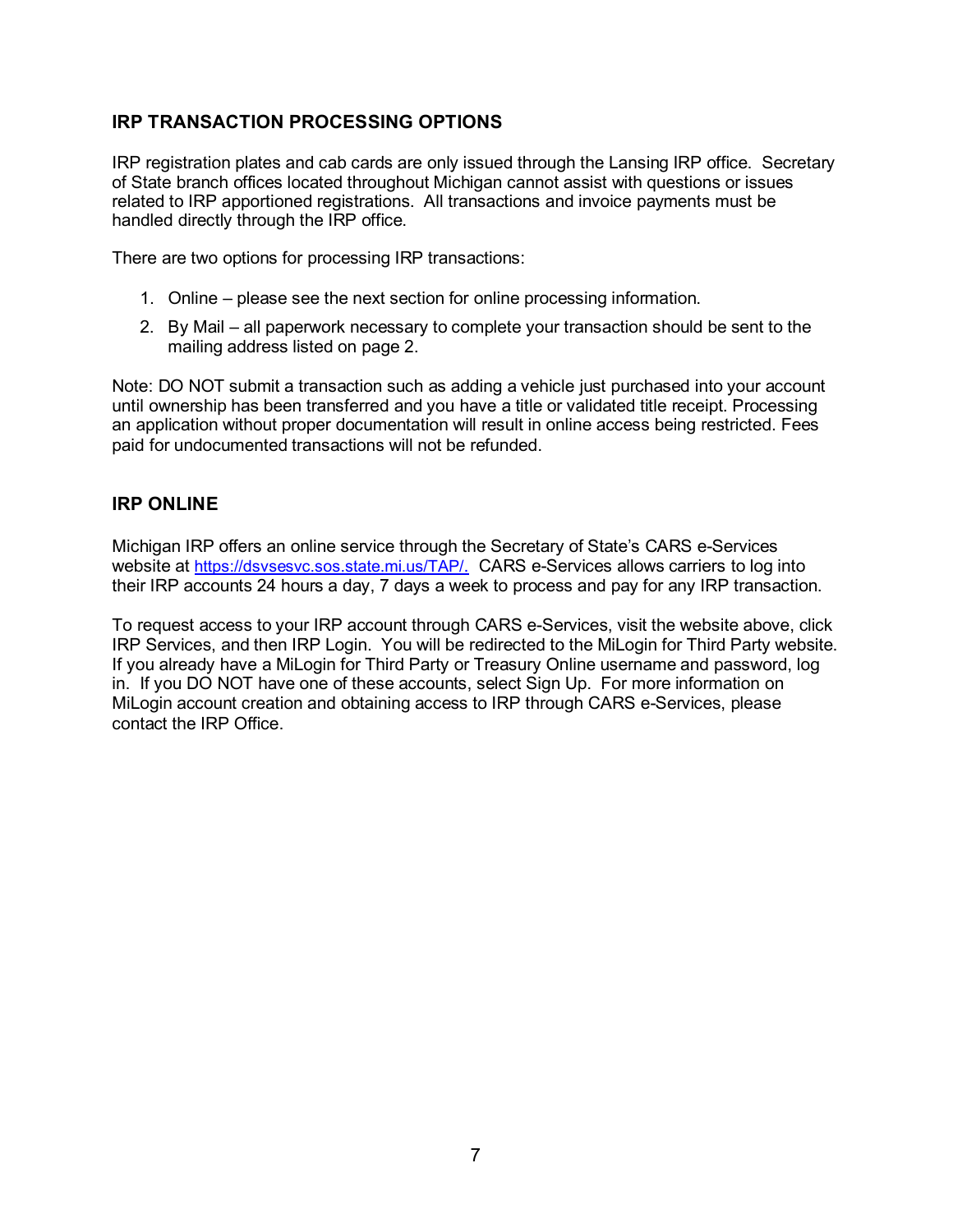## **PERFORMANCE AND REGISTRATION INFORMATION SYSTEMS MANAGEMENT (PRISM)**

Michigan participates in the federal Performance and Registration Information Systems Management (PRISM) program. PRISM is a partnership between the Federal Motor Carrier Safety Administration (FMCSA) and participating U.S. states to promote and enhance motor carrier safety. The PRISM program requires that motor carriers improve their identified safety deficiencies or face progressively more stringent sanctions up to the ultimate sanction of a Federal out-of-service order (OOSO) and concurrent State registration suspensions.

PRISM links the commercial vehicle registration process to motor carrier safety to achieve two purposes:

- Determine the safety fitness of the motor carrier prior to issuing license plates
- To influence the carrier to improve its safety performance through an improvement process and, where necessary, the application of registration sanctions.

The PRISM program encompasses two major processes, registration and enforcement, which are integrated to identify motor carriers and hold them responsible for the safety of their operations. The performance of unsafe carriers is improved through a comprehensive system of identification, education, awareness, data gathering, safety monitoring and treatment.

For more information about PRISM, visit https://www.fmcsa.dot.gov/PRISM.

## **USDOT NUMBER REQUIREMENT**

The Federal government requires that you provide a US Department of Transportation (USDOT) number and Federal Employer Identification Number (FEIN) for the motor carrier responsible for safety (MCRS) for each registered vehicle. For more information and to apply for a USDOT number, visit https://www.fmcsa.dot.gove/registration/do-i-need-usdot-number.

Should the MCRS for your registered vehicle(s) change, please update your IRP account with the correct MCRS within 10 days after the change occurs. Taking this step will save you time at roadside in the event of future inspections and will ensure that MCRS designations no longer associated with you are removed from the IRP records.

Note: Updating this information can be done online through CARS e-Services or by emailing the IRP Office at [sosirp@michigan.gov.](mailto:sosirp@michigan.gov)

## **AUTHORITY TO OPERATE**

Some For Hire carriers may be required to obtain federal Authority to Operate, also known as an MC number, in addition to a USDOT number. Please visit <https://www.fmcsa.dot.gov/registration/get-mc-number-authority-operate> for more information and to determine if you must obtain authority to operate.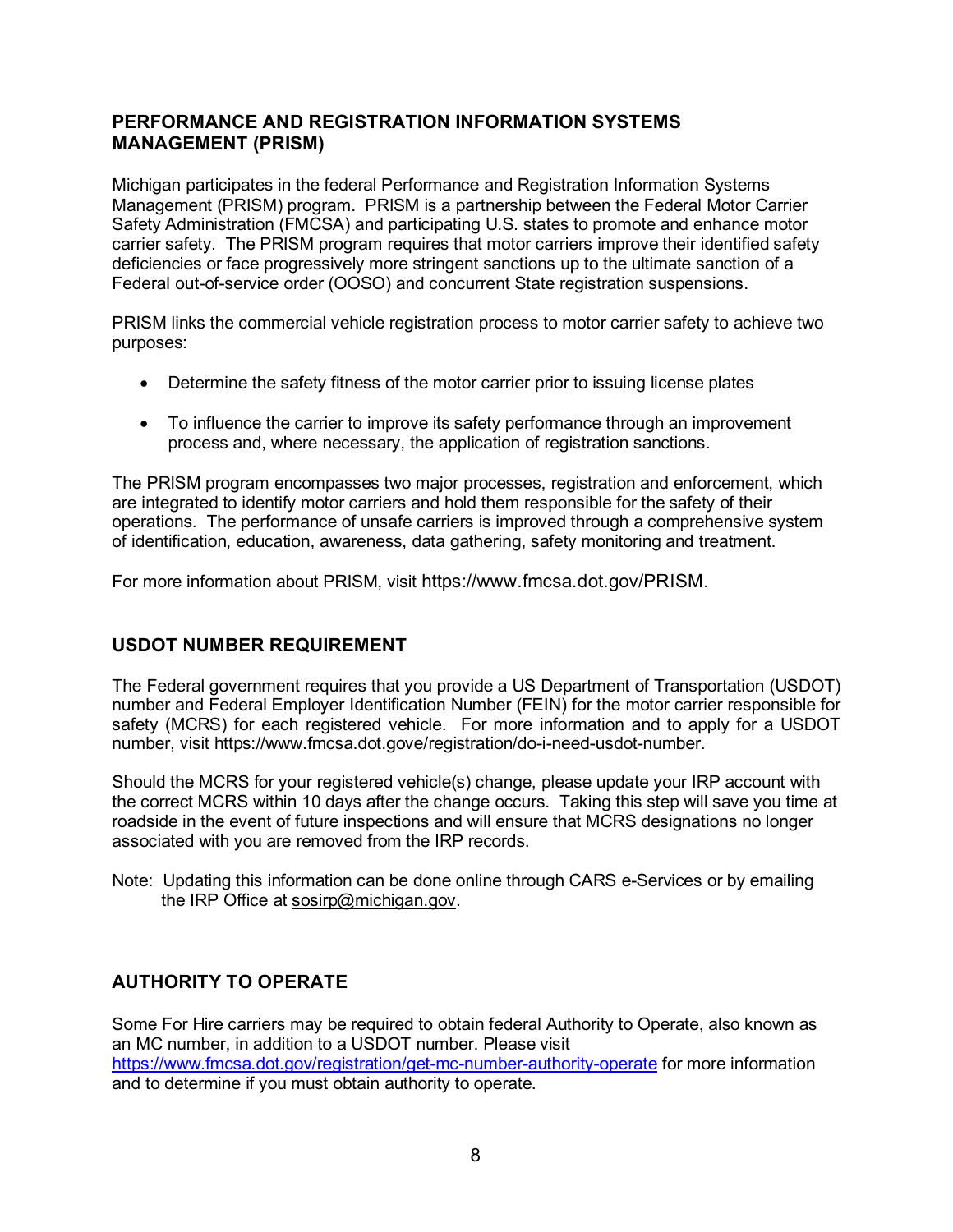## **STAGGERED REGISTRATION**

Michigan utilizes staggered registration for IRP which is a method of distributing fleet registrations so credentials expire in different months during the same registration year. Registrations expire on the last day of each month.

| <b>ACCOUNT OPENED</b><br>(any day in the month) | <b>EXPIRATION DATE</b> | <b>ENFORCEMENT DATE</b> |
|-------------------------------------------------|------------------------|-------------------------|
| January                                         | December 31            | January 1               |
| <b>February</b>                                 | <b>January 31</b>      | <b>February 1</b>       |
| <b>March</b>                                    | <b>February 28</b>     | March 1                 |
| <b>April</b>                                    | <b>March 31</b>        | <b>April 1</b>          |
| <b>May</b>                                      | April 30               | May 1                   |
| June                                            | <b>May 31</b>          | June 1                  |
| July                                            | June 30                | July 1                  |
| <b>August</b>                                   | July 31                | <b>August 1</b>         |
| <b>September</b>                                | <b>August 31</b>       | September 1             |
| <b>October</b>                                  | September 30           | October 1               |
| <b>November</b>                                 | October 31             | November 1              |
| <b>December</b>                                 | November 30            | December 1              |

#### **ELECTRONIC DISPLAY OF CREDENTIALS**

Credentials may be presented as an electronic image on a computer, tablet, or smart phone or as a paper copy. Regardless of the format, the document must be accurate, accessible, and legible by law enforcement.

We strongly suggest that the document be stored as a PDF on an electronic device in each vehicle to ensure access to the document in areas without phone service or WiFi. If you are unable to provide proof of credentials, you may be ticketed and required to present proof of registration to a court of law.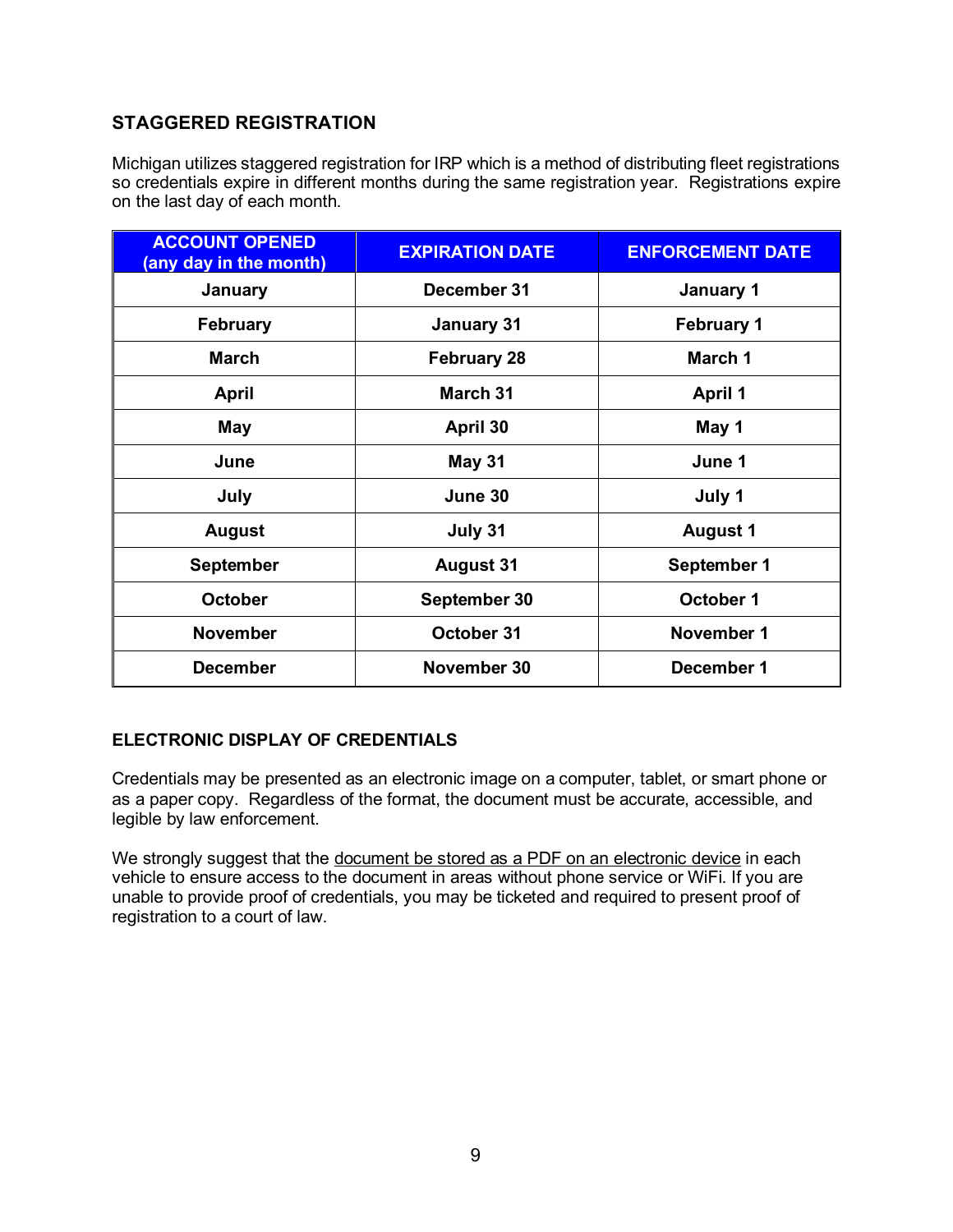## **SUPPORTING DOCUMENTS**

The following chart shows required documents that must be submitted to the IRP Office for each transaction type.

Note: The physical renewal application must only be completed if you are processing by mail. CARS e-Services contains screens where you will enter the required information.

|                         | including miles<br>application<br>traveled<br>Renewal | Insurance | 2290 (if 55.000<br>Ibs or greater) | Ownership<br>Proof of | MCRS Lease | Ownership<br>Lease | Agreement<br>Keeping<br>Record | Established<br>Residency<br>Place of<br>Business |
|-------------------------|-------------------------------------------------------|-----------|------------------------------------|-----------------------|------------|--------------------|--------------------------------|--------------------------------------------------|
| Original<br>Application |                                                       | X         | X                                  | X                     | X          | X                  | X                              | $\pmb{\mathsf{X}}$                               |
| Renewal                 | X                                                     | X         | X                                  |                       | X          | X                  | X                              |                                                  |
| Add Vehicle             |                                                       | X         | X                                  | X                     | X          | X                  |                                |                                                  |
| Increase<br>Weight      |                                                       |           | $\pmb{\mathsf{X}}$                 |                       |            |                    |                                |                                                  |
| Replace<br>Credentials  |                                                       |           |                                    |                       |            |                    |                                |                                                  |
| Transfer<br>Plate       |                                                       |           | $\pmb{\mathsf{X}}$                 | X                     | X          | X                  |                                |                                                  |
| Delete<br>Vehicle       |                                                       |           |                                    |                       |            |                    |                                |                                                  |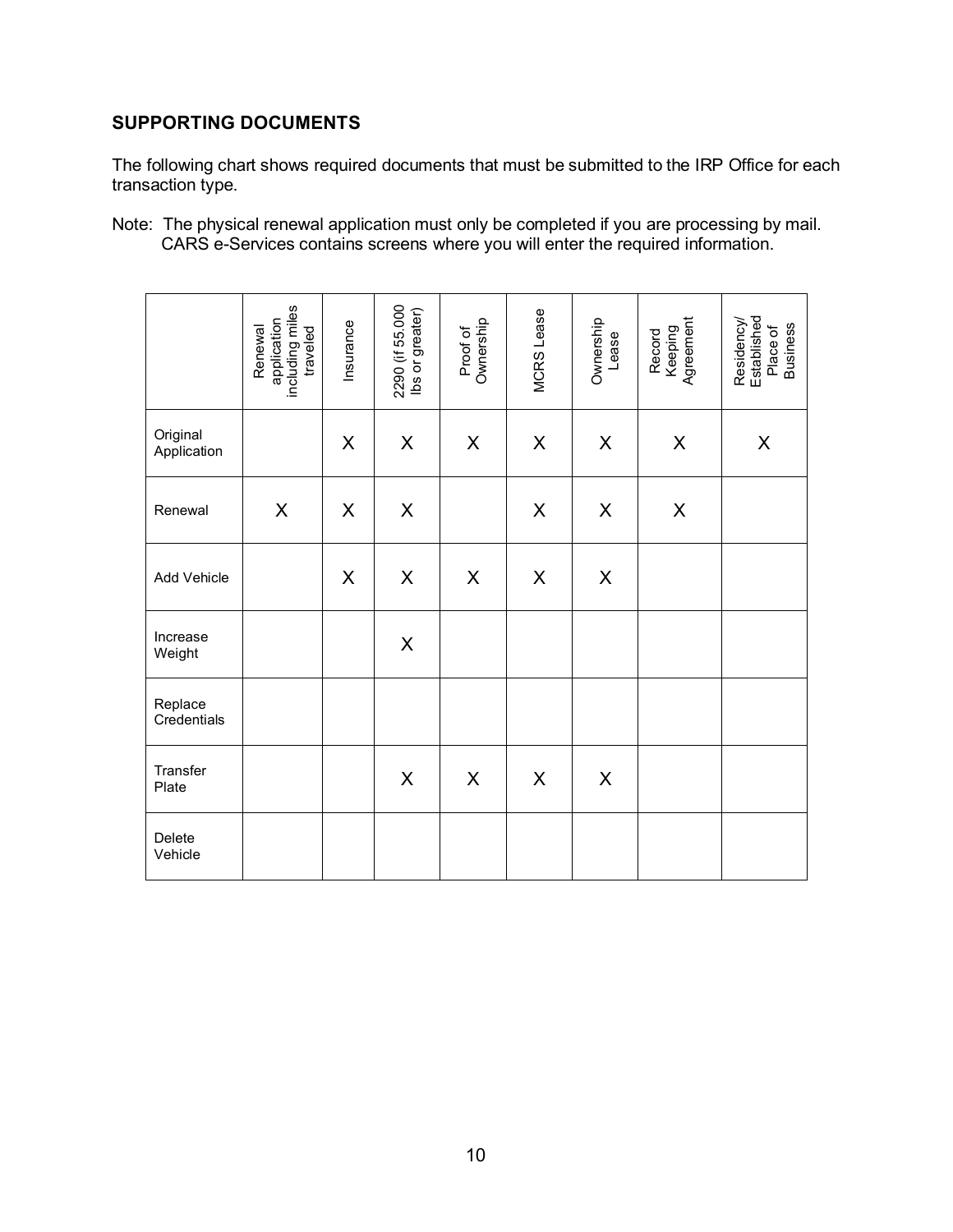## Documents to Establish a Place of Business or Residency in Michigan

The following documents, including those listed in the tables on the next page, shall be acceptable proof of Michigan residency or established place of business (see page 39 for the definition of established place of business).

- All applicants must provide at least three (3) acceptable documents as proof of established place of business or residency in Michigan. Failure to do so shall result in the denial of the application. **The IRP Office reserves the right to request additional documents.**
- All applicants must present an **unexpired** Michigan Driver License or Personal ID Card regardless if the IRP account is being opened in an individual or business name.
- All documents submitted must be in the registrant's business name or in the name of the individual as it will appear on the IRP account.
- All documents submitted must include the address being used as the business or residency location that will appear on the IRP account.

If you use the services of a registration service agent, the service agent's address cannot be used for your IRP registration.

- If the IRP account is being opened in a business name, the applicant must provide the Michigan Articles of Incorporation or Articles of Organization.
- The owner of the business must open the IRP account. If the owner is not a Michigan resident or will not be managing the IRP account, the owner must provide a power of attorney or other acceptable document giving permission for the representative to open the account. The representative must be a Michigan resident. **A third-party service provider cannot open an account on behalf of the registrant.**
- If the IRP account is being opened in a business name, but the applicant does not have an Established Place of Business, the applicant may use their residence address. Michigan residency must be proven to the satisfaction of the IRP Office.
- If your IRP account has been inactive for two (2) or more years, you must present at least three (3) of the documents in the tables on the following page to reactivate it.

Note: A Post Office box, virtual office or Rural Route number is not an acceptable business address for the IRP registration.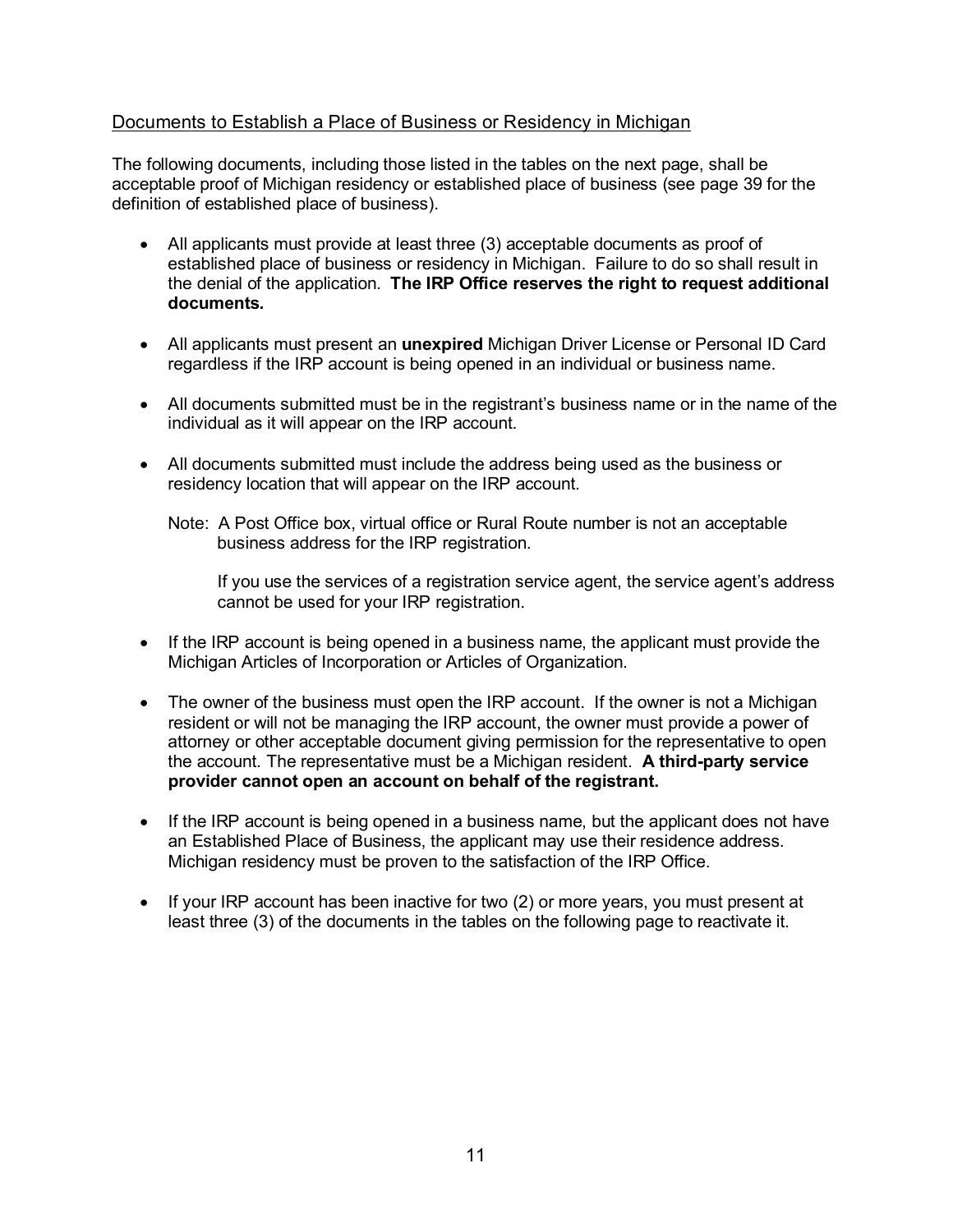| <b>Proof of Established Place of Business</b>                                            |                                                                                |  |  |
|------------------------------------------------------------------------------------------|--------------------------------------------------------------------------------|--|--|
| <b>Sole Proprietor</b>                                                                   | LLC, LP, Partnership or Corporation                                            |  |  |
| Three (3) most recent years of filed MI<br>income taxes at the current address           | Three (3) most recent years of filed MI<br>income taxes at the current address |  |  |
| Mortgage agreement or rental lease<br>agreement                                          | <b>Commercial Lease Agreement</b>                                              |  |  |
| ** Other documents as described below<br>in the Proof of Residence in Michigan<br>table. | Filed Federal SS4 Form with Michigan<br>address of corporation                 |  |  |
|                                                                                          | <b>Employee Schedule</b>                                                       |  |  |
|                                                                                          | <b>Employee Paystub</b>                                                        |  |  |
|                                                                                          | County Issued Certification of Zoning<br>Compliance                            |  |  |
|                                                                                          | Contract for legal partnership                                                 |  |  |

| <b>Proof of Residence in Michigan</b>                                                                                              |  |                                                                                                                                                                                            |  |  |  |
|------------------------------------------------------------------------------------------------------------------------------------|--|--------------------------------------------------------------------------------------------------------------------------------------------------------------------------------------------|--|--|--|
| 1. If a corporation, proof the owner is a<br>legal resident of Michigan                                                            |  | 5. Proof registrant has paid real estate tax or<br>personal property tax to Michigan                                                                                                       |  |  |  |
| 2. Proof registrant's federal income tax<br>return is filed from a Michigan<br>address. Must be issued within the<br>past 2 years. |  | 6. Proof registrant receives utility bills in<br>Michigan that are in either registrant's or<br>business' name. Must be issued within<br>the last 90 days. Electronic copies<br>acceptable |  |  |  |
| 3. Proof registrant has paid personal<br>income tax to Michigan                                                                    |  | 7. The registrant has a vehicle titled in<br>Michigan                                                                                                                                      |  |  |  |
| 4. Proof of incorporation or registration<br>that the registrant is authorized to do<br>business in Michigan                       |  |                                                                                                                                                                                            |  |  |  |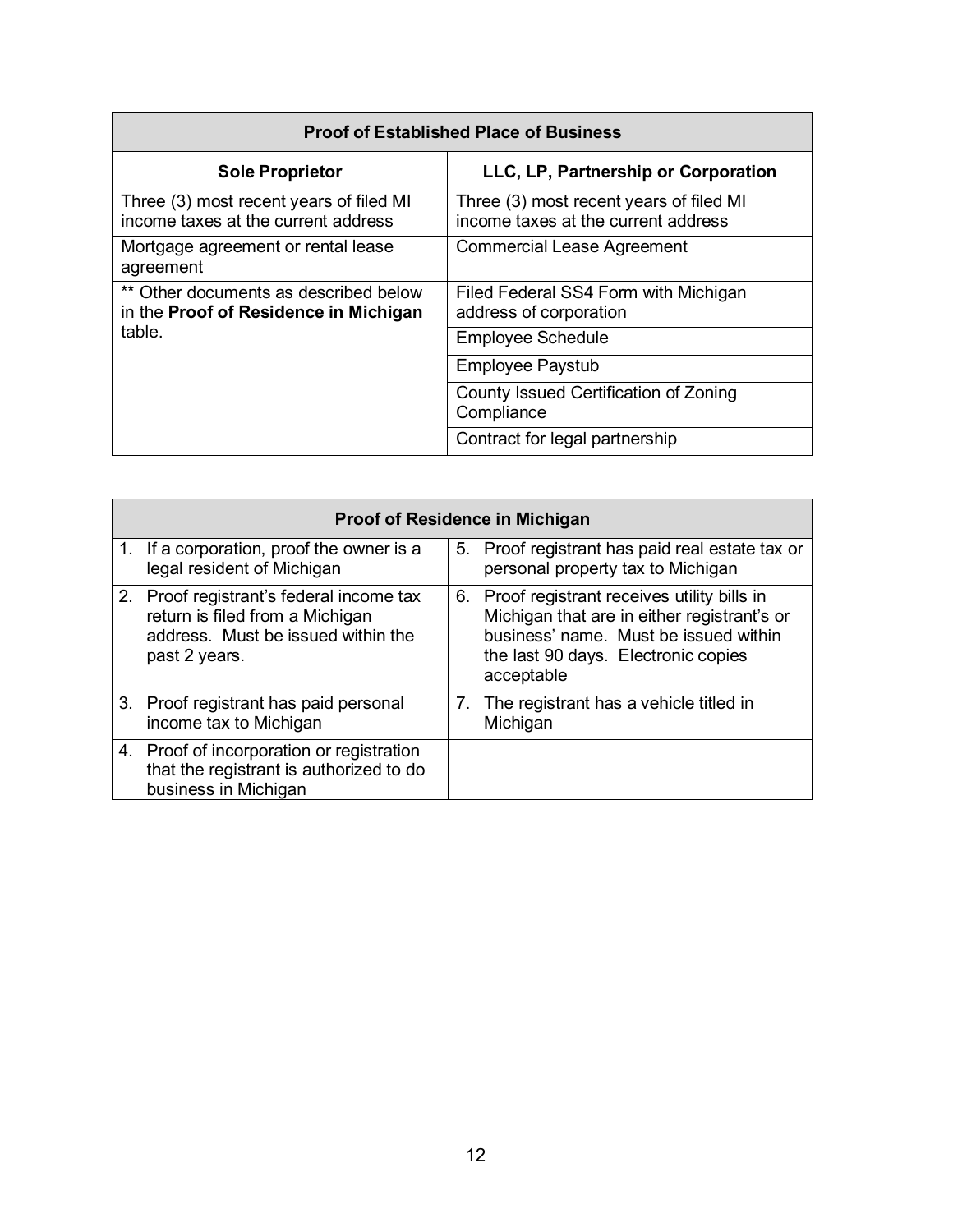#### Insurance Requirements

Whether you are obtaining your first apportioned plate or renewing an existing plate, you must provide proof that your vehicle has Michigan No-Fault Insurance for public liability and property damage. This insurance is separate from your cargo. Check with your insurance agent or company you are contracted to drive for to determine minimum insurance coverage requirements.

Proof of Michigan No-Fault Insurance showing the following information **must** be submitted with your application.

- 1) The policy is specifically identified as a State of Michigan policy.
- 2) Name of the insurance company issuing the coverage;
- 3) Name of the person or company covered by the policy. If the name of the insured is not the registrant, the VIN(s) must be on the insurance document or a lease agreement for the covered vehicle(s) must be provided.
- 4) Vehicle information (year, make, and vehicle identification number);
- 5) Beginning and ending date of coverage; and
- 6) Policy number.

Individuals, companies, and corporations may post a bond with the Michigan Department of Insurance and Financial Services to self-insure their vehicles. When approved, you will be issued a one-year self-insurer certificate which serves as your proof of insurance. If you have questions about self-insuring, please contact the Department of Insurance and Financial Services at 877- 999-6442.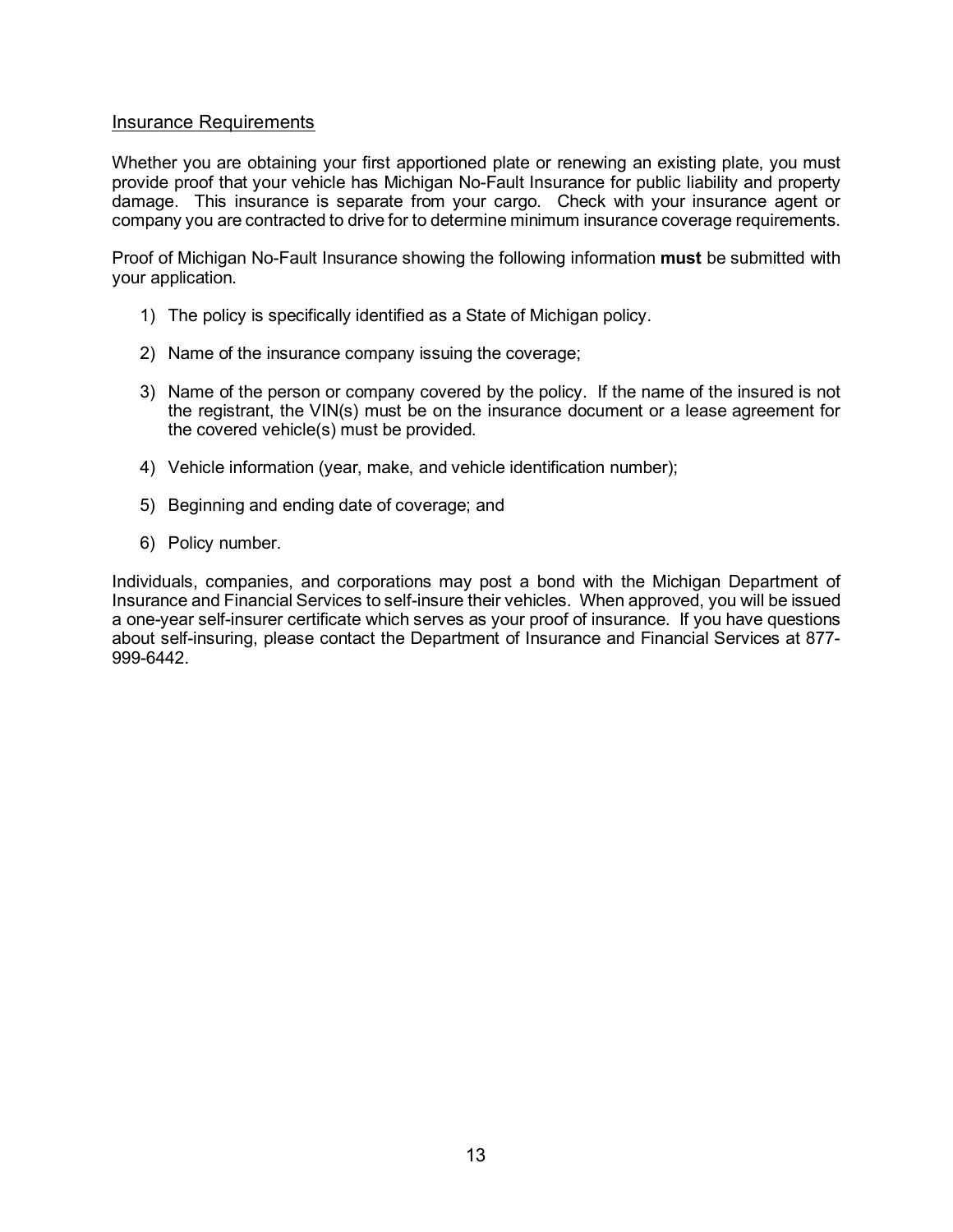#### Heavy Vehicle Use Tax (IRS Form 2290)

The U.S. Internal Revenue Service requires all jurisdictions to verify proof of payment or exemption from the Federal Heavy Vehicle Use Tax before registering vehicles at 55,000 pounds gross vehicle weight or above. For Michigan-based vehicles, proof of Heavy Vehicle Use Tax payment or exemption will be required to register, renew your registration, or increase your registered vehicle's GVW to 60,000 or more pounds.

Heavy Vehicle Use Tax may be due on your newly purchased vehicles. If you have just purchased another vehicle, you should contact the IRS to get information on any Heavy Vehicle Use Tax that may be due. If you register your vehicle within 60 days of purchase, you are not required to show proof of payment.

Proof of payment may be one of the following:

- Your validated IRS Form 2290 Schedule 1. A photocopy is acceptable, but the validation stamp including the date must be legible, **or**
- Your electronically filed IRS Form 2290 Schedule 1. Valid copies must show an electronic watermark and received date, **or**
- If a validated IRS Form 2290 Schedule 1 has not been received by the time of registration, present the following:
	- a) A photocopy of the front page of Form 2290
	- b) A photocopy of Schedule 1 of Form 2290
	- c) A photocopy of both sides of your check validated by the IRS, or an IRS cash receipt (Form 809) identifying that heavy vehicle use taxes were paid, or an Electronic Federal Tax Payment System (EFTPS) payment confirmation receipt showing payment was submitted electronically using the EFTPS website.

The IRS Heavy Vehicle Use Tax period runs from July 1 to June 30 each year. Although the new tax year begins July 1, vehicle owners required to pay the Heavy Vehicle Use Tax have until October 1 before the new tax period 2290 schedules must be presented when registering with IRP.

| October 1 – June 30   | - Proof must be from current tax year.                                   |
|-----------------------|--------------------------------------------------------------------------|
| July 1 – September 30 | $-$ Proof can be from last tax year or the current year<br>just started. |

Vehicle owners who need to submit their Heavy Vehicle Use Tax to the IRS can acquire Form 2290 from the IRS website at: [https://www.irs.gov/forms-instructions.](https://www.irs.gov/forms-instructions)

If you have questions about the Heavy Vehicle Use Tax, contact one of six local Internal Revenue Service offices in Michigan. For contact or walk-in location information, please visit [https://www.irs.gov.](https://www.irs.gov/)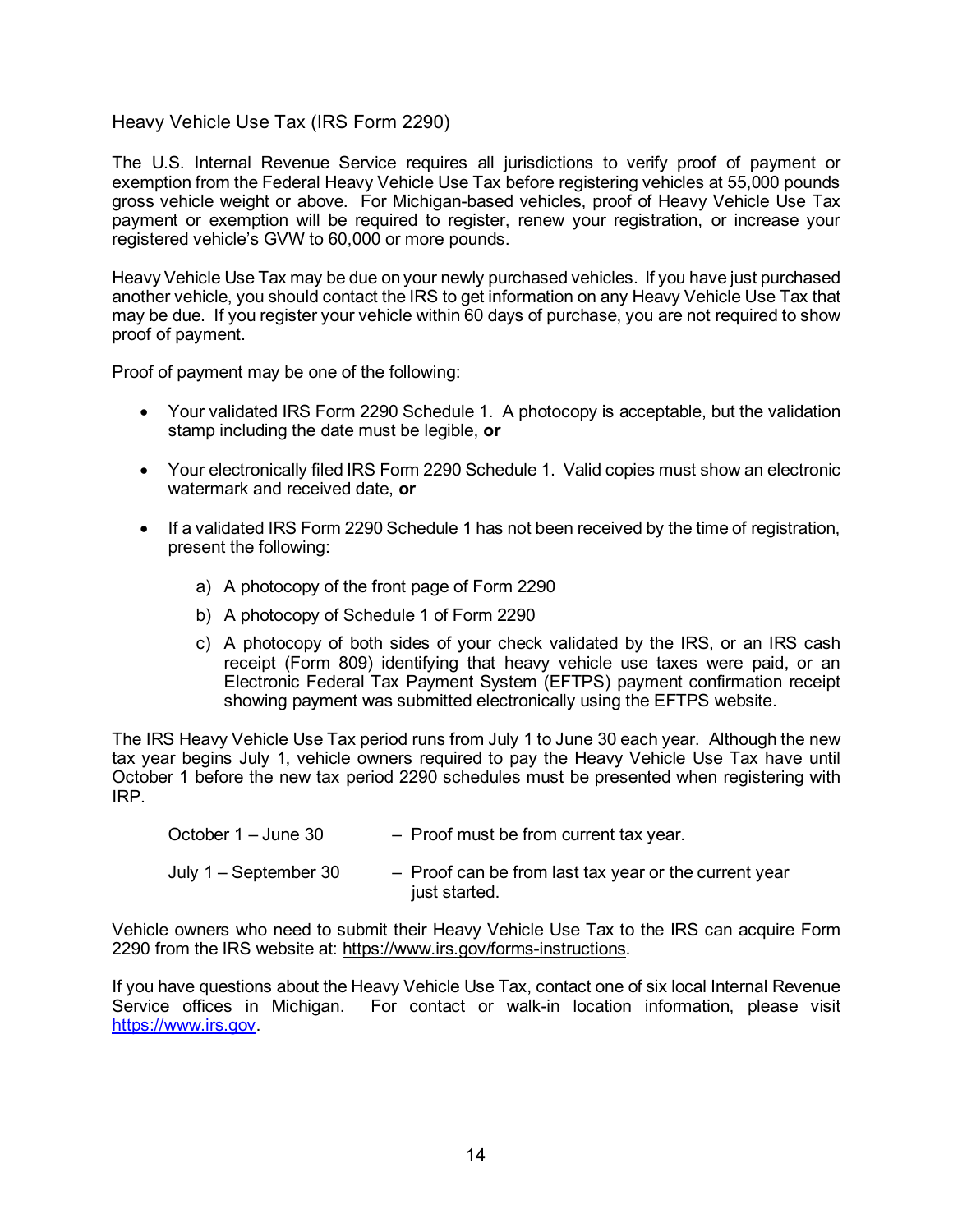#### Lease Agreements

A lease agreement must be submitted in the following situations:

- the IRP applicant and the titled vehicle owner are not one and the same
- the insurance is in a name other than that of the IRP registrant AND the VIN is not listed on the certificate
- the IRP applicant leases their vehicle to an interstate motor carrier who is responsible for the safe operation of the vehicle.

#### Proof of Ownership

Acceptable types of proof include:

- The Michigan vehicle title
- A copy of the Michigan title showing the IRP applicant as the owner on the front of the title.
- The out-of-state title. A copy of both the front and back of the title must be provided.
- An electronic lien and title record issued by a jurisdiction's electronic lien and title vendor.
- A title application processed by a Michigan Secretary of State office or other out-ofstate equivalent. If the title has been assigned to you by the owner shown on the face of the title, you must first apply for a title in your name.
- A certified registration record including title information if the vehicle has been issued a Michigan electronic title.
- A copy of the Michigan registration if the vehicle was previously registered with a Michigan-only GVW plate.

Note: If the vehicle is titled in Canada, you may be required to provide both a U.S. Customs CBP 7501 form and a NHTSA HS-7 Declaration form.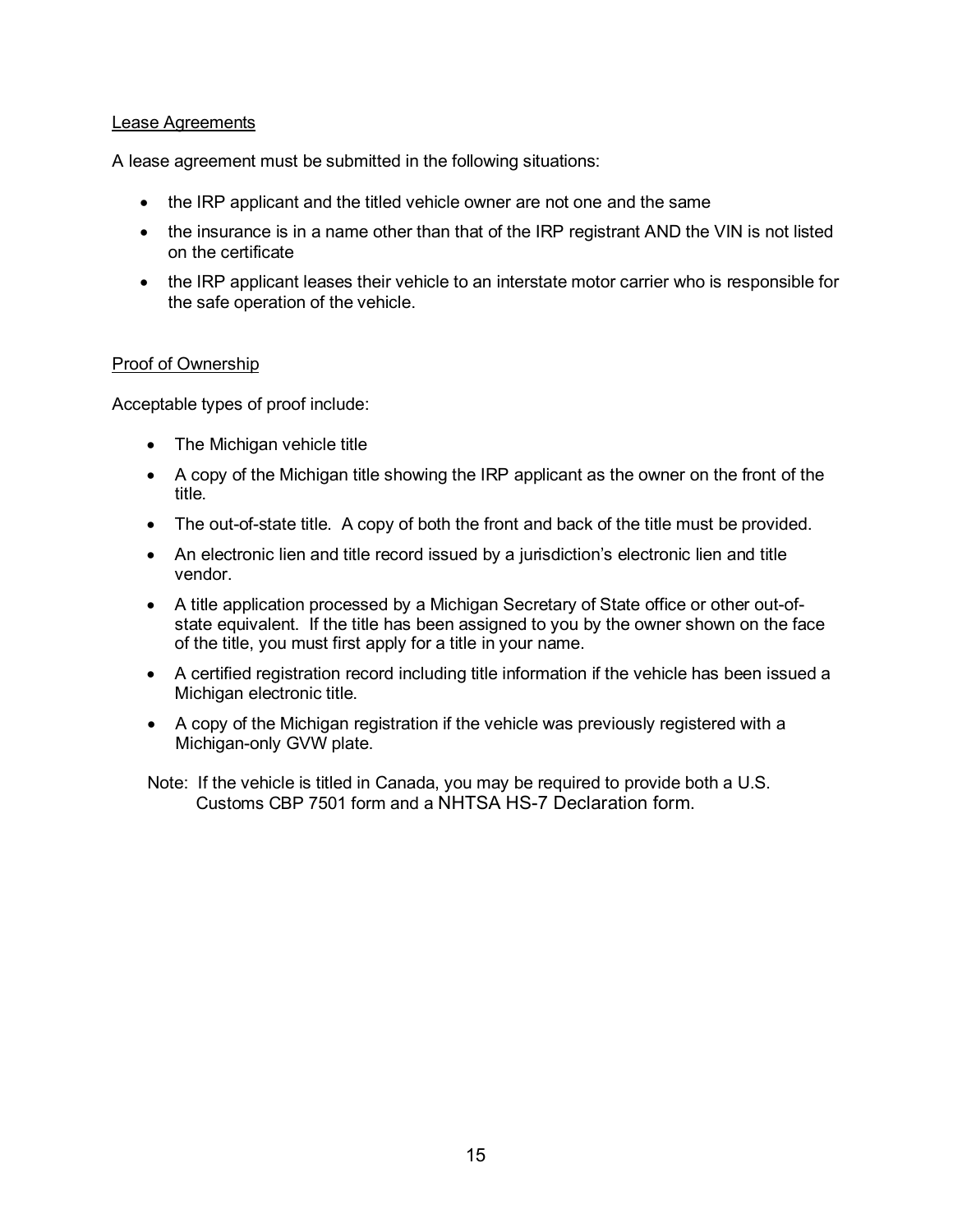#### Record Keeping Agreement

All IRP Registrants are required to keep distance records to be used when renewing their IRP registration and in case of audit (see pages 30-34 for more information on audits). The Record Keeping Agreement spells out what information registrants should maintain as well as the time period for which the records must be kept.

This document is required when you apply for initial IRP registration as well as each subsequent year you renew your registration.

A copy of the form is available by visiting the Secretary of State's website at <https://www.michigan.gov/sos,> select Business Services from the top menu, then select International Registration Plan. The Record Keeping Agreement is found in the Manual and Forms section at the bottom of the page. You may download or print a copy of the form for your records.

## **10% WEIGHT VARIANCE**

A weight variance occurs when the highest and lowest gross vehicle weights for registered jurisdictions vary by 10 percent (%) or more. When a weight variance occurs, you must provide information about your operations that require a higher weight in the jurisdiction(s). You may be denied registration for those vehicles if the variance does not reflect actual operating practice.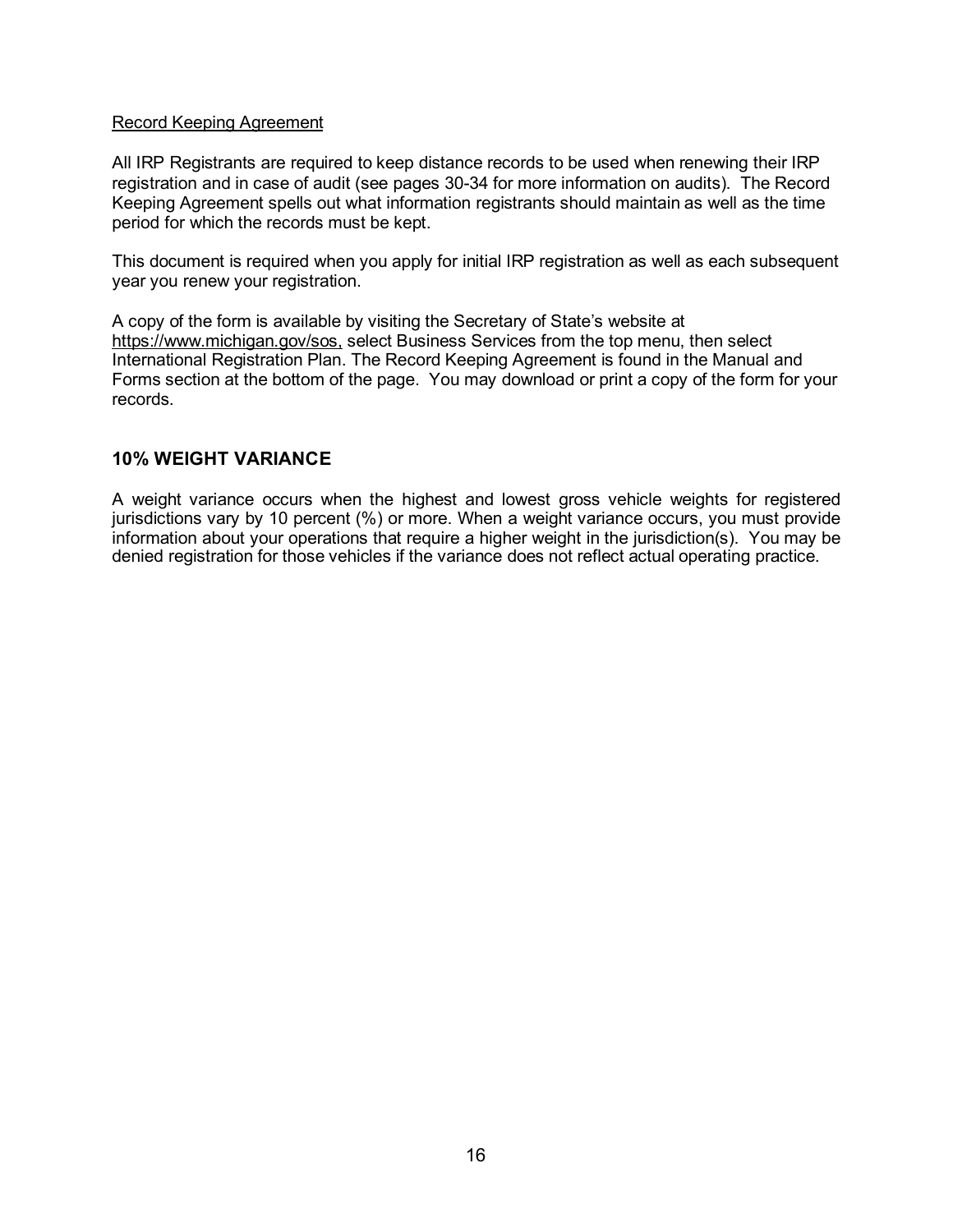## **ORIGINAL APPLICATIONS**

Michigan residents wishing to open an IRP account can apply through CARS e-Services at https://dsvsesvc.sos.state.mi.us/TAP/\_/.

In addition to the required documents shown in the table on page 10 and detailed on pages 10- 16, you must provide the following information to open your IRP account:

- 1. Registrant's Social Security Number (SSN) or Federal Employment Information Number (FEIN) and USDOT number (if applicable).
- 2. If the Motor Carrier Responsible for Safety is not the registrant, the FEIN/SSN and USDOT number of the Motor Carrier Responsible for Safety.
- 3. If you were previously registered in another IRP jurisdiction, all miles traveled during the applicable reporting period. Registration fees will be apportioned for those jurisdictions where you have declared actual miles. Please see the table on page 23 to help you determine the applicable reporting period.
	- Note: If you do not have actual miles to report, you will use the Average Per Vehicle Distance and will be assessed registration fees for all IRP jurisdictions. Please see page 18 for more information on Average Per Vehicle Distance.
- 4. Contact phone number and email for the registrant if registering as an individual or a primary contact if registering as a business. Additional contacts may be added to the account at any time.
- 5. If opening the account as an individual, the registrant's Date of Birth.
- 6. A mailing address (if different than the physical address shown on the applicant's proof of established place of business or residency documents).

All new accounts will be registered for twelve (12) months.

Note: Even though an application has been filed, the vehicle is not legal to operate in Michigan or any other jurisdiction without a trip permit or a temporary authorization in place of the apportioned registration cab card and license plate.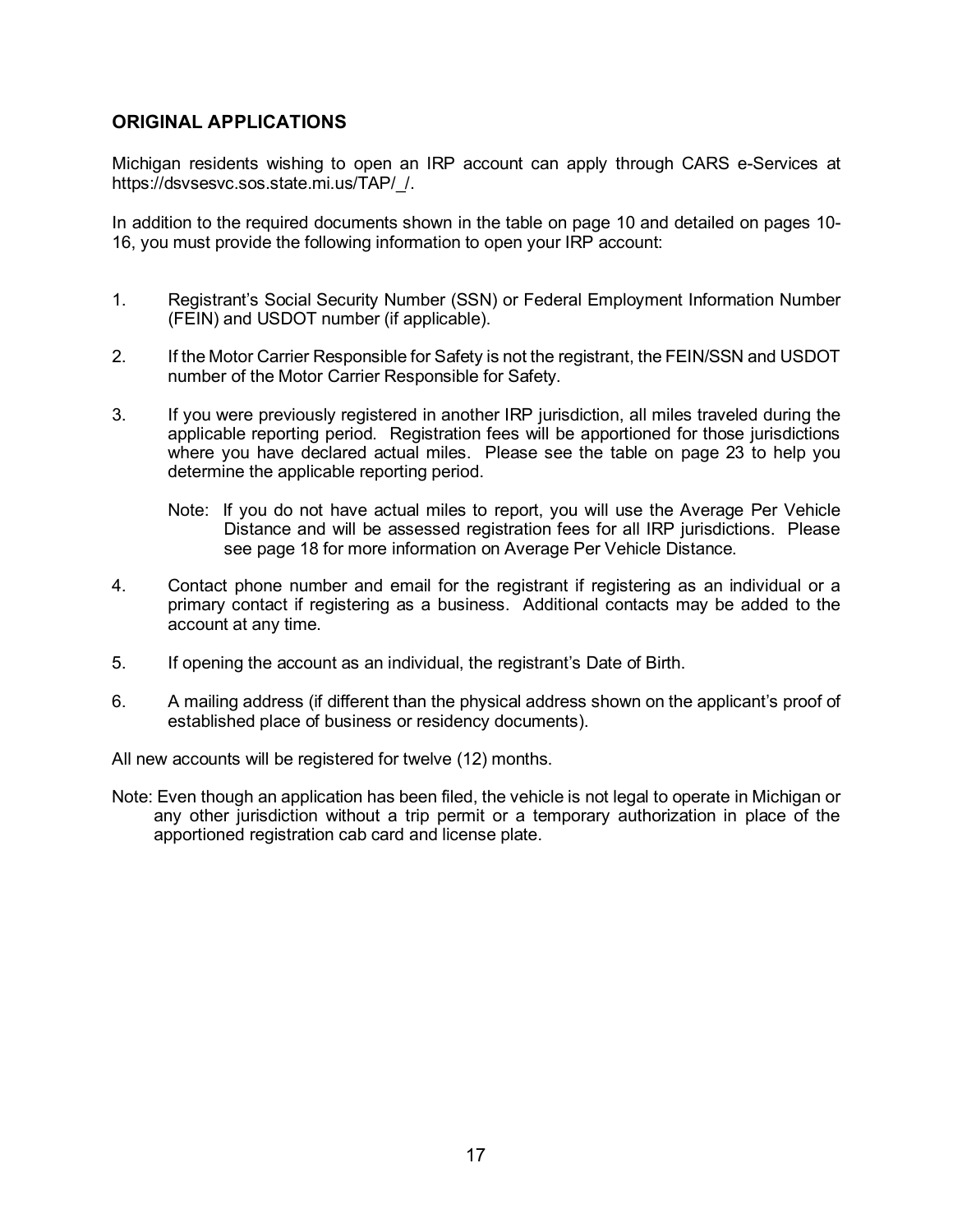#### Additional Information

The following information will assist you in completing your account application. Further definitions are available in Appendix A.

#### **Actual Distance vs. Average Per Vehicle Distance**

Actual distance is based on the mileage accrued by the vehicles in the fleet during the July – June reporting period. See page 23 for information about the reporting period. If you are establishing a new account, but were leased to another IRP carrier and your vehicle accrued mileage during the reporting period, you must provide those miles.

Average Per Vehicle Distance (APVD) is established by dividing the sum of total actual miles per jurisdiction, as reported by all Michigan-based carriers, by the total number of vehicles reporting miles in each jurisdiction. If you are applying for a new IRP account and your vehicles have not accrued mileage (i.e. newly purchased vehicles), the APVD will be used.

Note: Regardless of whether you use actual miles or APVD to open a new account, all IRP jurisdictions will be shown on your registration cab card. This gives you the authorization to travel in any jurisdiction during the registration year. You will report these miles on a future renewal application.

If you have questions about whether you will need to provide actual miles to open a new IRP account, please contact the IRP Office.

#### **Motor Carrier Types**

**Private Carrier** – A person, firm, or corporation that uses its own trucks to transport its own freight.

**For Hire Carrier** – Any person, firm or corporation who engages in transportation by motor vehicle of passengers, commodities, or property for compensation.

**Carnival** – A person, firm or corporation who engages in transporting carnival equipment or who engages in conducting carnivals.

**Household Goods** – A person, firm or corporation who engages in transporting household furniture and household effects.

**Rental Fleet** – A person, firm, or corporation who offers one or more vehicles that are rented or offered for rental with or without drivers and designated by a rental owner as a rental fleet.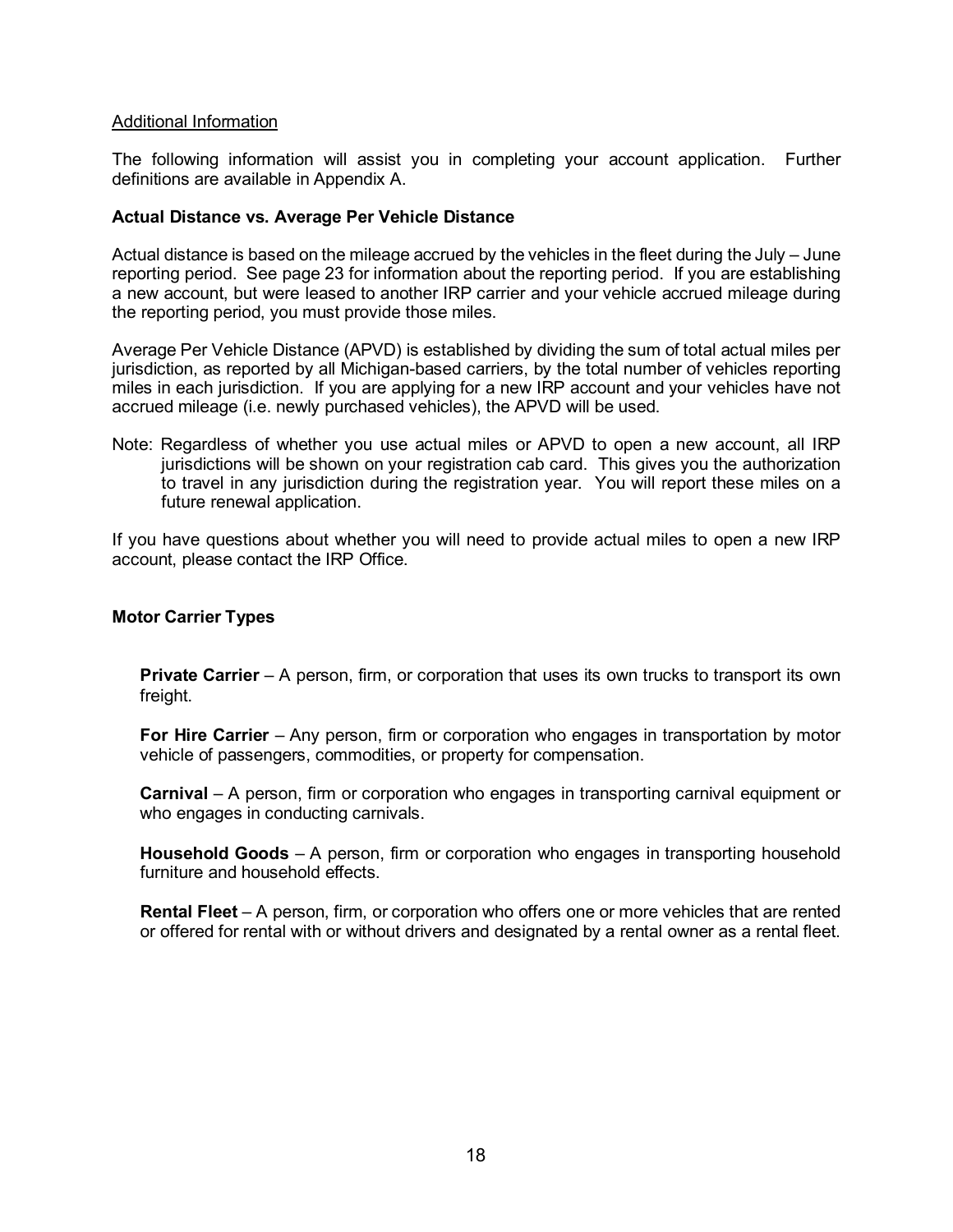#### **Motor Vehicle Types**

**Bus (BS)** – A motor vehicle designed for carrying 17 or more passengers and used to transport persons for compensation.

**Mobile Home Toter (MT)** – Every motor vehicle designed and used for drawing other vehicles and not so constructed as to carry any load thereon either independently or any part of the weight of a vehicle or load so drawn.

- If you are registering a mobile home toter, you will need to report your unladen weight and your gross vehicle weight. Michigan charges fees using the unladen weight, but other IRP jurisdictions charge fees using the gross vehicle weight that is indicated.
- If you are pulling a modular home on a trailer, you must register the vehicle as a tractor with the gross vehicle weight (GVW).

**Wrecker (WR)** – A truck with a hoist, towing apparatus, or self-loading flatbed, or any combination of these items, permanently affixed to the truck, used to transport not more than 2 vehicles, except for a motor vehicle equipped with a fifth wheel or a motor vehicle that tows the second vehicle on a trailer.

**Truck (TK)** – Every motor vehicle designed, used, or maintained primarily for the transportation of property.

**Truck Tractor (TT)** – A motor vehicle designed and used primarily for drawing other vehicles, but so constructed as to carry a load other than a part of the weight of the vehicle and load so drawn (example: car hauler).

**Wrecker Plus (WK)** – A truck with a hoist, towing apparatus, or self-loading flatbed, or any combination of these items permanently affixed to the truck, used to transport more than 2 vehicles or is hauling additional vehicles using a trailer.

#### **Operation Types**

#### **Owner-Operator Vehicles**

Proportional registration for owner-operators may be accomplished in one of the following procedures:

- The owner-operator (lessor) may be the registrant and the vehicle may be registered in the name of the owner-operator. The allocation of fees shall be according to the operational records of the owner-operator. The plate and cab card shall be the property of the lessor; or
- The lessee may be the registrant at the option of the lessor and the vehicle may be registered by the carrier, but in both the owner-operator's name and that of the carrier as lessee, with allocation of fees according to the records of the carrier. The plates and cab cards shall be the property of the lessee.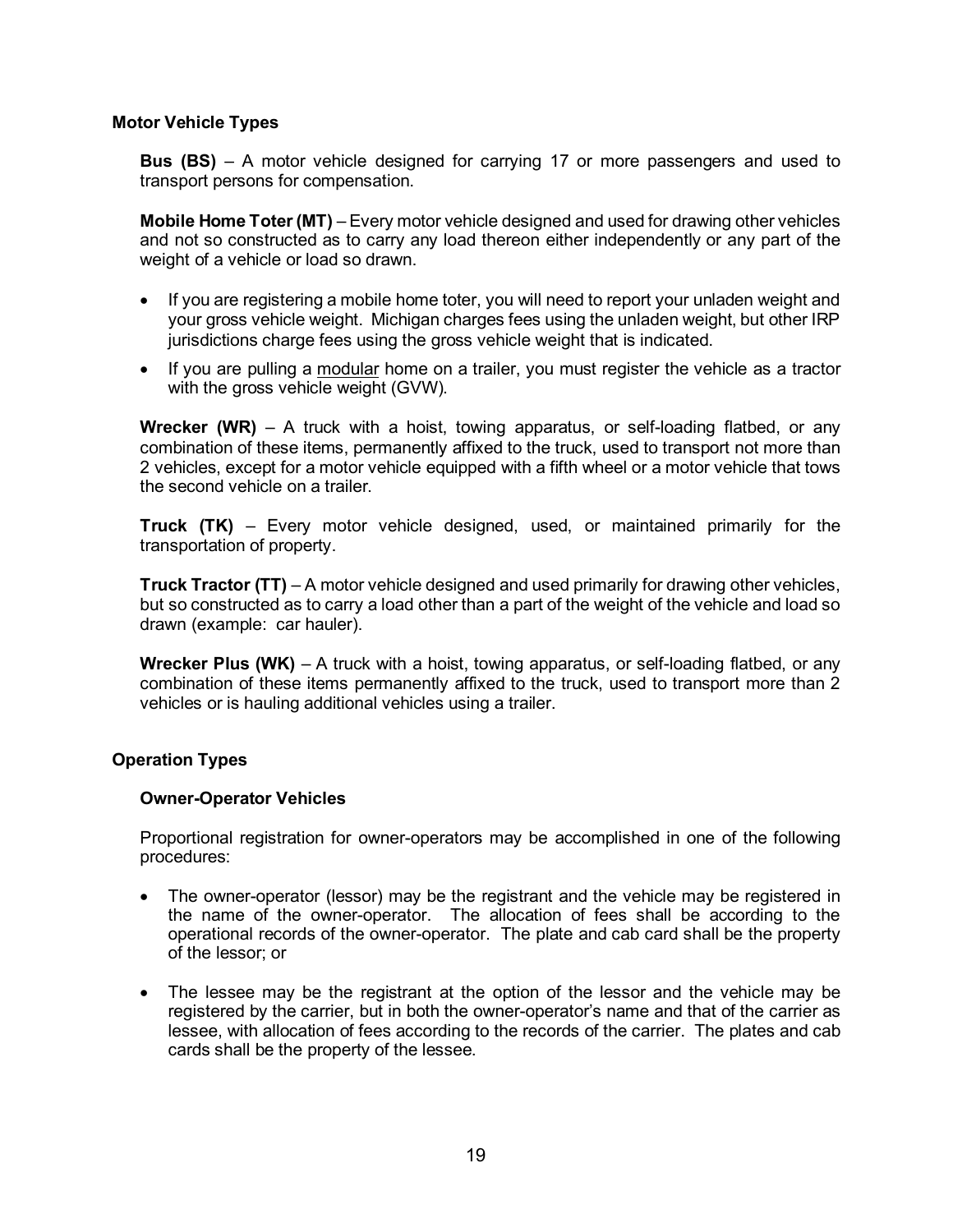#### **Leased Vehicles**

- An apportioned operator may temporarily lease equipment to another apportioned fleet operator and the lessor shall be responsible for reporting on the apportioned application the distance traveled by the leased equipment. The lessee shall be the person using and operating the equipment by the lease agreement.
- Michigan intrastate only carriers may temporarily lease vehicles with apportioned registrations bearing proper Michigan credentials, provided the apportioned carrier reports the distance traveled while the equipment is under lease. The Michigan intrastate carrier must send a report of distance traveled by the leased equipment to the apportioned carrier.
- An apportioned vehicle may be leased to a non-apportioned carrier. The lessor shall be responsible for reporting the distance traveled by the leased equipment.
- A copy of the lease agreement must be submitted to the IRP Unit when renewing an IRP account and when adding a leased vehicle to an account.

#### **Household Goods Carrier**

Household Goods Carriers, using equipment leased from service representatives, may elect to base such equipment in the base jurisdiction of the service representative or that of the carrier.

If the base jurisdiction of the service representative is selected, the equipment shall be registered in the service representative's name, and the Household Goods Carrier shall be indicated as lessee. The apportionment of fees shall be according to the combined distance records of the service representative and those of the carrier. Such records must be kept or made available in the service representative's base jurisdiction.

If the base jurisdiction of the Household Goods Carrier is selected, the equipment shall be registered by the carrier and the service representative shall be designated as lessor. The apportionment of fees shall be according to the distance records of the carrier and the service representative, which must include intrastate distance operated by those vehicles. The records must be kept or made available in the base jurisdiction of the carrier. Service representatives, properly registered under this selection, shall be fully registered for operations under their own authority, as well as under the authority of the carrier.

If Michigan is selected as the base jurisdiction, the apportionment fees will be 80 percent (%) of Michigan's fee for the elected gross vehicle weight of the vehicle.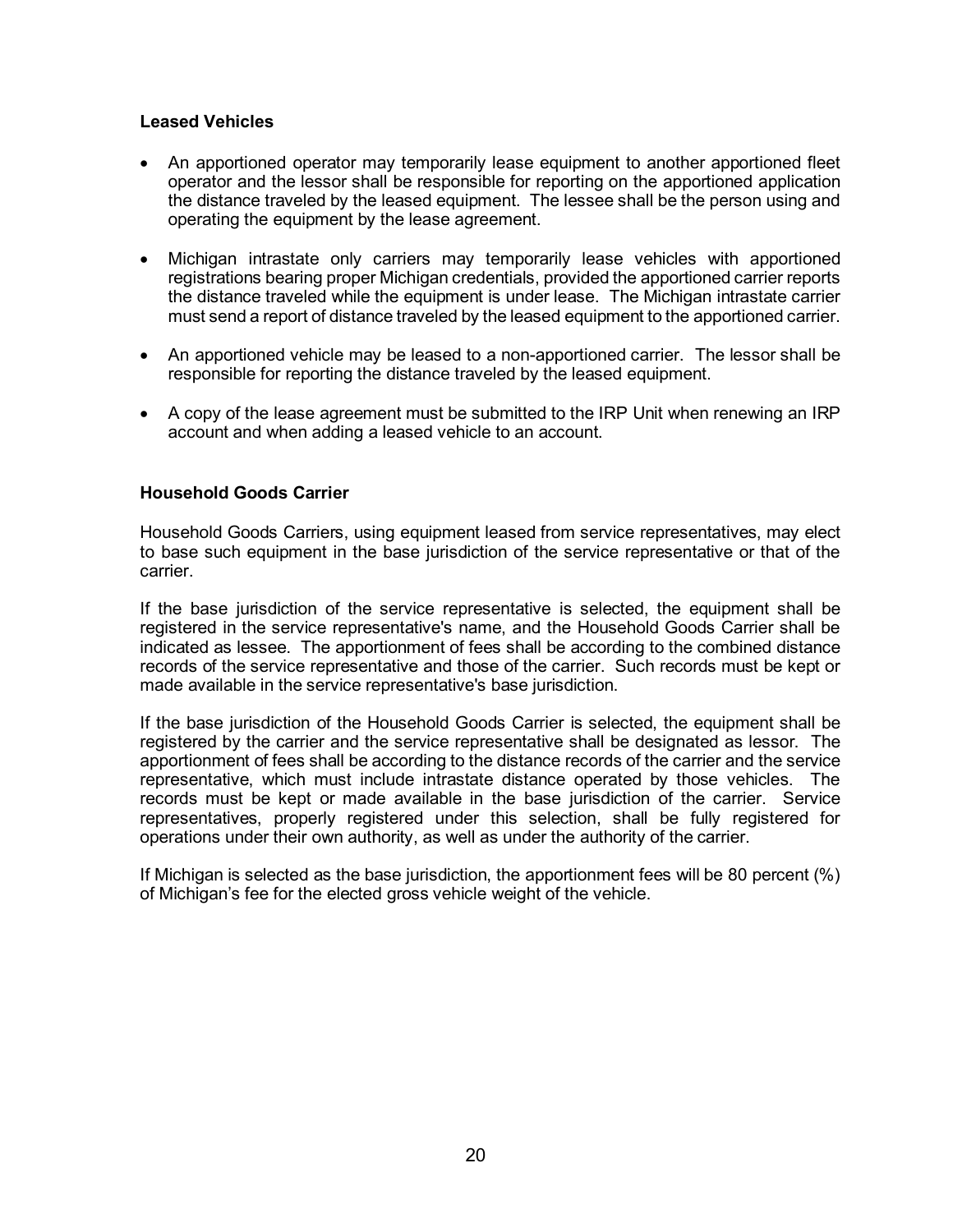## **GVW PLATE CREDIT**

If you currently have a valid Michigan GVW license plate and need to purchase a Michigan IRP plate, you may:

A. Turn the GVW plate, registration and tab in for credit toward the Michigan portion of the IRP plate fees. The GVW plate must be registered to the same vehicle for which you are requesting an IRP plate. The credit **will not exceed** the total amount of the Michigan portion of the IRP billing notice.

#### **OR**

B. Receive a refund for the Michigan GVW license plate. The refund amount will be equal to the Michigan portion of the IRP plate fees or the prorated amount remaining of the GVW fees, whichever is less. Request a refund by sending a completed Michigan Department of State Refund Request form, the GVW license plate, tab, registration, and your IRP invoice to the address below. The refund must be requested within 30 days of the IRP application.

> Michigan Department of State Purchasing and Expenditure Section Attn: Refunds 430 West Allegan, 4<sup>th</sup> Floor Lansing, MI 48918

Make your license plate refund requests on the Michigan Department of State Refund Request form (form A-226). You may obtain the form at any Secretary of State office, by calling the Michigan IRP office at (517) 335-6119, or on the Secretary of State's website at [www.michigan.gov/sos.](http://www.michigan.gov/sos) Click on the Vehicle menu and then Publications and Forms.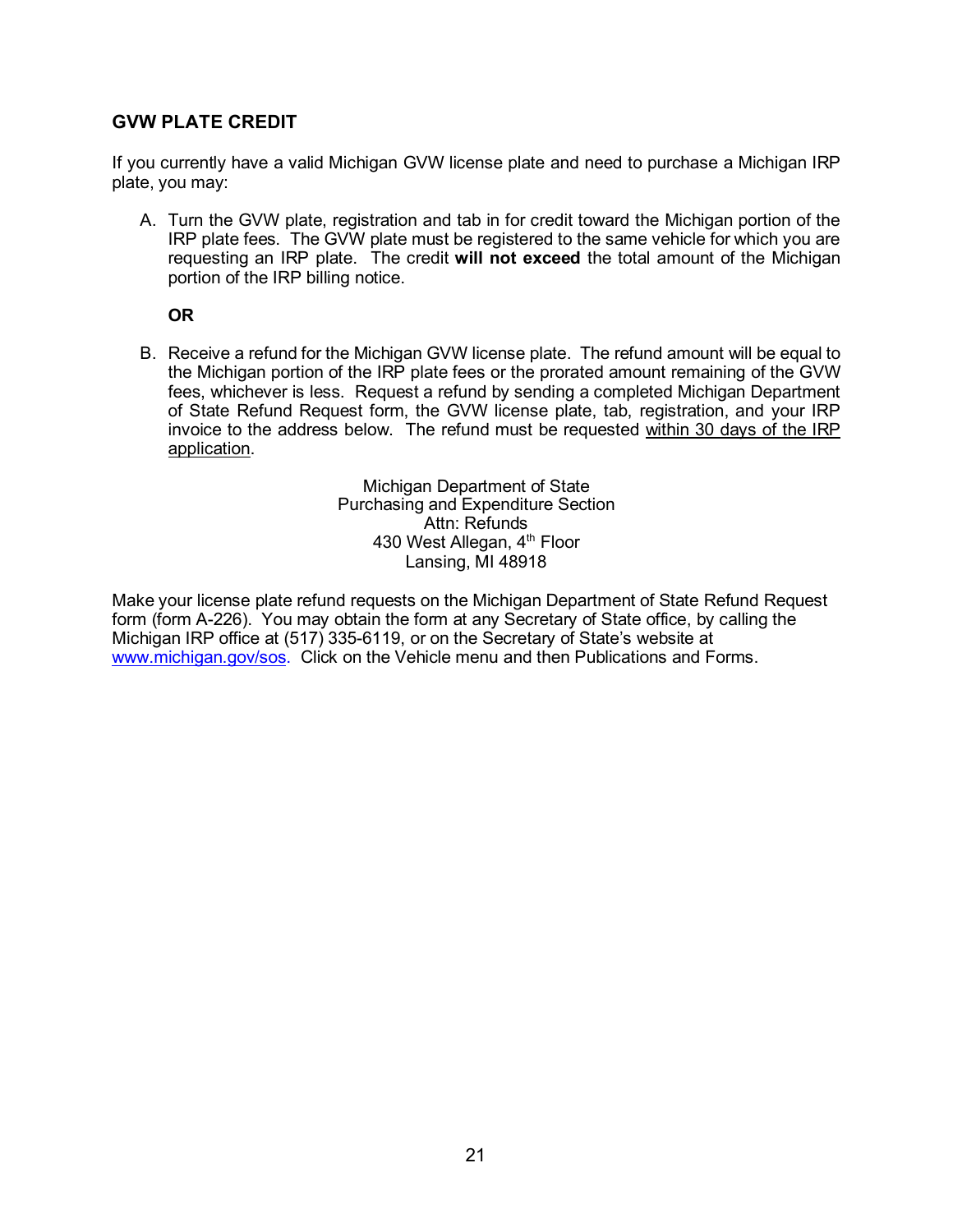## **RENEWALS**

The IRP Office makes a renewal application available to each registrant. A separate application is required for each fleet registered in your name.

If you have a CARS e-Services account, you will receive an email when the renewal application is available. You may log in to CARS e-Services to print a copy of the renewal application or submit the required information online.

If you do not yet have a CARS e-Services account, your renewal application will be mailed to you.

Renewal applications will be available in CARS e-Services or mailed to you 60 days before your registration expires.

Note: Any supplement activity that has taken place after the renewal application is generated will not be listed on the renewal application. Be sure to include all pertinent supplement information on your renewal.

If your IRP account has been inactive for two (2) or more years, you must present at least three (3) of the documents listed on pages 11-12 to reactivate it.

When you receive your application, review the following and update as necessary:

- Physical and mailing address information\*\*
- Contact name, phone number and email address\*\*
- Fleet information (type of operation, commodities hauled, etc.; each fleet must have the same registrant name).
- USDOT number and SSN/FEIN of the Motor Carrier Responsible for Safety for each vehicle registered in your fleet\*\*
- Vehicle information (unit number, year, make, vehicle identification number, unladen weight).
- If vehicle ownership has changed, correct it on the application and attach proof of ownership. See page 15 for acceptable proof of ownership documents. If the vehicle is titled in Canada, you may be required to present both the U.S. Customs form CBP 7501 and the NHTSA HS-7 Declaration form.
- Gross Vehicle Weight schedule (IRP jurisdictions and weight limits)
- Delete any vehicles no longer in your fleet
- Add vehicles not shown on the application or in your CARS e-Services account that you wish to register.
	- Note: You must provide proof of ownership for all vehicles added during renewal processing. If a lease agreement is in place, you must provide a copy of the document. If the vehicle is titled in Canada, you may need to present both the U.S. Customs form CBP 7501 and the NHTSA HS-7 Declaration form.

\*\*This information can be updated through your CARS e-Services account at any time during the registration year.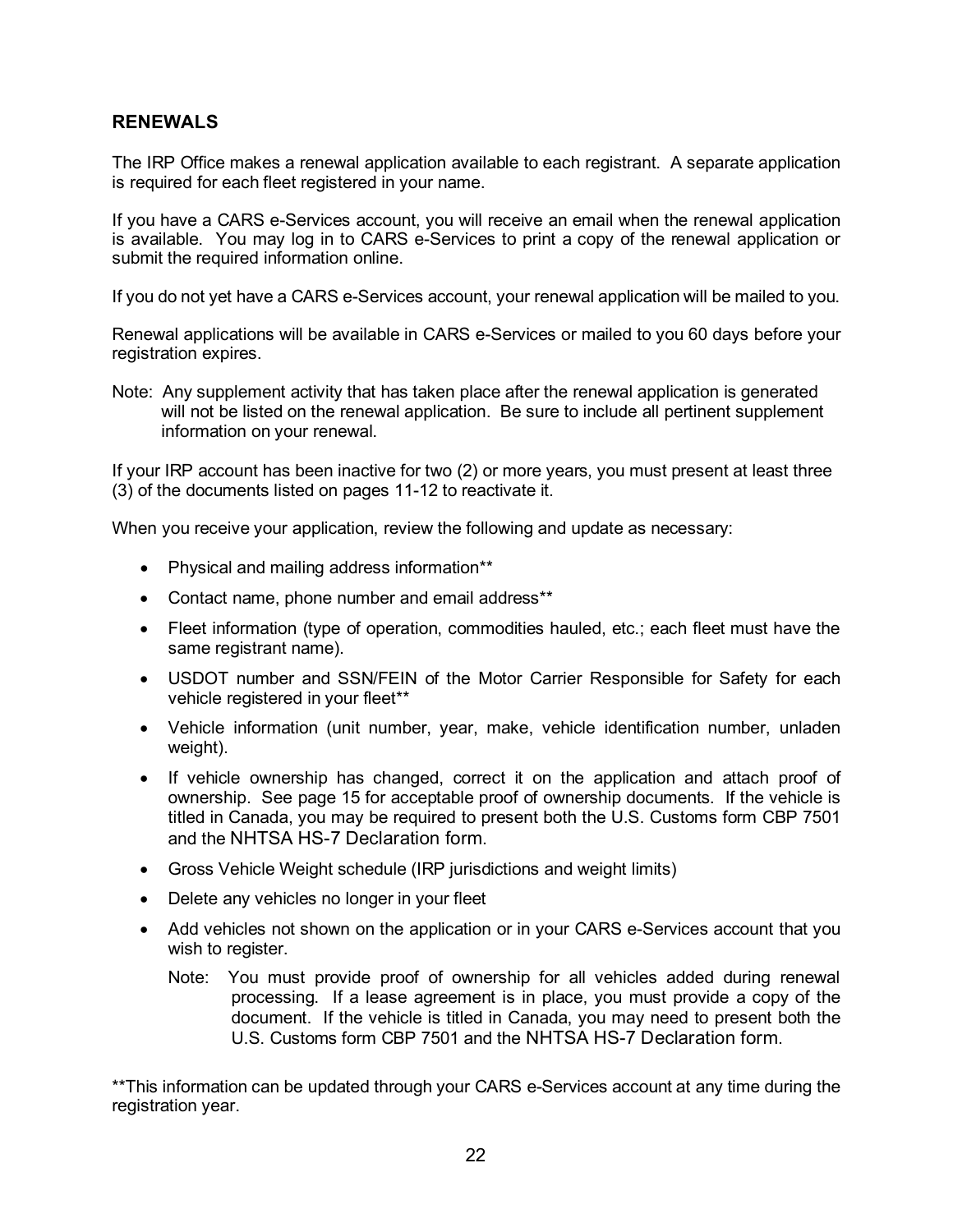When renewing your IRP registration, you must provide the total actual distance accrued by your fleet in each jurisdiction during the previous reporting period of July 1 to June 30. Total distance includes the full distance traveled in all vehicle movements, both interjurisdictional and intrajurisdictional, including loaded, empty, deadhead, and bobtail distance. Please see the table below to determine the correct reporting period.

While the distances you report cannot be amended after your renewal has been processed, if you believe you made an error, you may request an audit. However, requesting an audit will not give your account priority over other accounts scheduled for audits. See pages 30-34 for more detail about audits and records you must keep.

In order to remain eligible for an IRP registration, you must travel in Michigan and at least one other jurisdiction. There are situations, depending on when a new account was established, when the average per vehicle distance (APVD) is used for two consecutive years. If you did not travel outside Michigan during the requested reporting period, it is acceptable to report only your actual Michigan miles. However, subsequent renewals may be denied if you do not meet IRP requirements. If your operations have changed, you may want to consider obtaining a Michiganonly GVW plate at your local Secretary of State office.

| <b>IF THE FIRST MONTH OF YOUR</b><br><b>REGISTRATION YEAR IS:</b> | THE REPORTING PERIOD IS:     |
|-------------------------------------------------------------------|------------------------------|
| January 2021                                                      | July 1, 2019 - June 30, 2020 |
| February 2021                                                     | July 1, 2019 – June 30, 2020 |
| <b>March 2021</b>                                                 | July 1, 2019 - June 30, 2020 |
| April 2021                                                        | July 1, 2019 – June 30, 2020 |
| May 2021                                                          | July 1, 2019 – June 30, 2020 |
| <b>June 2021</b>                                                  | July 1, 2019 - June 30, 2020 |
| <b>July 2021</b>                                                  | July 1, 2019 - June 30, 2020 |
| August 2021                                                       | July 1, 2019 – June 30, 2020 |
| September 2021                                                    | July 1, 2019 - June 30, 2020 |
| October 2021                                                      | July 1, 2020 - June 30, 2021 |
| November 2021                                                     | July 1, 2020 - June 30, 2021 |
| December 2021                                                     | July 1, 2020 - June 30, 2021 |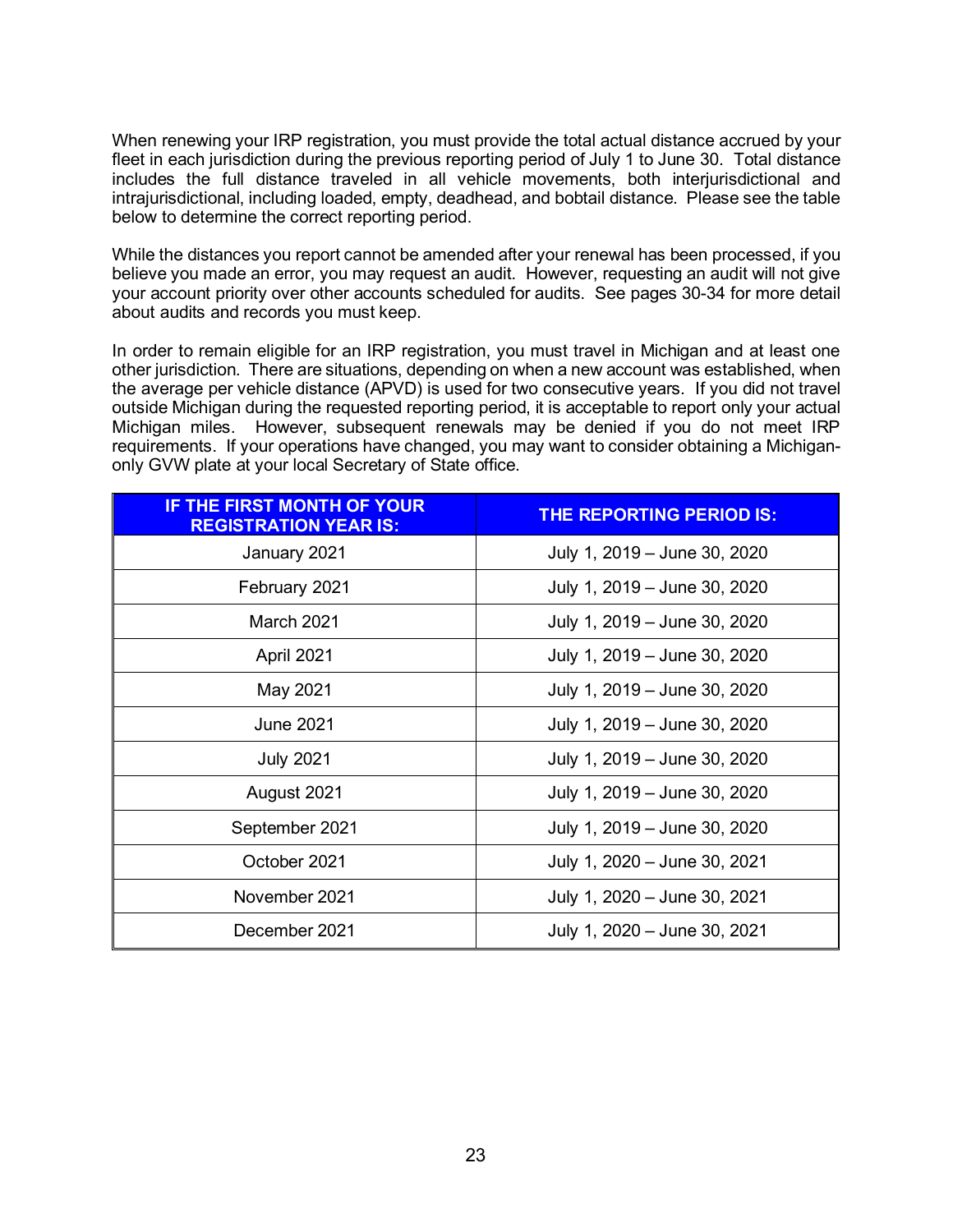To renew by mail, complete in detail and submit ALL pages of the renewal application form. If you are renewing by mail, make a copy of the renewal form for your records. The renewal application must be signed and dated by an authorized representative of the company. To renew using CARS e-Services, enter your mileage and verify the vehicle information including gross vehicle weights.

The chart on page 10 provides information about additional required documents that must be submitted before your renewal will be complete.

If you mail your renewal, the IRP Office will mail an invoice to you after your application is processed. When you receive the invoice, send your check or money order (made payable to "State of Michigan") and one copy of your invoice back as soon as possible. A new cab card and registration tab for your license plate will be sent to you upon receipt of payment.

If you renew through CARS e-Services, an invoice will be available as soon as you submit your application. You may pay online via e-check or with a Visa, Master Card, or Discover credit or debit card; or print a copy of the invoice and mail payment. Checks or money orders must be made payable to the State of Michigan.

If you pay online, you may print 30-day temporary permits that will be effective on the first day of your new registration period. For example, if your plate expires March 31, the 30-day temporary permit will be effective beginning April 1.

To have your registration credentials mailed to you before your plate(s) expire(s), you **must:**

- File your apportioned registration renewal application, including all required documents, at least 45 days before the expiration date.
- Pay your fees at least 10 days before the expiration date.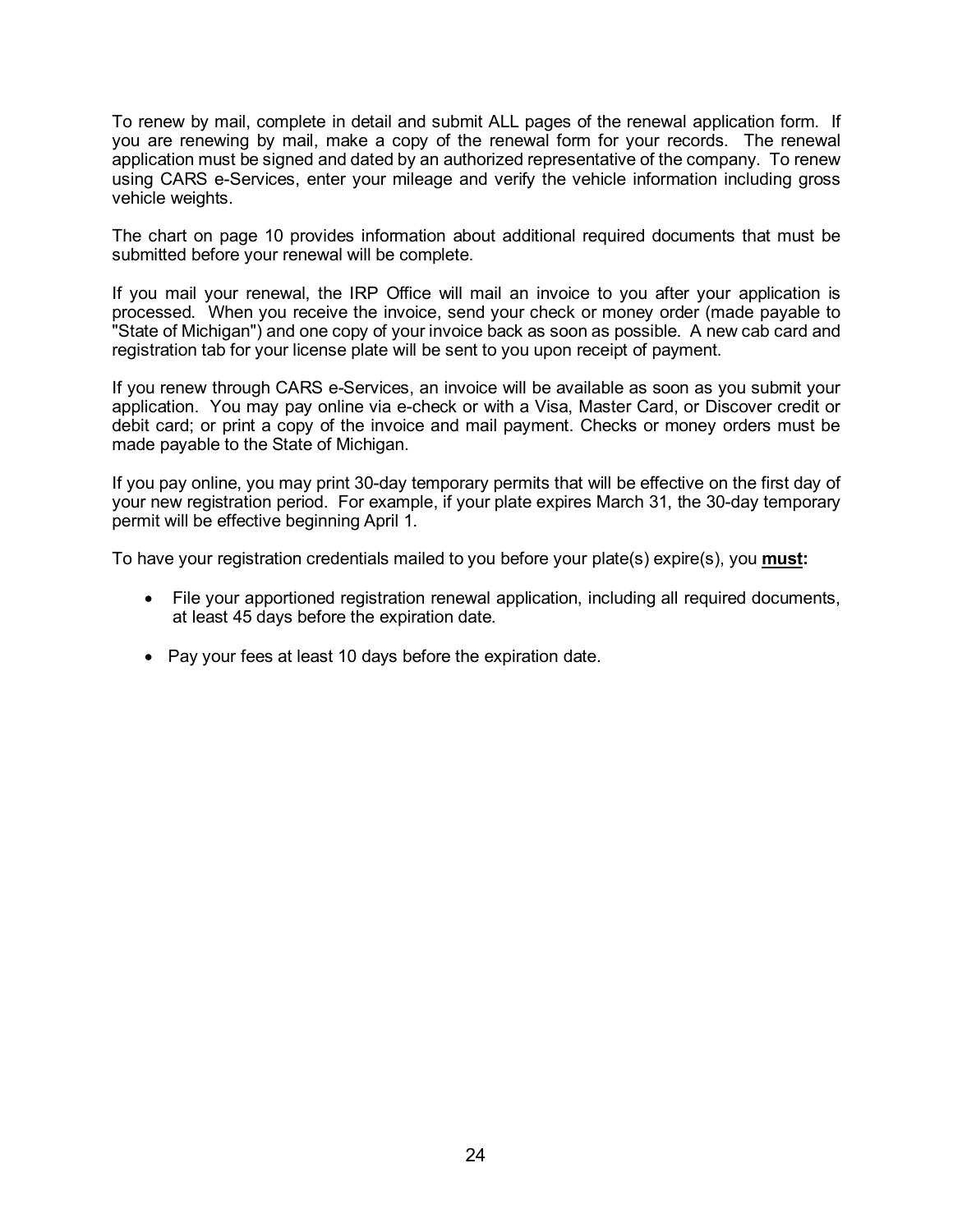If you submit your renewal application and required documents or payments later than recommended, your plate(s) may be expired before you receive your registration documents (See chart below).

| <b>EXPIRATION DATE</b> | <b>RENEWAL DUE IN IRP</b><br><b>OFFICE</b> | <b>PAYMENT DUE IN IRP</b> |  |
|------------------------|--------------------------------------------|---------------------------|--|
| January 31             | December 14                                | January 21                |  |
| February 28/29         | January 14                                 | February 18               |  |
| March 31               | February 14                                | March 21                  |  |
| April 30               | March 14                                   | April 20                  |  |
| May 31                 | April 14                                   | May 21                    |  |
| June 30                | May 14                                     | June 20                   |  |
| July 31                | June 14                                    | July 21                   |  |
| August 31              | July 14                                    | August 21                 |  |
| September 30           | August 14                                  | September 20              |  |
| October 31             | September 14                               | October 21                |  |
| November 30            | October 14                                 | November 20               |  |
| December 31            | November 14                                | December 21               |  |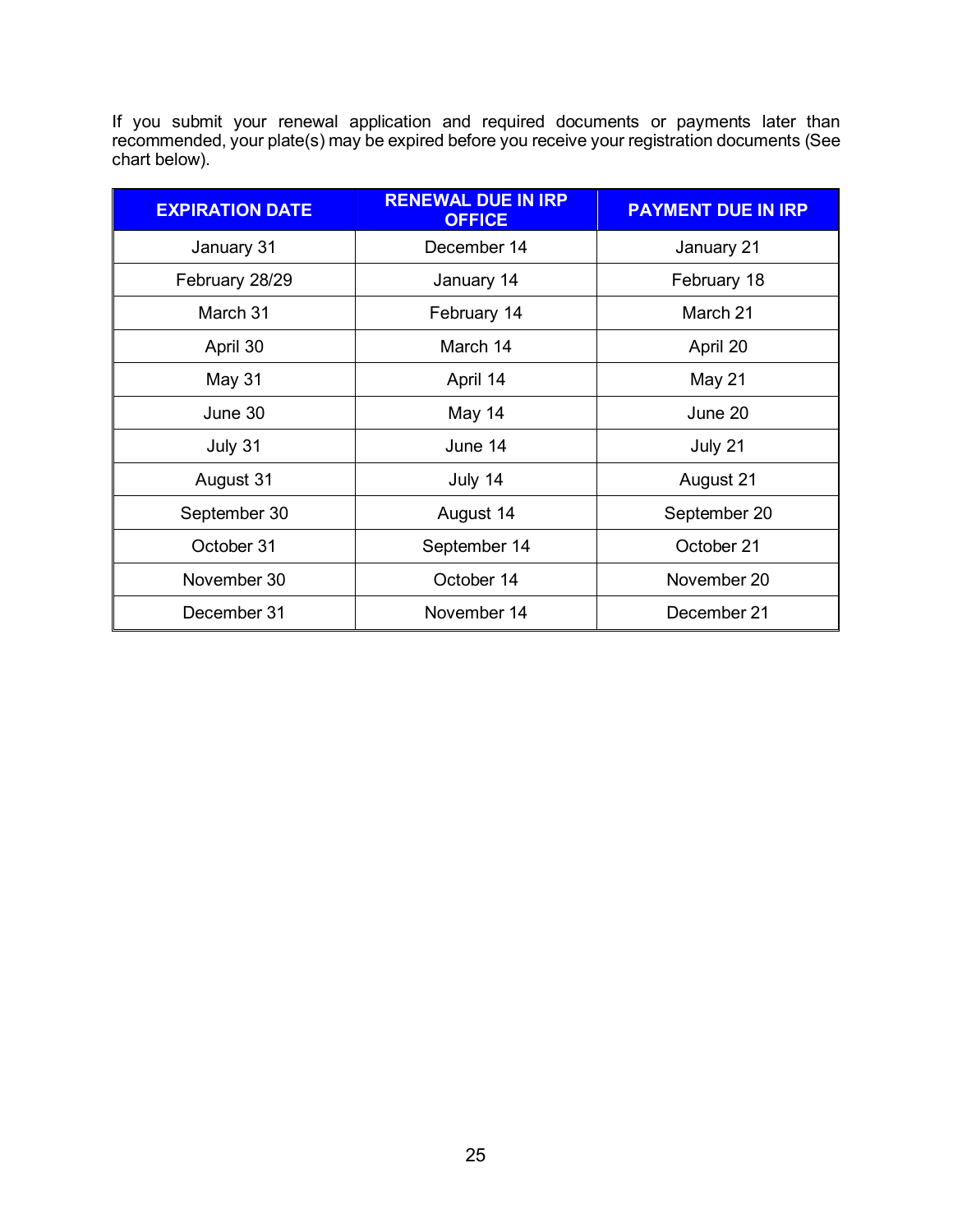## **PARTIAL PAYMENT OPTION**

Michigan allows partial payments on 12-month invoices only. This option is only available to accounts in good standing. The partial payment consists of all fees due to the other jurisdictions, and 50% (half) of the amount due to Michigan. A \$10 service fee per vehicle is indicated on the invoice and must be paid with the first payment.

If you make a partial payment, you are legally responsible for the second payment. Payment is required whether or not the vehicle is still in service or existence, or whether the carrier is in or out of business.

| <b>PLATES EXPIRE</b> | <b>PARTIAL PAYMENT DUE</b> |
|----------------------|----------------------------|
| <b>JANUARY 31</b>    | <b>AUGUST 1</b>            |
| <b>FEBRUARY 28</b>   | <b>SEPTEMBER 1</b>         |
| MARCH <sub>31</sub>  | <b>OCTOBER 1</b>           |
| APRIL 30             | <b>NOVEMBER 1</b>          |
| <b>MAY 31</b>        | <b>DECEMBER 1</b>          |
| <b>JUNE 30</b>       | <b>JANUARY 1</b>           |
| <b>JULY 31</b>       | <b>FEBRUARY 1</b>          |
| <b>AUGUST 31</b>     | <b>MARCH1</b>              |
| <b>SEPTEMBER 30</b>  | <b>APRIL 1</b>             |
| <b>OCTOBER 31</b>    | MAY 1                      |
| NOVEMBER 30          | <b>JUNE 1</b>              |
| DECEMBER 31          | <b>JULY 1</b>              |

Use the table below to determine when the second half of your Michigan fees are due.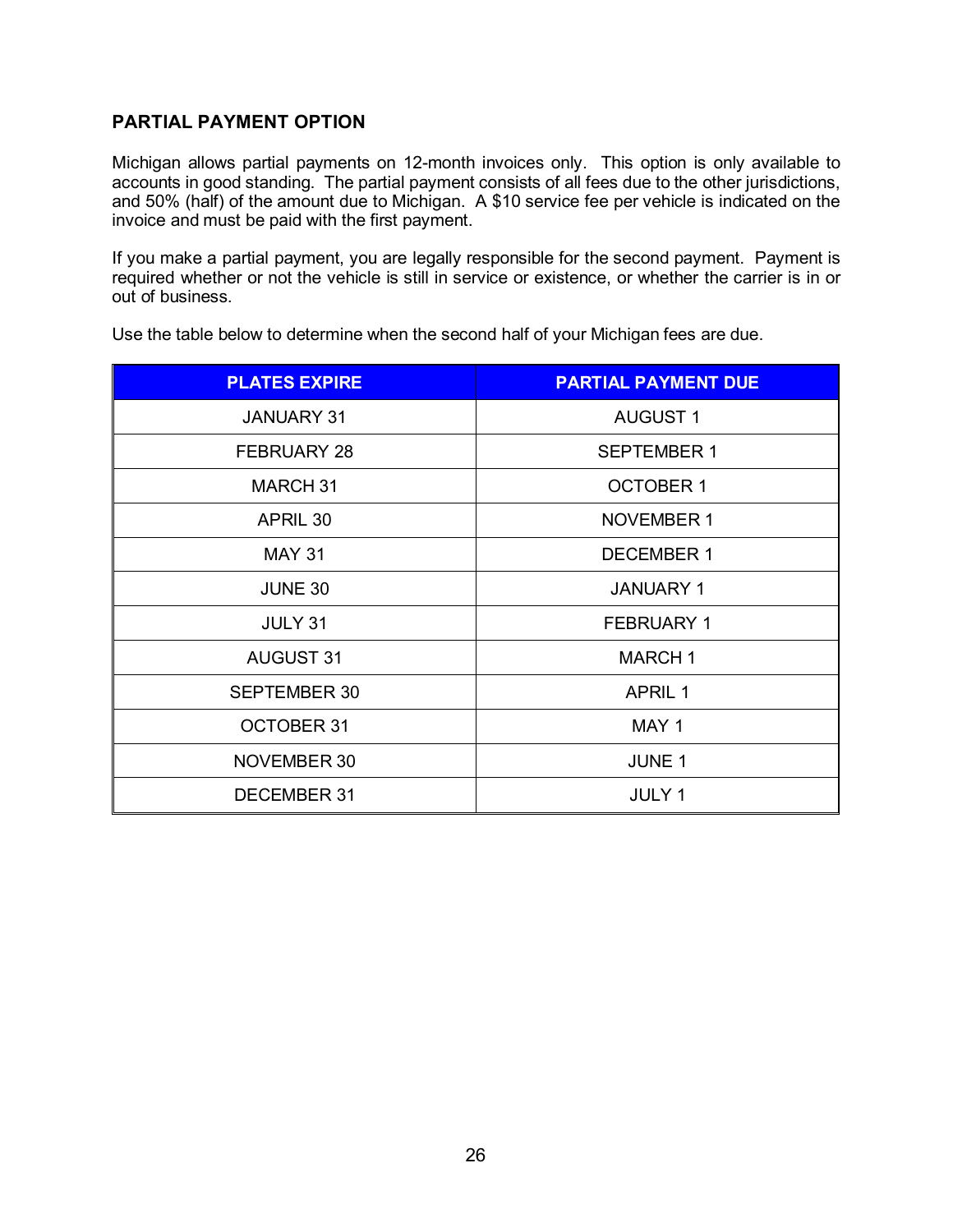## **PARTIAL PAYMENT OPTION (cont.)**

Per MCL 257.801g(3), if the second half of your Michigan IRP fees are not paid by the due date indicated by the chart on the previous page, the following penalties **will be imposed**:

## **If a person is late once in paying the balance:**

- 25% of the balance will be added to the amount owed.
- All vehicle registrations in the account will be suspended.
- A statement of the balance and penalty due will be sent to the Department of Treasury for collection.

## **If a person is late twice in paying the balance within a 2-year period:**

- 25% of the balance will be added to the amount owed.
- The partial payment option will not be available for the following two (2) years.
- All vehicle registrations in the account will be suspended.
- A statement of the balance and penalty due will be sent to the Department of Treasury for collection.

## **VEHICLE WITHDRAWN; DISPOSITION OF FEES**

If a vehicle is withdrawn from an apportioned fleet during the registration period, you must notify the IRP Office. If you want to cancel your plate, you must send a letter, along with the plate and cab card, to the IRP Unit.

The State of Michigan does **not** refund fees for withdrawing a vehicle from a fleet unless one of the following conditions exists:

- You have transferred or assigned title or interest in a registered vehicle before placing the plate or tab on the vehicle and you apply for a refund within 30 days of the sale of the vehicle.
- The owner of the vehicle dies. The surviving spouse may apply for a refund for the time remaining on the license plate.
- Your driver license is suspended because of a physical/medical reason.

You may receive credit if you transfer the plate to another vehicle during the registration year, therefore, you are encouraged to keep the plate and cab card.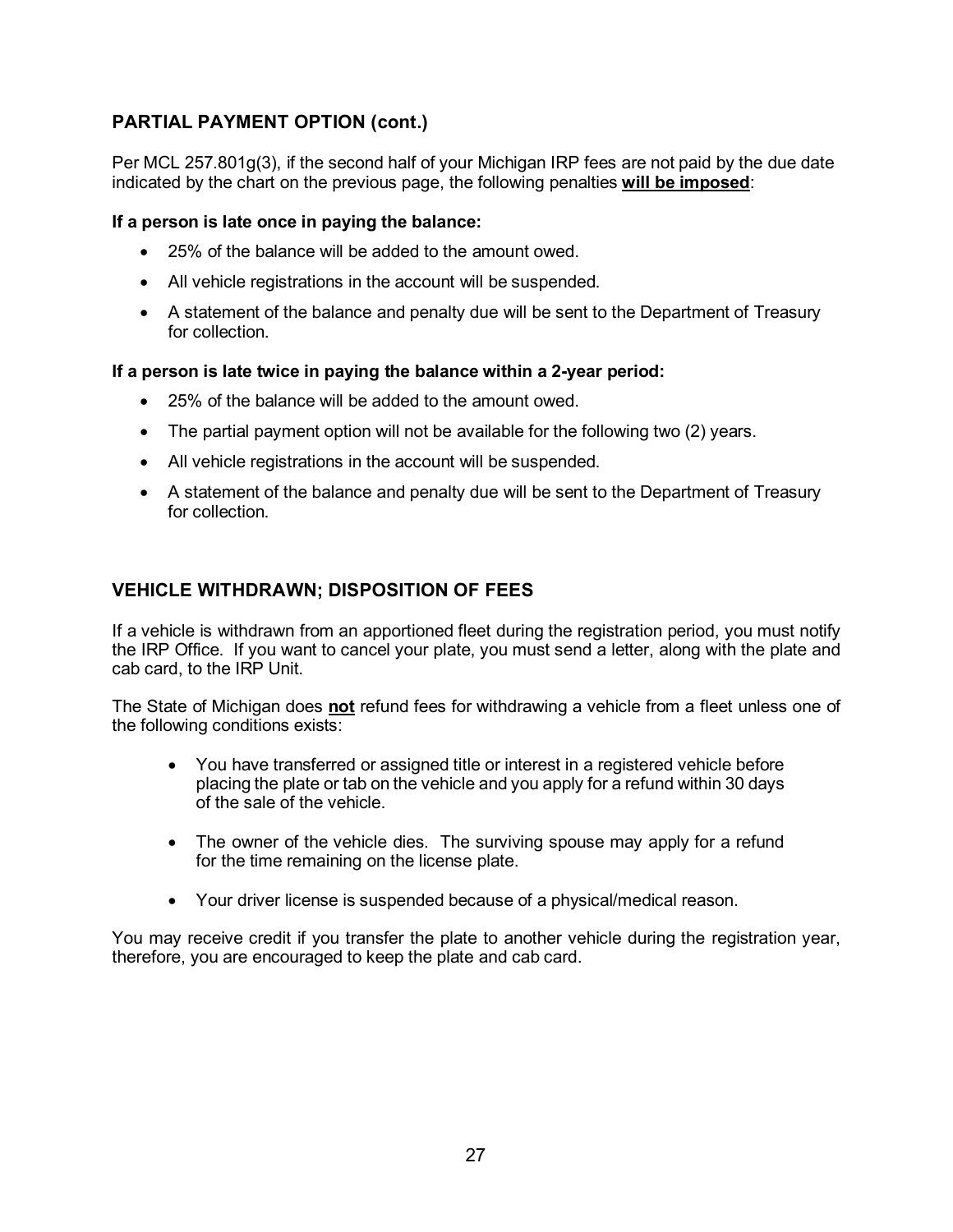## **IRP LICENSE PLATE REFUND REQUESTS**

Submit license plate refund requests on the Michigan Department of State Refund Request form (form A-226). You may obtain the form at any Secretary of State office, by calling the Michigan IRP office at (517) 335-6119, or on the Secretary of State's website at [www.michigan.gov/sos.](http://www.michigan.gov/sos) Click on the Vehicle menu and then Publications and Forms.

> Mail your completed request to: Michigan Department of State Purchasing and Expenditure Section Attn: Refunds 430 West Allegan Street, 4<sup>th</sup> Floor Lansing, MI 48918

NOTE: The license plate, tab and the original corresponding registration must always be surrendered with any request for a refund.

The following situations are the only legal basis for an IRP refund:

#### Dual Registration

If by error an owner purchased more than one Michigan registration for the same vehicle covering the same time period, a refund can be applied for on the last license plate or tab purchased. Send a copy of the registration you are currently using.

#### Vehicle Sold Before the License Plate or Tab is Attached

When an owner transfers or assigns title, or interest in the vehicle before using a new plate or tab (either original or renewal), a refund can be requested. The unused tab and/or plate must be returned to the Department of State within 30 days following the date of transfer or assignment.

#### Suspension of Driver License

If a vehicle owner's driver license is suspended for a physical or medical reason, they can submit a doctor's statement and apply for a refund covering the time remaining on the license plate.

#### Death of Vehicle Owner

If a vehicle owner dies, only the surviving spouse can submit a death certificate and the plates to apply for a refund of fees for the time remaining on the decedent's license plate.

#### GVW Credit

If GVW credit is not given when an original IRP registration is purchased, a request can be made for a refund of the credit. Send the GVW plate, tab, original GVW registration and copy of IRP bill showing payment validation. NOTE: Credit is limited to the Michigan portion of the IRP registration and limited to the unused portion of the GVW registration.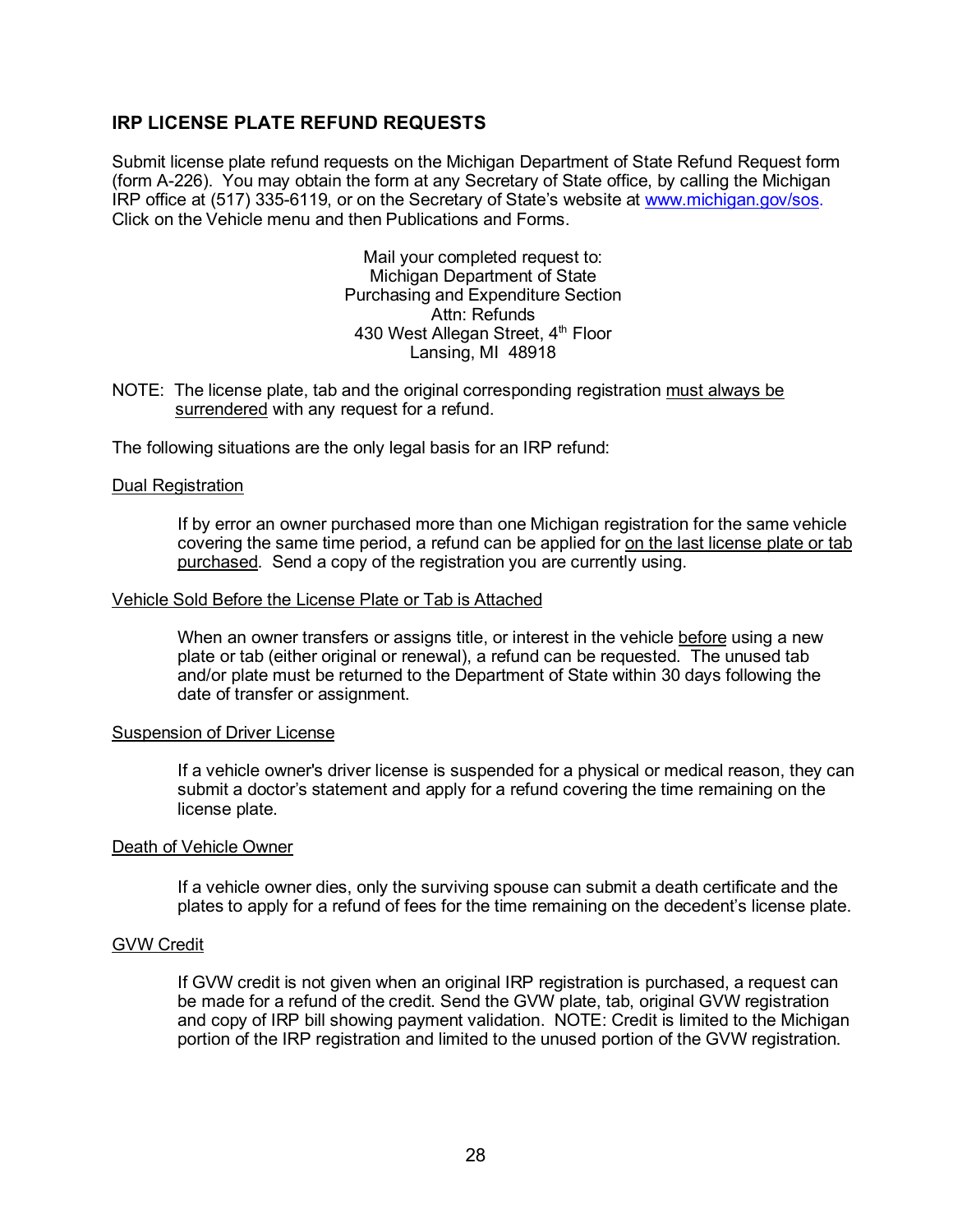## **TAX EXEMPTIONS FOR INTERSTATE TRUCKS**

Michigan law [MCL 205.54r] provides a 100% exemption from sales or use tax to "qualified trucks and trailers" (also known as rolling stock) purchased, rented, or leased by an "interstate motor carrier".

- A "qualified truck" is a commercial motor vehicle power unit or bus with 2 axles and a gross vehicle weight rating (GVWR) over 10,000 lbs., or a commercial truck or bus with 3 or more axles. A "qualifying trailer" is one designed to be drawn behind a "qualified truck".
- An interstate motor carrier is a person in the business of carrying persons or property, other than themselves, their employees, or their own property, for hire across jurisdiction lines and whose **fleet distance was driven at least 10% outside of Michigan in the immediately preceding tax year**. In computing fleet distance, trucks used solely in one jurisdiction (intrastate) cannot be counted.

## **ENFORCEMENT**

Credentials (cab card/registration and apportioned license plate/tab) must be on the vehicle by your designated expiration date. **There is no grace period.** Beginning January 1, 2019, carriers are allowed to present IRP cab cards as an electronic image. Please see page 9 for further information.

| <b>EXPIRATION DATE</b> | <b>ENFORCEMENT DATE</b> |
|------------------------|-------------------------|
| <b>JANUARY 31</b>      | <b>FEBRUARY 1</b>       |
| <b>FEBRUARY 28</b>     | <b>MARCH 1</b>          |
| <b>MARCH 31</b>        | <b>APRIL 1</b>          |
| APRIL 30               | MAY 1                   |
| <b>MAY 31</b>          | <b>JUNE 1</b>           |
| <b>JUNE 30</b>         | <b>JULY 1</b>           |
| JULY 31                | <b>AUGUST 1</b>         |
| <b>AUGUST 31</b>       | <b>SEPTEMBER 1</b>      |
| <b>SEPTEMBER 30</b>    | <b>OCTOBER 1</b>        |
| <b>OCTOBER 31</b>      | <b>NOVEMBER 1</b>       |
| NOVEMBER 30            | <b>DECEMBER 1</b>       |
| DECEMBER 31            | <b>JANUARY 1</b>        |

Michigan carriers travelling to other jurisdictions are subject to those jurisdictions' requirements. Vehicles operating in a jurisdiction without proper registration may be required to pay full registration fees in that jurisdiction. Jurisdiction IRP Office contact information can be found at [www.irponline.org.](http://www.irponline.org/)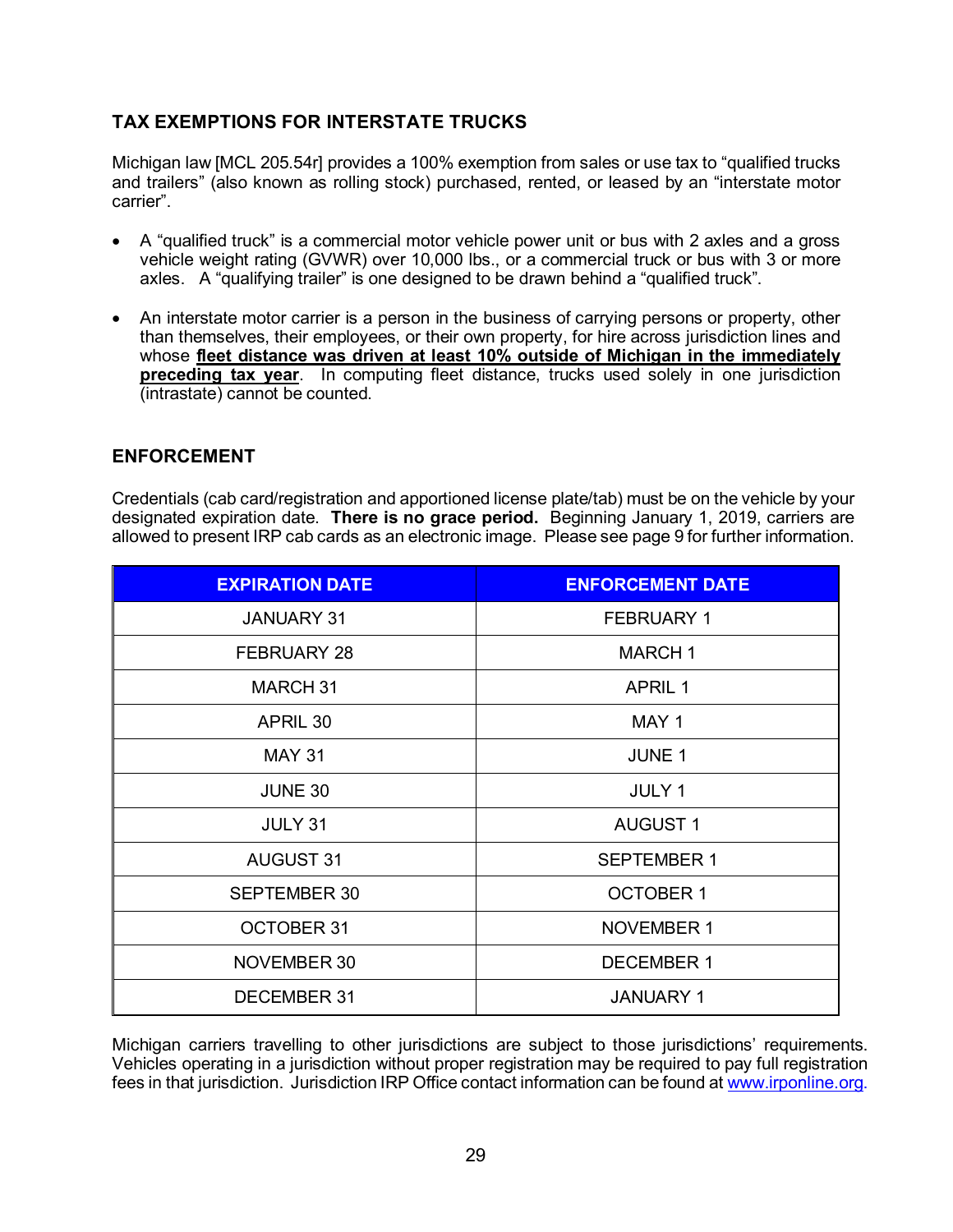## **AUDITS**

The IRP Program requires registrants to pay registration fees to each participating jurisdiction commensurate with the distance traveled in each jurisdiction. To fulfill this requirement, Michigan is required by the IRP Plan to perform compliance audits. The purpose of an audit is two-fold:

- To verify the accuracy of the distance reported on the IRP renewal and ensure the appropriate fees have been collected for each jurisdiction.
- To verify the carrier is maintaining records in compliance with IRP requirements.

#### Length of Record Retention

All IRP registrants are required to keep detailed daily operational records that document the distance traveled in each jurisdiction and include a summary of the total distance traveled. These records are used to calculate distances reported on the IRP Renewal Application. A registrant must retain operational records for five (5) years to substantiate three previous years of registration.

See the following chart for an example to help you determine how long you need to keep your records.

| <b>Registration</b><br>Year | July $1 -$ June 30<br><b>Distance Record Timeframe</b> | <b>Keep Records</b><br><b>Until</b> |
|-----------------------------|--------------------------------------------------------|-------------------------------------|
| 2018                        | July 2016 - June 2017                                  | 2021                                |
| 2019                        | July 2017 - June 2018                                  | 2022                                |
| 2020                        | July 2018 - June 2019                                  | 2023                                |
| 2021                        | July 2019 - June 2020                                  | 2024                                |
| 2022                        | July 2020 - June 2021                                  | 2025                                |
| 2023                        | July 2021 - June 2022                                  | 2026                                |

**Note: The five-year record retention requirement for IRP registrants differs from federal regulations for retention of distance records.**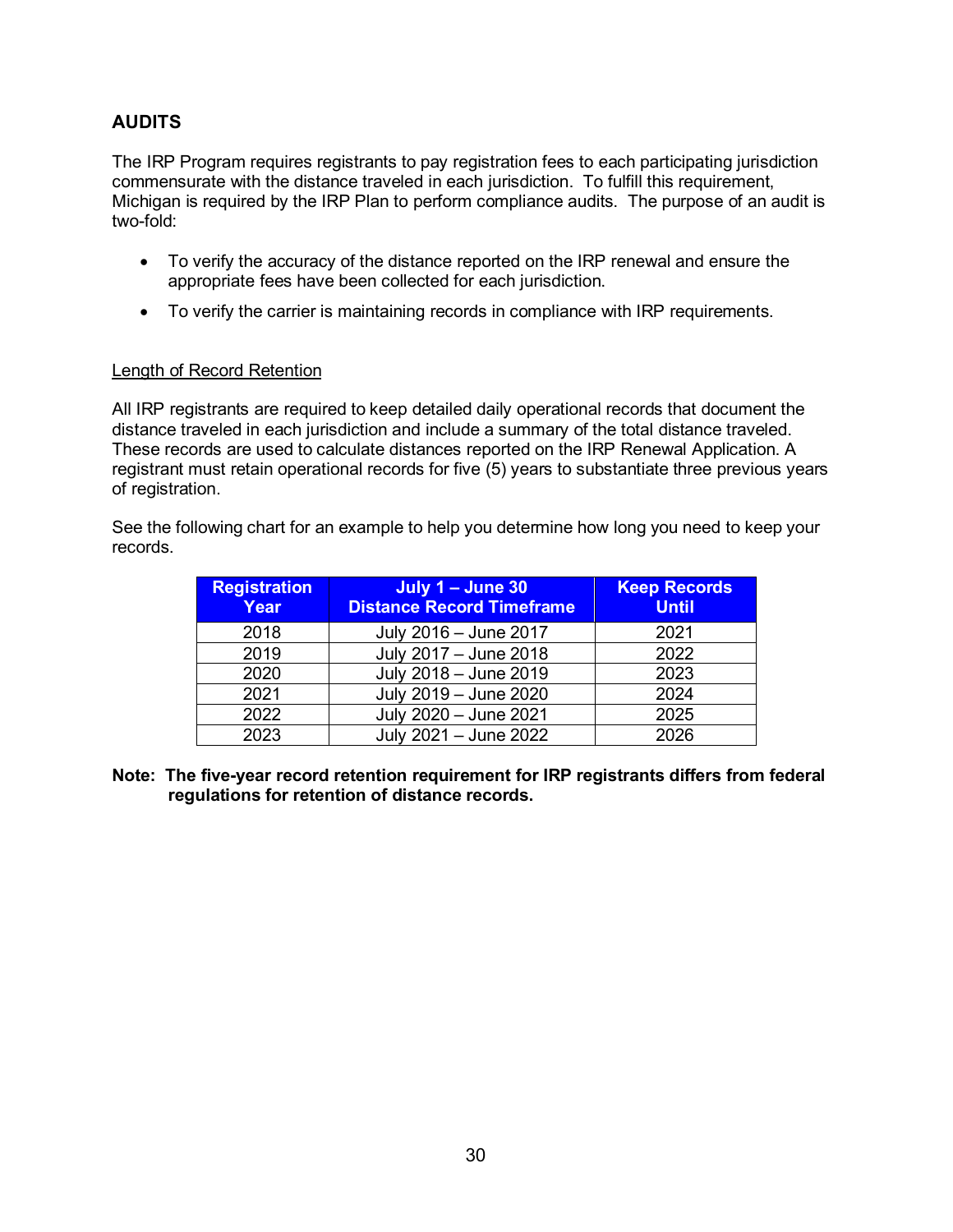#### Mileage Records

A vehicle trip record or vehicle trip sheet, also known as a source document, must be completed daily for each vehicle in the fleet. These source documents completed by the driver, must be accurate and readable, and must list all miles traveled including but not limited to, the following:

- Interstate and intrastate miles
- Loaded and empty miles
- deadhead and/or bobtail miles
- toll and non-toll miles
- off-highway miles
- trip permit miles

Records containing the following items shall be accepted as adequate for an IRP audit:

- Date of Trip (beginning and ending)
- Trip origins and destinations (to include all stops during trip and noted as city/state)
- Route of travel
- Beginning and ending reading from the odometer, hub odometer, engine control module (ECM), or any similar device for the trip
- Total trip miles
- Miles by jurisdiction
- Vehicle Identification Number or vehicle unit number

Michigan requires the use of odometer or hub odometer readings on the source documents to record total miles. Mileage entered on the source documents can be obtained from various sources such as jurisdiction highway maps, distance software, Household Goods Carrier's Bureau Mileage Guide, commercial road atlas, or Global Positioning System (GPS). The method used must be consistent for the entire fleet. However, the use of these other sources does not exempt the registrant from maintaining odometer or hub odometer readings for each vehicle in the fleet.

Reported distance based on the alternative sources listed above must reflect the actual routes of travel recorded by the driver. During an audit, the total distance based on odometer readings is compared with the recorded total distance for each vehicle in the fleet.

If the audit reveals any unusual time lapses, additional records may be needed to determine if all distances have been reported. Failure to substantiate idle or downtime for any vehicle may result in an assessment for inadequate records.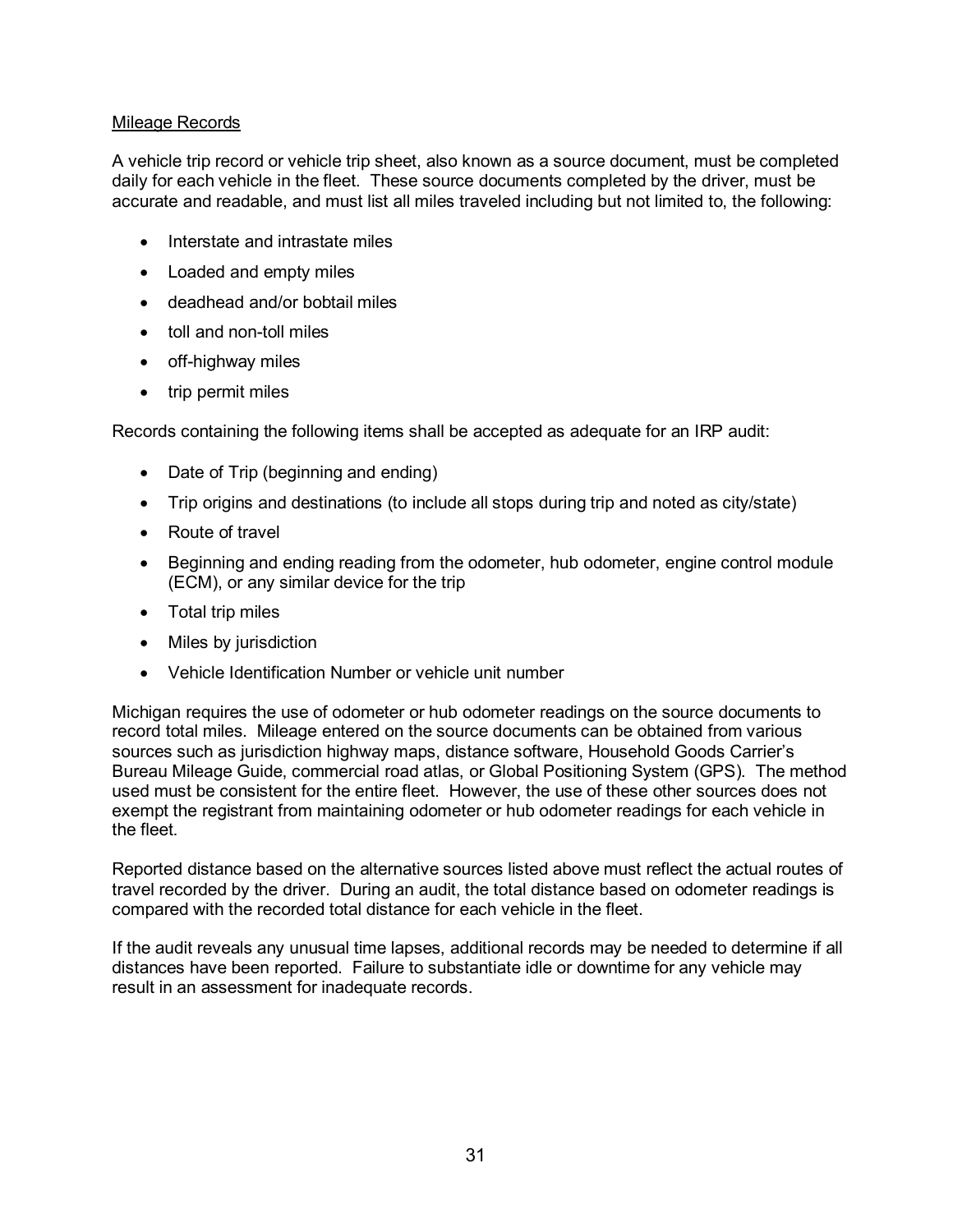#### Electronic Mileage Records

Carriers have the option to utilize electronic data recording devices in lieu of or in addition to handwritten trip records.

If you choose to use an electronic device, including a system based on Global Positioning System (GPS), to wholly or partly produce trip records, the following items shall be accepted as adequate for an IRP audit:

- original GPS or other location data for the vehicle to which the records pertain
- date and time of each GPS or other system reading
- location of each GPS or other system reading
- beginning and ending reading from the odometer, hubodometer, engine control module (ECM), or any similar device for the period to which the records pertain
- calculated miles between each GPS or other system reading
- route of the vehicle's travel
- total miles traveled by the vehicle
- miles traveled in each jurisdiction
- Vehicle Identification Number or the vehicle unit number

If you choose to utilize an electronic recording device, be aware that systems may condense, edit or delete mileage data and therefore may not be reliable for reporting or audit purposes.

Please see Appendix B for information about Electronic Logging Devices.

#### Mileage Summary Reports

Daily trip records (source documents) must be used to compile monthly, quarterly and yearly mileage summaries. Quarterly and yearly mileage summaries are not accepted at face value in an audit, they must be supported by trip records.

The monthly summary should recap the total distance traveled by each apportioned vehicle in each jurisdiction during the calendar month and the total distance traveled by the fleet in each jurisdiction during the calendar month. If source documents are provided for audit without the required summaries, the records may be deemed inadequate and may result in an assessment to the registrant.

The monthly summaries should be used to compile the quarterly summaries. The quarterly summary must show the total distance traveled in each jurisdiction by each apportioned vehicle and the total distance traveled by the fleet in each jurisdiction during each quarter of the registration year.

The yearly summary should be compiled from the monthly or quarterly summaries. The yearly summary must show the total distance traveled in each jurisdiction during the reporting period (July 1 – June 30) by all apportioned vehicles in the fleet. Once the yearly summary is complete, it may be used to complete the IRP renewal.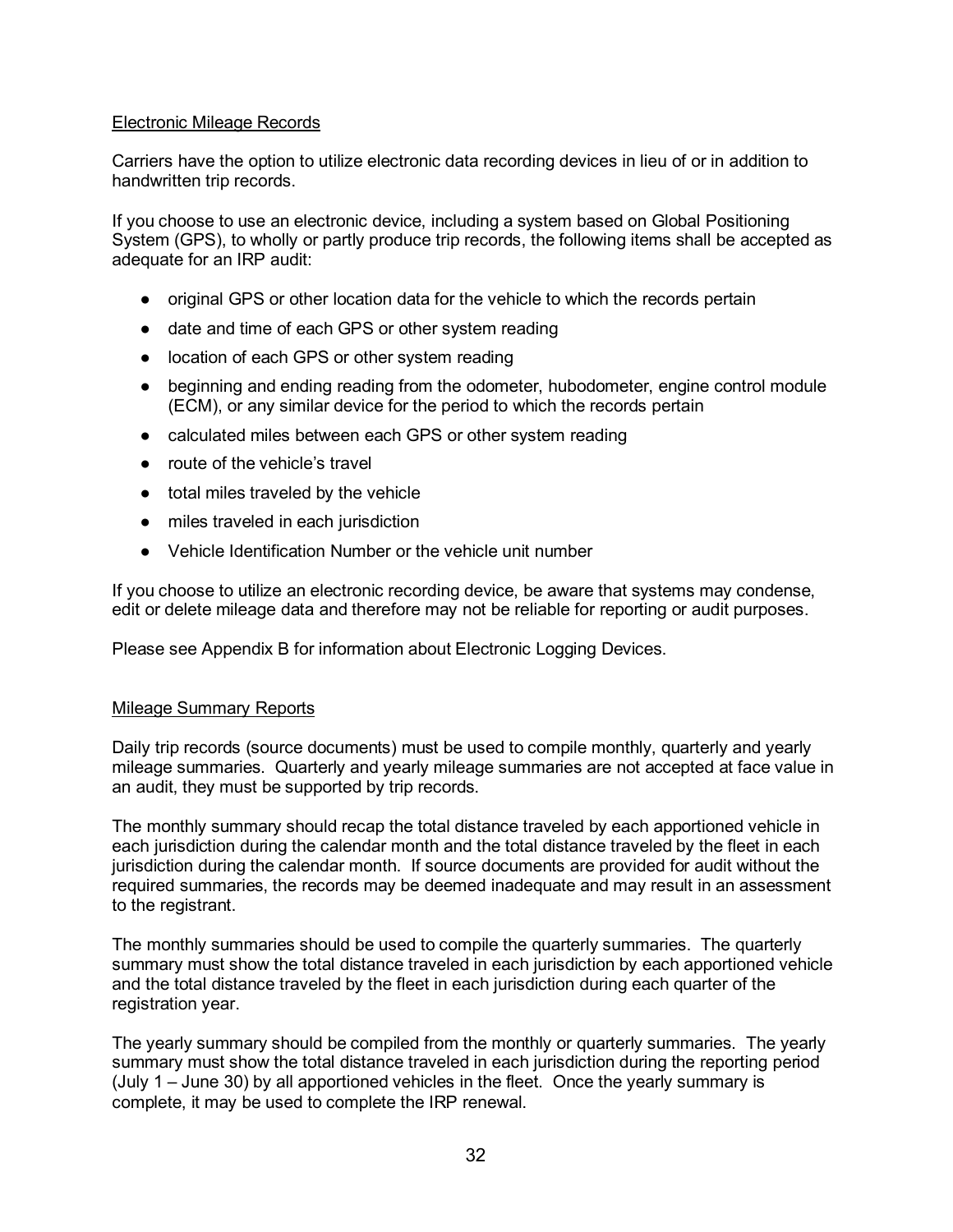#### Responsibility for Mileage Records

It is the responsibility of the registrant to retain trip records. Even if you are leased to a company, you must keep your own copy of trip reports and monthly or quarterly summaries. The auditors will not obtain your records from the company that you were leased to; that is your responsibility. If the company is out-of-business or no longer has your records, you remain responsible.

#### The Audit Process

If your account is selected for an IRP audit, you will be notified of the intent to audit in writing and will have 30 days to provide the requested records. The letter will include information on what registration years will be audited, the associated mileage reporting periods, and the type of records to be submitted for audit.

All audits are performed at the IRP Office in Lansing, MI. You may mail your records to the address listed in the audit notification letter.

Once the audit is complete, you will be provided with an audit report. The audit report contains information about the record evaluation, the findings of the audit and recommendations (if any) for improvements to record keeping methods.

#### Post Audit Options

After receiving your audit results, you may do any of the following:

- Pay the netted assessment after receiving invoice(s)
- Request an appeal or reevaluation of the audit results and provide additional documents not previously made available

Once an audit report is issued, the registrant has 30 days from the date of issuance of the audit report to request a reevaluation or file an appeal. The request for reevaluation or appeal must be submitted to the IRP Office in writing.

If your audit results in an assessment, you will have 30 days from the date of the invoice to pay the amount of the assessment.

If your audit results in a credit, Michigan will automatically issue a refund and you will not need to do anything further. Refunds may take up to eight (8) weeks to process.

Note: If your audit results in assessments (additional fees) and the fees are not paid in a timely manner, the IRP account will be suspended and no further registration activity will occur until the fees are paid.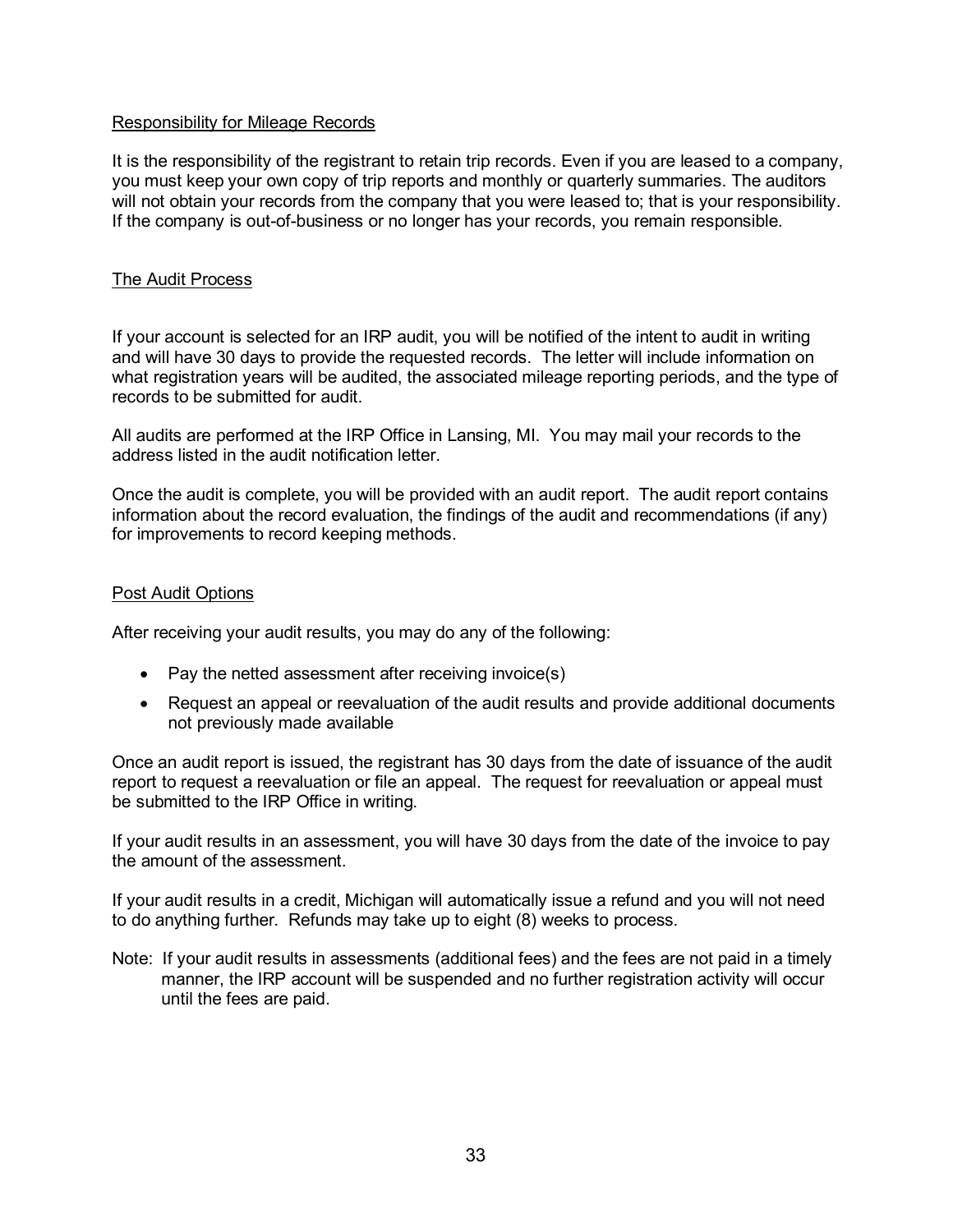#### Inadequate Records Assessment

If the registrant fails or refuses to make records available for audit within 30 calendar days of a written request, or if the records made available are, as a whole, so inadequate that they cannot be audited, the following assessments will be imposed:

- First Offense twenty percent (20%) of the apportionable registration fees paid in the registration year being audited.
- Second Offense fifty percent (50%) of the apportionable registration fees paid in the registration year being audited.
- Third Offense one hundred percent (100%) of the apportionable registration fees in the registration year being audited.

For questions about audits or operational records, please contact the Michigan IRP Audit Section at (517) 335-6119.

To assist you with record keeping, a blank, printable sample Individual Vehicle Distance and Fuel Report form is available by calling the IRP Unit at (517) 335-6119 or on the Secretary of State's website at [www.Michigan.gov/sos.](http://www.michigan.gov/sos) Click on Business Services and then select International Registration Plan.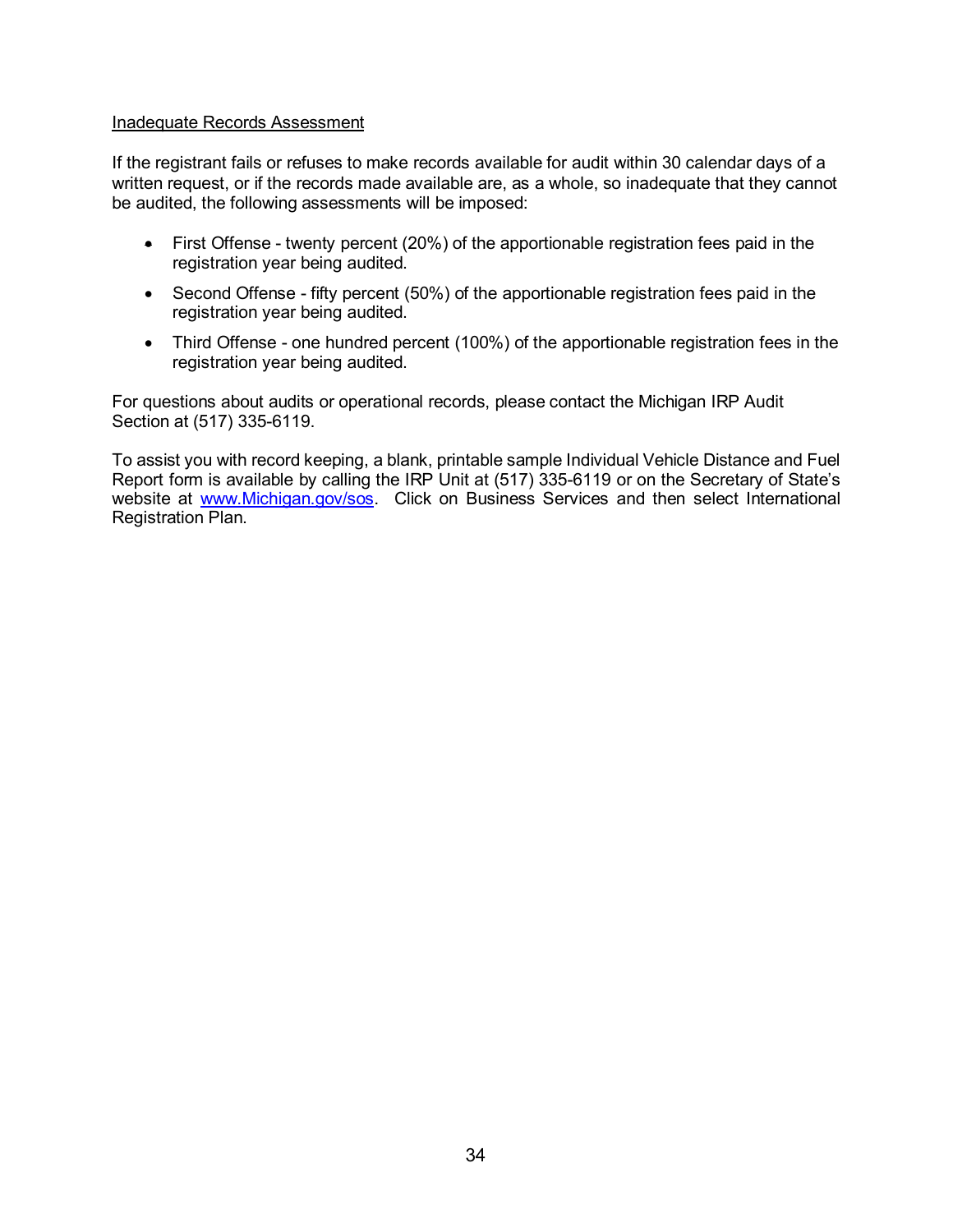## **TEMPORARY REGISTRATIONS**

## Trip Permits (72-Hour Reciprocity Permit)

A 72-hour reciprocity permit is required for the power unit (truck or truck-tractor) from a reciprocal jurisdiction but exceeding its maximum GVW while in Michigan, or a truck from an IRP jurisdiction, but without an IRP plate. The permit authorizes 72 consecutive hours of travel in or through Michigan. The fee for each permit is \$20.

## **The permit is sold only on an emergency basis or infrequent need.**

Permits may be purchased:

- 1. Online through CARS e-Services at https://dsvsesvc.sos.state.mi.us/TAP/ /. The trip permit will be emailed to you and is effective immediately upon receipt.
- 2. Through the following wire (fax) services:

| 800-410-4754                   |
|--------------------------------|
| www.alliedpermits.com          |
| 888-963-0830                   |
| 800-749-7166                   |
| 800-669-5014                   |
| 888-731-0312                   |
| 800-231-5266                   |
| 800-788-0603                   |
| 800-567-7775                   |
| 727-942-2006                   |
| 866-573-7648                   |
| 800-331-4805                   |
| 866-351-2435                   |
| 888-331-0601                   |
| 800-228-7577                   |
| 800-734-3544                   |
| Ohio Office 888-737-6483       |
| California Office 888-737-6488 |
|                                |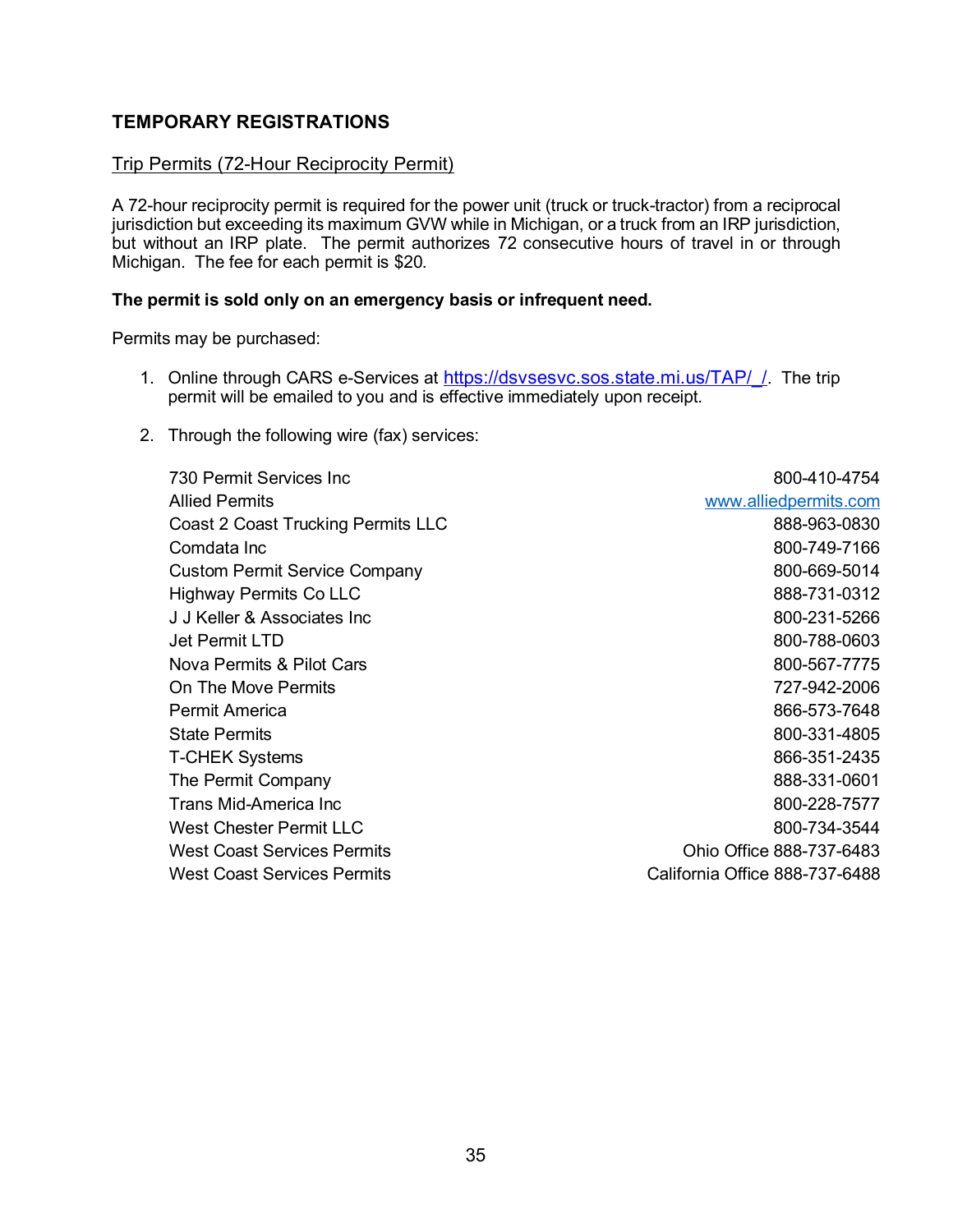#### 30-Day Permit (Hunter's Permit)

A 30-day permit (Hunter's Permit) may be used in lieu of a Michigan IRP plate when an owneroperator terminates a lease and must surrender the apportioned license plate to the carrier. These permits allow the operation of a vehicle for the purpose of locating a new job; however, a vehicle operating under a 30-day permit cannot be used to transport passengers for hire, or to transport goods, wares, or merchandise commercially.

NOTE: A 30-day permit, or Hunter's Permit, should not be confused with a 30-day temporary authority available online after processing and paying for an IRP transaction through eServices. That temporary authority is valid for transporting passengers for hire, transporting goods, wares, or merchandise commercially.

30-day permits are issued at all Michigan Secretary of State Branch offices. To obtain a 30-day permit, the following must be presented:

- Proof of ownership
- Proof of Michigan no-fault insurance

These permits cannot be transferred. The permit fee is dependent on the annual registration fee of the vehicle.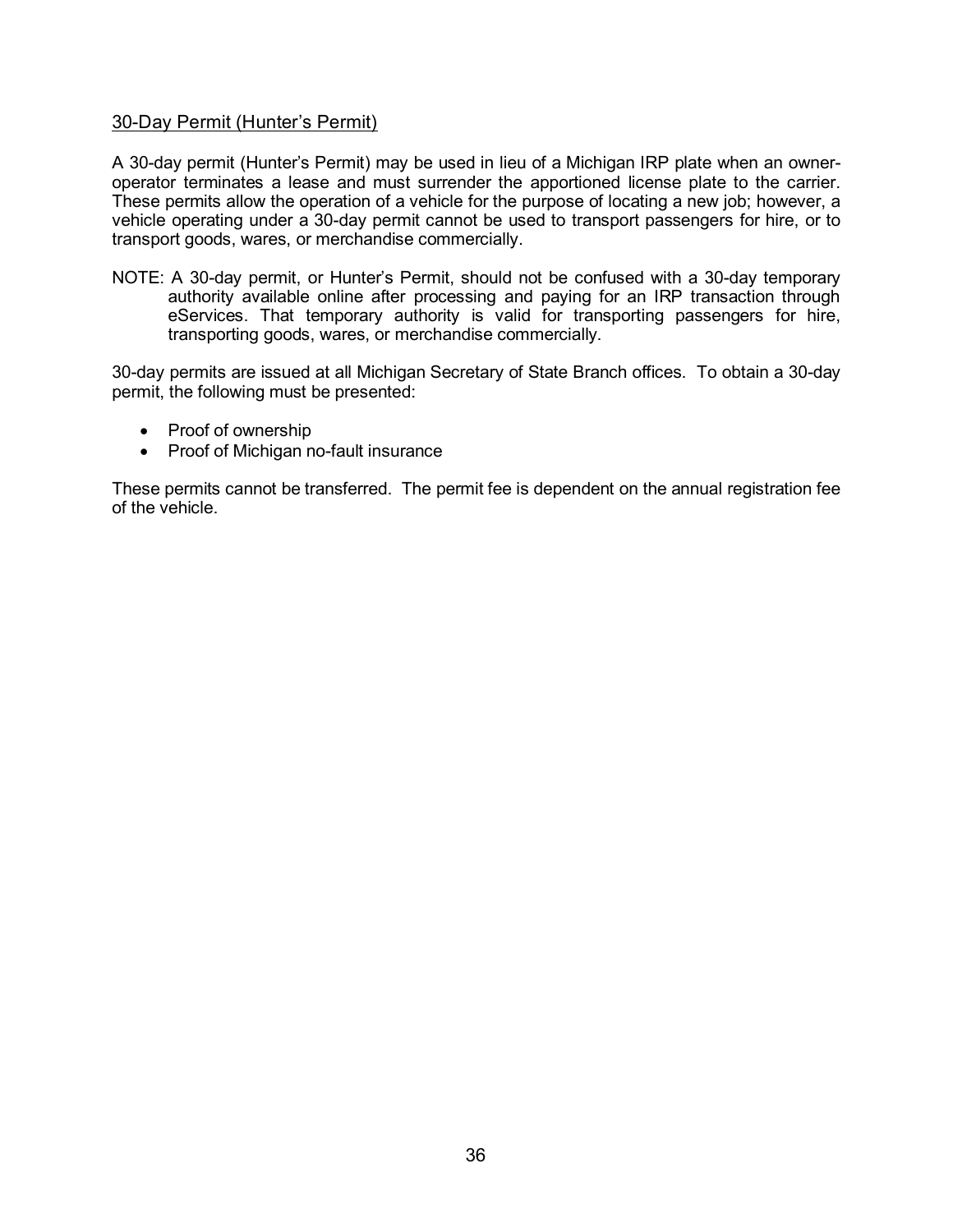## **APPENDIX A - DEFINITIONS**

## **ALLOCATION**

"Allocation" means a system of registering a Fleet that operates in more than one Member Jurisdiction under which the Vehicles are fully registered in individual Member Jurisdictions in proportion to a measure of the presence or travel of the Fleet in each one, and under which the Vehicles so registered are granted Reciprocity in all the Member Jurisdictions in which any of the Vehicles of the Fleet is registered.

## **APPLICANT**

"Applicant" means a Person in whose name an application is filed for registration under the Plan.

## **APPORTIONABLE FEE**

"Apportionable Fee" means any periodic recurring fee or tax required for registering Vehicles, such as registration, license, or weight fees.

## **APPORTIONABLE VEHICLE**

"Apportionable Vehicle" means (except as provided below) any Power Unit that is used or intended for use in two or more Member Jurisdictions and that is used for the transportation of persons for hire or designed, used, or maintained primarily for the transportation of property, and:

- has two Axles and a gross Vehicle weight or registered gross Vehicle weight in excess of 26,000 pounds (11,793.401 kilograms), or
- has three or more Axles, regardless of weight, or
- is used in combination, when the gross Vehicle weight of such combination exceeds 26,000 pounds (11,793.401 kilograms).

A Recreational Vehicle, a Vehicle displaying Restricted Plates, or a government-owned Vehicle, is not an Apportionable Vehicle; except that a Power Unit, or the Power Unit in a Combination of Vehicles having a gross Vehicle weight of 26,000 pounds (11,793.401 kilograms), or less, nevertheless may be registered under the Plan at the option of the Registrant.

#### **APPORTIONED VEHICLE**

"Apportioned Vehicle" means an Apportionable Vehicle that has been registered under the Plan.

## **APPORTIONMENT PERCENTAGE**

"Apportionment Percentage" means the ratio of the distance traveled in the Member Jurisdiction by a Fleet during the Reporting Period to the distance traveled in all Member Jurisdictions by the Fleet during the Reporting Period, calculated to six decimal places, rounded to five decimal places, and multiplied by one hundred.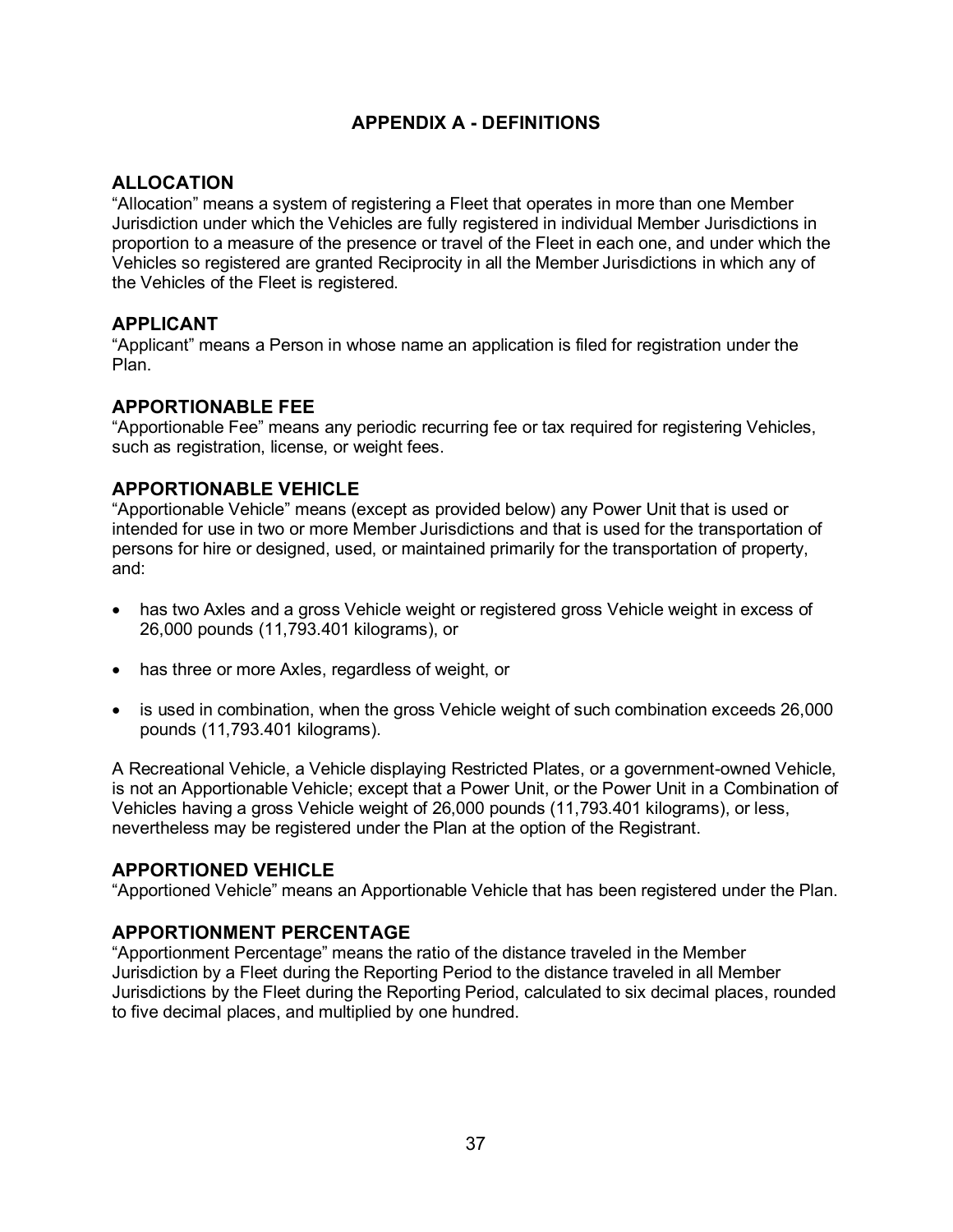## **AUDIT**

"Audit" means the examination of a Registrant's Records, including source documents, to verify the distances reported in the Registrant's application for apportioned registration and evaluate the accuracy of the Registrant's distance-accounting system for its Fleet. Such an examination may be of multiple Fleets for multiple years.

## **AUXILIARY AXLE**

"Auxiliary Axle" means an auxiliary undercarriage assembly with a fifth wheel and tow-bar used to convert a Semi-Trailer to a Trailer.

## **AXLE**

"Axle" means an assembly of a Vehicle consisting of two or more wheels whose centers are in one horizontal plane, by means of which a portion of the weight of a Vehicle and its load, if any, is continually transmitted to the roadway. For purposes of registration under the Plan, an "Axle" is any such assembly whether or not it is load-bearing only part of the time.

## **BASE JURISDICTION**

"Base Jurisdiction" means the Member Jurisdiction, selected in accordance with Section 305, to which an Applicant applies for apportioned registration under the Plan or the Member Jurisdiction that issues apportioned registration to a Registrant under the Plan.

## **BOARD**

"Board" means the Board of Directors of the Repository.

## **CAB CARD**

"Cab Card" means an evidence of registration, other than a Plate, issued for an Apportioned Vehicle registered under the Plan by the Base Jurisdiction and carried in or on the identified vehicle.

## **CHARTERED PARTY**

"Chartered Party" means a group of Persons who, pursuant to a common purpose and under a single contract, have acquired the exclusive use of a passenger-carrying Motor Vehicle to travel together as a group to a specified destination or for a particular itinerary, either agreed upon in advance or modified by the group after leaving the place of origin. This term includes services rendered to a number of passengers that a passenger carrier or its agent has assembled into a travel group through sales of a ticket to each individual passenger covering a round trip from one or more points of origin to a single advertised destination.

## **COMBINATION OF VEHICLES**

"Combination of Vehicles" means a Power Unit used in combination with one or more Trailers, Semi-Trailers, or Auxiliary Axles.

#### **CREDENTIALS**

"Credentials" means the Cab Card and Plate issued in accordance with the Plan.

#### **ENFORCEMENT DATE**

"Enforcement Date" means the date the Base Jurisdiction requires a Registrant to display the new Registration Year's Credentials.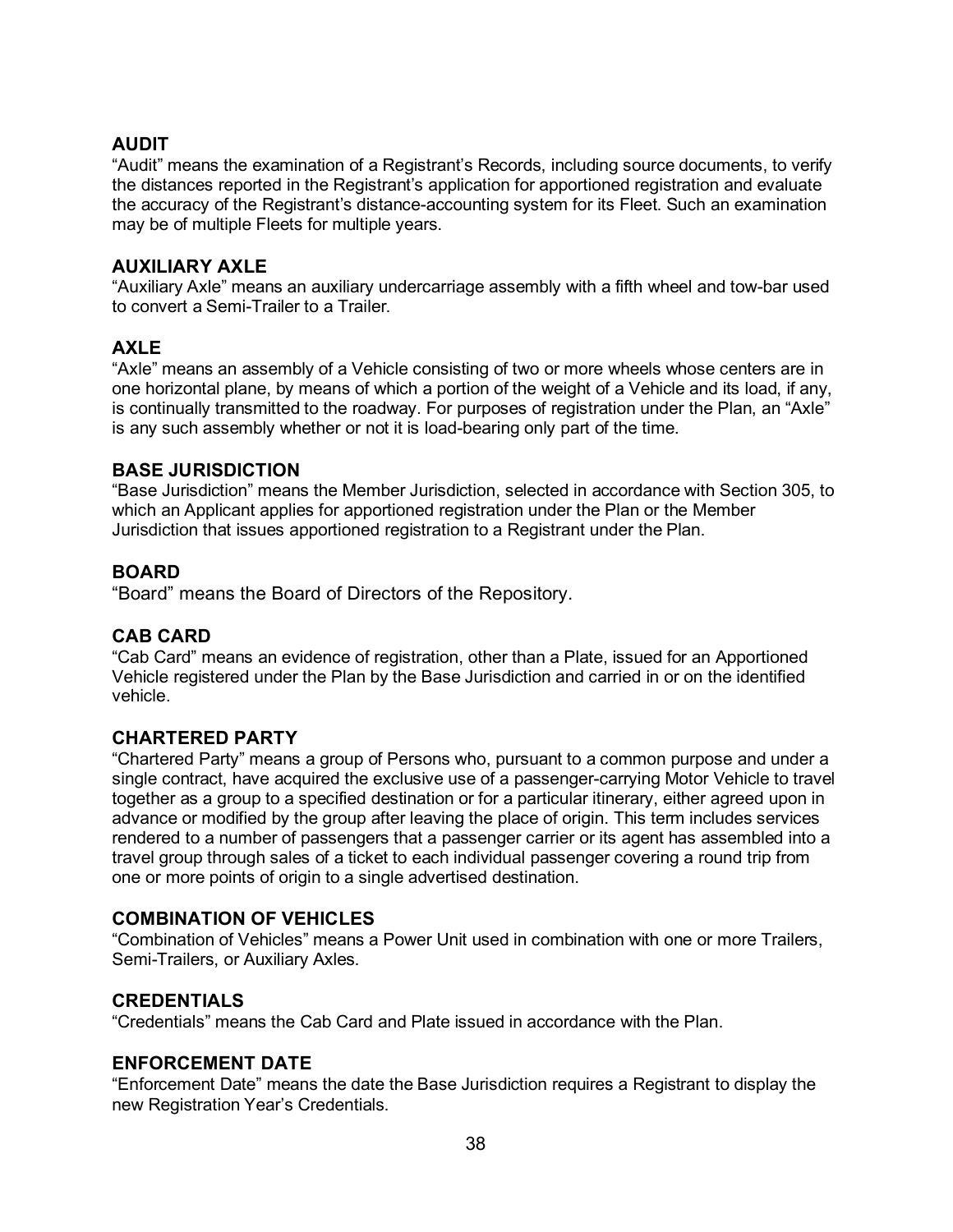## **ESTABLISHED PLACE OF BUSINESS**

"Established Place of Business" means a physical structure located within the Base Jurisdiction that is owned or leased by the Applicant or Registrant and whose street address shall be specified by the Applicant or Registrant. This physical structure shall be open for business and shall be staffed during regular business hours by one or more persons employed by the Applicant or Registrant on a permanent basis (i.e., not an independent contractor) for the purpose of the general management of the Applicant's or Registrant's trucking-related business (i.e., not limited to credentialing, distance and fuel reporting, and answering telephone inquiries). The Applicant or Registrant need not have land line telephone service at the physical structure. Records concerning the Fleet shall be maintained at this physical structure (unless such records are to be made available in accordance with the provisions of Section 1035). The Base Jurisdiction may accept information it deems pertinent to verify that an Applicant or Registrant has an Established Place of Business within the Base Jurisdiction.

## **EXCEPTION**

"Exception" means a deviation from the Plan by a Member Jurisdiction, which has been approved by all Member Jurisdictions.

## **EXTENSION**

"Extension" means a period of time from the expiration date or end of a Grace Period during which Registrants may operate on expired Credentials by reason of the inability of the Base Jurisdiction to provide current Credentials.

## **FLEET**

"Fleet" means one or more Apportionable Vehicles designated by a Registrant for distance reporting under the Plan.

#### **GRACE PERIOD**

"Grace Period" means a period of time from the expiration of apportioned registration until the Enforcement Date for new Credentials.

#### **HOUSEHOLD GOODS CARRIER**

"Household Goods Carrier" means a carrier handling (i) personal effects and property used or to be used in a dwelling, or (ii) furniture, fixtures, equipment, and the property of stores, offices, museums, institutions, hospitals, or other establishments, when a part of the stock, equipment, or supply of such stores, offices, museums, institutions, including objects of art, displays, and exhibits, which, because of their unusual nature or value, requires the specialized handling and equipment commonly employed in moving household goods.

## **INTERJURISDICTION MOVEMENT**

"InterJurisdiction Movement" means Vehicle movement between or through two or more Jurisdictions.

#### **INTRAJURISDICTION MOVEMENT**

"IntraJurisdiction Movement" means Vehicle movement from one point within a Jurisdiction to another point within the same Jurisdiction.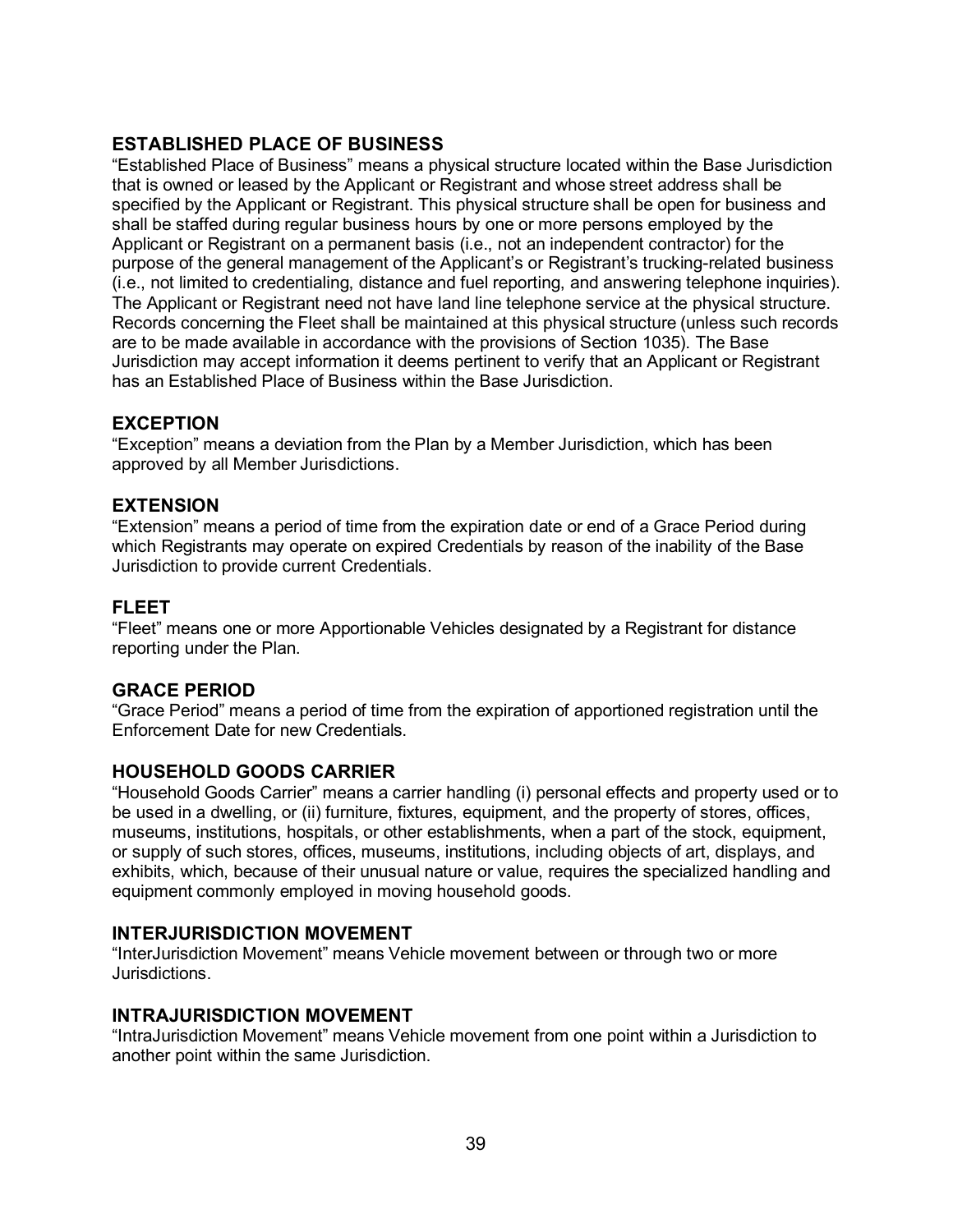## **JURISDICTION**

"Jurisdiction" means a country or a state, province, territory, possession, or federal district of a country.

## **LEASE**

"Lease" means a transaction evidenced by a written document in which a Lessor vests exclusive possession, control, and responsibility for the operation of a Vehicle in a Lessee for a specific term. A long-term Lease is for a period of 30 calendar days or more. A short-term Lease is for a period of less than 30 calendar days.

## **LESSEE**

"Lessee" means a Person that is authorized to have exclusive possession and control of a Vehicle owned by another under terms of a Lease agreement.

## **LESSOR**

"Lessor" means a Person that, under the terms of a Lease agreement, authorizes another Person to have exclusive possession, control of, and responsibility for the operation of a Vehicle.

## **MEMBER JURISDICTION**

"Member jurisdiction" means a Jurisdiction that has applied and has been approved for membership in the Plan in accordance with Section 1100 of the Plan.

#### **MOTOR VEHICLE**

"Motor Vehicle" means a Vehicle which is self-propelled by power other than muscular power and which does not move on rail.

#### **PERSON**

"Person" means a natural person or business entity such as a corporation, partnership, or limited liability company.

## **PLATE**

"Plate" means the license plate, including renewal decals, if any, issued for a Vehicle registered under the Plan by the Base Jurisdiction.

#### **POOL**

"Pool," with respect to motor bus operations, means an agreement or combination among motor carriers of passengers, with the approval of the U.S. Department of Transportation or relevant Provincial authority, to combine or divide traffic, services, or any part of their earnings.

#### **POWER UNIT**

"Power Unit" means a Motor Vehicle (but not including an automobile or motorcycle), as distinguished from a Trailer, Semi-Trailer, or an Auxiliary Axle.

## **PROPERLY REGISTERED VEHICLE**

"Properly Registered Vehicle" means a Vehicle which has been registered in full compliance with the laws of all Jurisdictions in which it is intended to operate.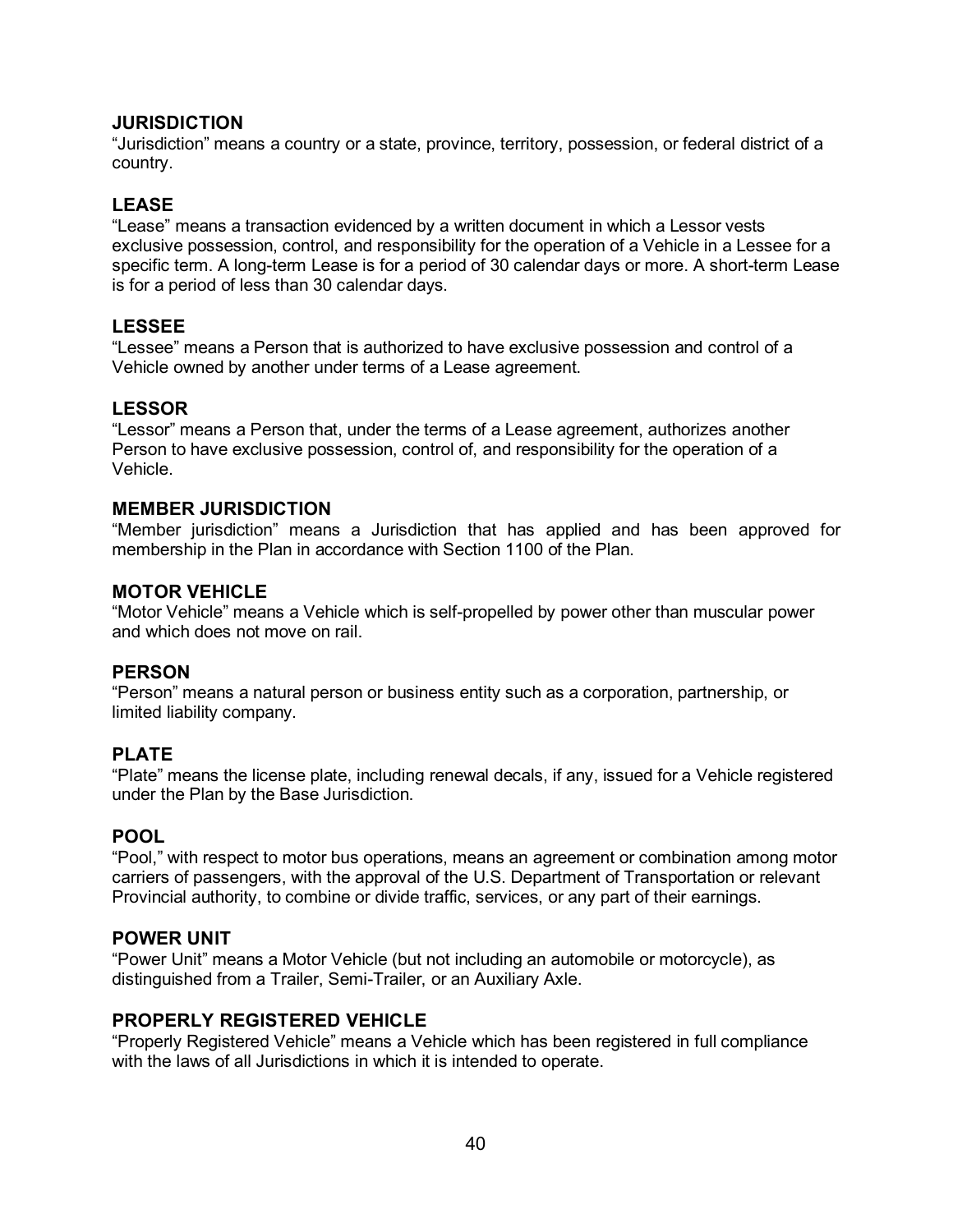## **RECIPROCITY**

"Reciprocity" means the reciprocal grant by one Jurisdiction of operating rights or privileges to Properly Registered Vehicles registered by another Jurisdiction, especially but not exclusively including privileges generally conferred by Vehicle registration.

## **RECIPROCITY AGREEMENT**

"Reciprocity Agreement" means an agreement, arrangement, or understanding between two or more Jurisdictions under which each of the participating Jurisdictions grants reciprocal rights or privileges to Properly Registered Vehicles that are registered under the laws of other participating Jurisdictions.

## **RECIPROCITY DISTANCE**

"Reciprocity Distance" means the distance traveled by Apportionable Vehicles in Jurisdictions which are not Member Jurisdictions and which grant Reciprocity without charge.

#### **RECORDS**

"Record" means information created, received, and maintained as evidence by an organization or person in the transaction of business, or in the pursuance of legal obligations, regardless of media.

#### **RECORDS REVIEW**

"Records Review" means an evaluation of a Registrant's distance accounting system and internal controls to assess the Registrant's compliance with the requirements of the Plan. Unlike an Audit, a Records Review focuses only on the adequacy of the internal controls and the record-keeping system; it may be limited in scope to less than a full Registration Year; it may be conducted before the Registrant's first registration renewal; and it does not result in any fee adjustments.

#### **RECREATIONAL VEHICLE**

"Recreational Vehicle" means a Vehicle used for personal pleasure or personal travel and not in connection with any commercial endeavor.

#### **REGISTRANT**

"Registrant" means a Person in whose name a Properly Registered Vehicle is registered.

#### **REGISTRATION YEAR**

"Registration Year" means the twelve-month period during which, under the laws of the Base Jurisdiction, the registration issued to a Registrant by the Base Jurisdiction is valid.

#### **RENTAL FLEET**

"Rental Fleet" means Vehicles the Rental Owner designates as a Rental Fleet and which are offered for rent with or without drivers.

#### **RENTAL OWNER**

"Rental Owner" means someone who rents Vehicles to others with or without drivers.

#### **RENTAL VEHICLE**

"Rental Vehicle" means a Vehicle of a Rental Fleet.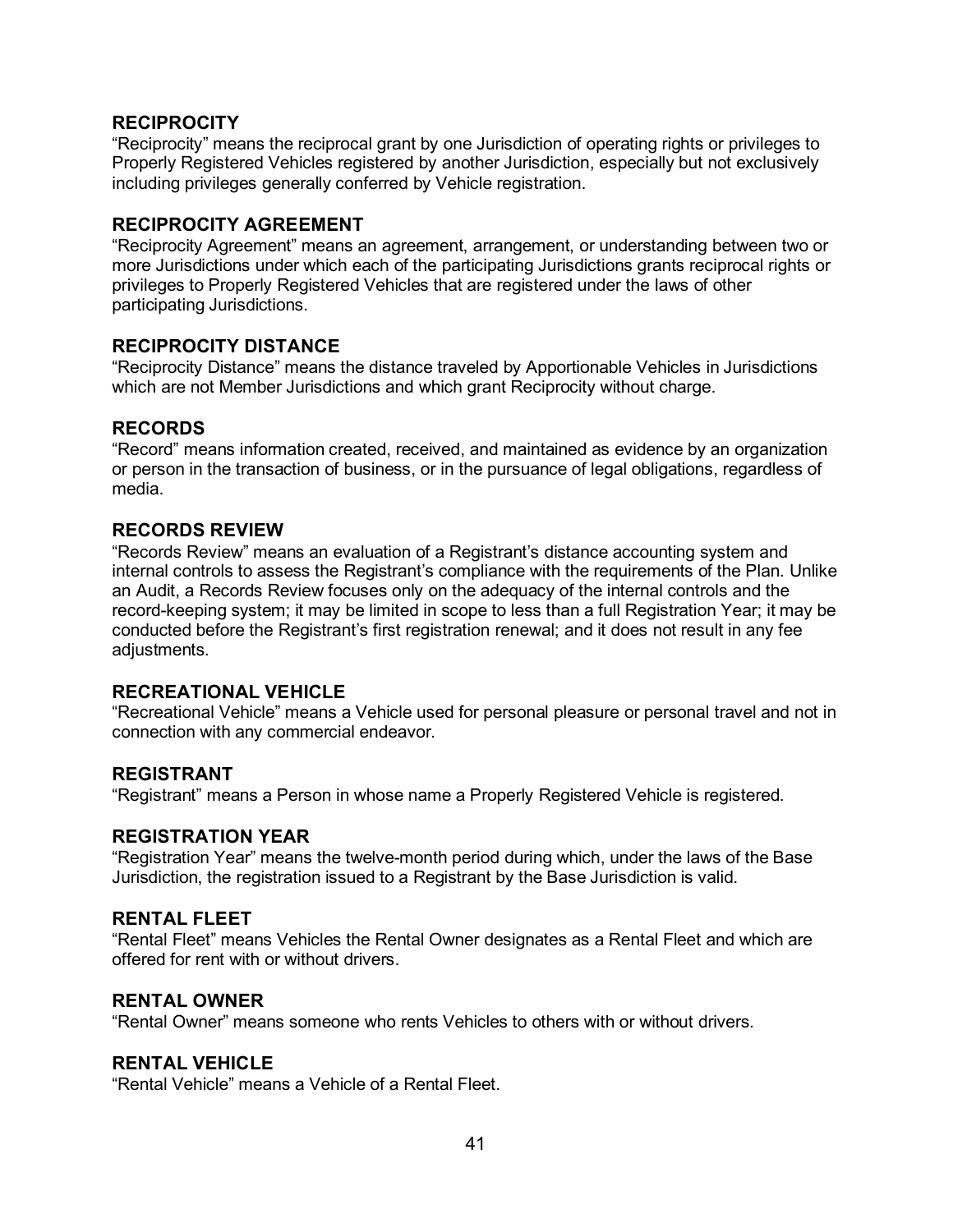## **REPORTING PERIOD**

"Reporting Period" means, except as provided below, the period of twelve consecutive months immediately prior to July 1 of the calendar year immediately preceding the beginning of the Registration Year for which apportioned registration is sought. If the Registration Year begins on any day in July, August, or September, the Reporting Period shall be the previous such twelvemonth period.

#### **REPOSITORY**

"Repository" means the entity designated as such in Section 1300.

#### **RESIDENCE**

"Residence" means the status of an Applicant or a Registrant as a resident of a Member Jurisdiction.

#### **RESTRICTED PLATE**

"Restricted Plate" means a plate that has a time, geographic area, distance, or commodity restriction or a mass transit or other special plate issued for a bus leased or owned by a municipal government, a state or provincial transportation authority, or a private party, and operated as part of an urban mass transit system, as defined by the Jurisdiction that issues the plate.

#### **SEMI-TRAILER**

"Semi-Trailer" means a Vehicle without motor power that is designed to be drawn by a Motor Vehicle and is constructed so that a part of its weight rests upon or is carried by a towing Vehicle.

#### **SERVICE REPRESENTATIVE**

**"**Service Representative" means a Person that furnishes facilities and services, including sales, warehousing, motorized equipment, and drivers under contract or other arrangement to a motor carrier for the transportation of household goods.

#### **TOTAL DISTANCE**

"Total Distance" means all distance operated by a Fleet of Apportioned Vehicles. Total Distance includes the full distance traveled in all Vehicle movements, both interjurisdictional and intrajurisdictional, and including loaded, empty, deadhead, and bobtail distance. Distance traveled by a Vehicle while under a trip Lease shall be considered to have been traveled by the Lessor's Fleet.

#### **TRACTOR**

"Tractor" means a motor Vehicle designed and used primarily for drawing other Vehicles, but not so constructed as to carry a load other than part of the weight of the Vehicle and load so drawn.

#### **TRAILER**

"Trailer" means a Vehicle without motor power, designed to be drawn by a Motor Vehicle and so constructed that no part of its weight or that of its load rests upon or is carried by the towing Vehicle.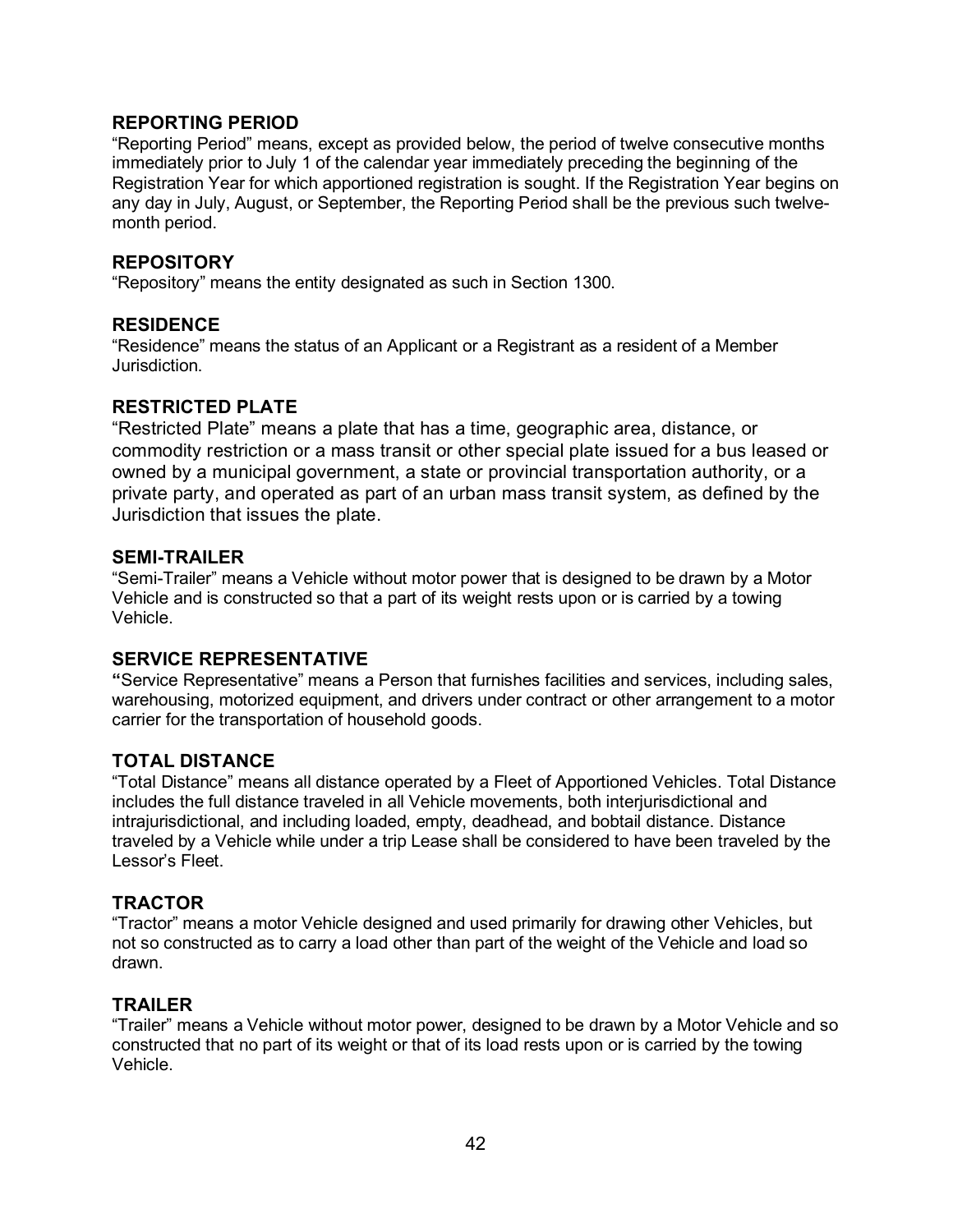#### **TRIP PERMIT**

"Trip Permit" means a permit issued by a Member Jurisdiction in lieu of apportioned or full registration.

## **TRUCK**

"Truck" means a Power Unit designed, used, or maintained primarily for the transportation of property.

#### **TRUCK TRACTOR**

"Truck Tractor" means a Motor Vehicle designed and used primarily for drawing other Vehicles, but so constructed as to carry a load other than a part of the weight of the Vehicle and load so drawn.

## **UNLADEN WEIGHT**

"Unladen weight" means the weight of the vehicle fully equipped for service excluding the weight of any load.

## **UNITED STATES REGIONS**

"United States Regions" means, for purposes of Section 1325, the following allocation of the United States Member Jurisdictions:

Region No. 1 – Connecticut, Delaware, the District of Columbia, Maine, Maryland, Massachusetts, New Hampshire, New Jersey, New York, Pennsylvania, Rhode Island, and Vermont.

Region No. 2 – Alabama, Arkansas, Florida, Georgia, Kentucky, Louisiana, Mississippi, North Caroline, Oklahoma, South Carolina, Tennessee, Texas, Virginia, and West Virginia.

Region No. 3 – Illinois, Indiana, Iowa, Kansas, Michigan, Minnesota, Missouri, Nebraska, North Dakota, Ohio, South Dakota, and Wisconsin.

Region No. 4 – Arizona, California, Colorado, Idaho, Montana, Nevada, New Mexico, Oregon, Utah, Washington, and Wyoming.

## **VEHICLE**

"Vehicle" means a device used to transport persons or property on a highway, but does not include devices moved by human power or used exclusively upon rails or tracks.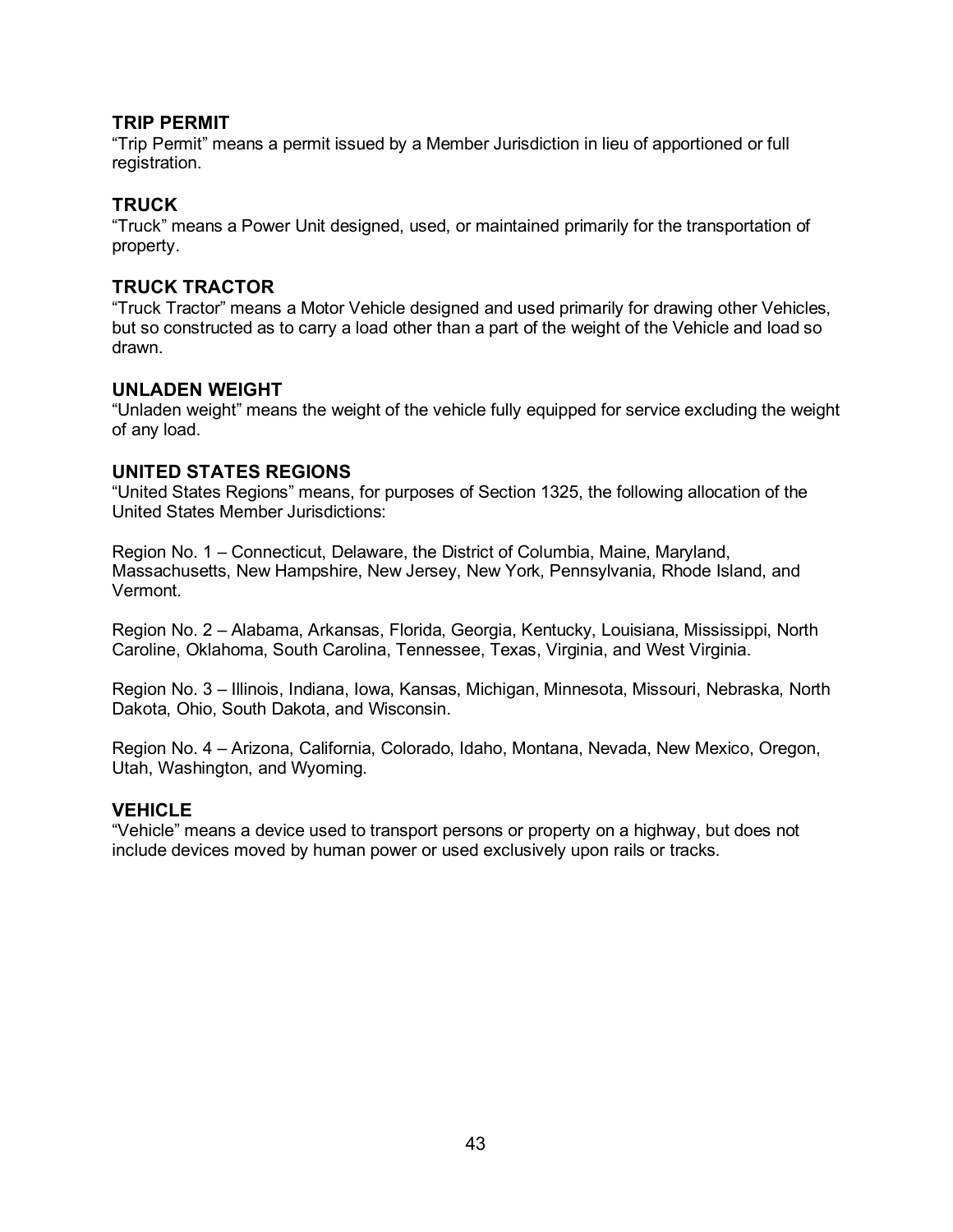## **APPENDIX B – ELECTRONIC LOGGING DEVICE**

|                                                                                                                                              | ELECTRONIC LOGGING DEVICE (ELD)                                                                                                                                              |                                                                                                                                                                                                                                                                                                                                                                                                                                                                                                                                                                                                                                                                                                                  |  |
|----------------------------------------------------------------------------------------------------------------------------------------------|------------------------------------------------------------------------------------------------------------------------------------------------------------------------------|------------------------------------------------------------------------------------------------------------------------------------------------------------------------------------------------------------------------------------------------------------------------------------------------------------------------------------------------------------------------------------------------------------------------------------------------------------------------------------------------------------------------------------------------------------------------------------------------------------------------------------------------------------------------------------------------------------------|--|
| Helpful information to assist you in                                                                                                         |                                                                                                                                                                              |                                                                                                                                                                                                                                                                                                                                                                                                                                                                                                                                                                                                                                                                                                                  |  |
| choosing a system right for your requirements                                                                                                |                                                                                                                                                                              |                                                                                                                                                                                                                                                                                                                                                                                                                                                                                                                                                                                                                                                                                                                  |  |
|                                                                                                                                              |                                                                                                                                                                              |                                                                                                                                                                                                                                                                                                                                                                                                                                                                                                                                                                                                                                                                                                                  |  |
| for audit purposes.<br>similarities between an ELD and a compliant IFTA/IRP electronic records device.                                       |                                                                                                                                                                              | An Electronic Logging Device (ELD) is an electronic device designed to comply with FMCSA's criteria to accurately record a drivers driving<br>time for Hours of Service compliance. The International Registration Plan (IRP) and the International Fuel Tax Agreement (IFTA) each<br>allow the use of electronic devices to document vehicle distance by jurisdiction provided the required supporting data are maintained<br>The purchase of an ELD does not necessarily mean it will be compliant for IFTA and IRP purposes or vice versa. Beware of vendors stating<br>that their systems are IFTA or IRP certified. There is no such certification. See the chart below for some of the key differences and |  |
| <b>DISTANCE DATA</b><br><b>Collection Elements</b>                                                                                           | Electronic Logging Device (ELD)<br>For Reporting Hours of Service                                                                                                            | <b>Electronic Logging Device (ELD)</b><br><b>IFTA / IRP Compliant</b>                                                                                                                                                                                                                                                                                                                                                                                                                                                                                                                                                                                                                                            |  |
| Original GPS or other location data for the vehicle to<br>which the records pertain                                                          | Required                                                                                                                                                                     | Required                                                                                                                                                                                                                                                                                                                                                                                                                                                                                                                                                                                                                                                                                                         |  |
| Frequency of GPS Readings, date & time stamps,<br>and distance recording requirements.                                                       | <b>Location readings:</b><br>· Every 60 minutes<br>. Every change of duty status<br>. Engine on/Off at a precision of one<br>mile when On-Duty and 10 miles<br>when Off-Duty | Date and time of each GPS or other system reading:<br>At intervals sufficient to validate the total distance<br>traveled in each jurisdiction.<br>This is dependent on the carrier operation and could<br>mean a location reading every 15 minutes or less.                                                                                                                                                                                                                                                                                                                                                                                                                                                      |  |
| Location of each GPS or other system reading                                                                                                 | NotReguired                                                                                                                                                                  | Required                                                                                                                                                                                                                                                                                                                                                                                                                                                                                                                                                                                                                                                                                                         |  |
| Calculated distance between each GPS or other<br>system reading                                                                              | NotReguired                                                                                                                                                                  | Reguired                                                                                                                                                                                                                                                                                                                                                                                                                                                                                                                                                                                                                                                                                                         |  |
| <b>Routes of Travel by Unit</b>                                                                                                              | NotReguired                                                                                                                                                                  | Required                                                                                                                                                                                                                                                                                                                                                                                                                                                                                                                                                                                                                                                                                                         |  |
| Beginning and ending reading from the odometer,<br>hubodometer, engine control module, or similar<br>device                                  | Required                                                                                                                                                                     | Required                                                                                                                                                                                                                                                                                                                                                                                                                                                                                                                                                                                                                                                                                                         |  |
| <b>Engine Hours</b>                                                                                                                          | Required                                                                                                                                                                     | NotReguired                                                                                                                                                                                                                                                                                                                                                                                                                                                                                                                                                                                                                                                                                                      |  |
| <b>Total Trip Distance by Unit</b>                                                                                                           | NotReguired                                                                                                                                                                  | Required                                                                                                                                                                                                                                                                                                                                                                                                                                                                                                                                                                                                                                                                                                         |  |
| Distance By Unit Each 24 Hour Period                                                                                                         | Required                                                                                                                                                                     | NotReguired                                                                                                                                                                                                                                                                                                                                                                                                                                                                                                                                                                                                                                                                                                      |  |
| <b>Distance by Jurisdiction by Unit</b>                                                                                                      | NotReguired                                                                                                                                                                  | Required                                                                                                                                                                                                                                                                                                                                                                                                                                                                                                                                                                                                                                                                                                         |  |
| UnitNumber (ID)                                                                                                                              | <b>Power Unit and Trailer</b>                                                                                                                                                | <b>Power Unit Only</b>                                                                                                                                                                                                                                                                                                                                                                                                                                                                                                                                                                                                                                                                                           |  |
| Registrant's (Company) Name                                                                                                                  | Required                                                                                                                                                                     | Required                                                                                                                                                                                                                                                                                                                                                                                                                                                                                                                                                                                                                                                                                                         |  |
| Driver Name/ID                                                                                                                               | Required                                                                                                                                                                     | NotReguired                                                                                                                                                                                                                                                                                                                                                                                                                                                                                                                                                                                                                                                                                                      |  |
| <b>Carrier Responsibilities</b>                                                                                                              |                                                                                                                                                                              |                                                                                                                                                                                                                                                                                                                                                                                                                                                                                                                                                                                                                                                                                                                  |  |
| Retain all data for audit purposes                                                                                                           | 6 months                                                                                                                                                                     | IFTA: 4 years - IRP: up to 6.5 years                                                                                                                                                                                                                                                                                                                                                                                                                                                                                                                                                                                                                                                                             |  |
| <b>Minimum Device Requirements</b>                                                                                                           |                                                                                                                                                                              |                                                                                                                                                                                                                                                                                                                                                                                                                                                                                                                                                                                                                                                                                                                  |  |
| Certification that the device meets the<br>requirements.                                                                                     | Carrier must select self-certified devices from<br>the FMCSA website.                                                                                                        | Carrier responsibility to select a device that meets<br>IFTA/RPrequirements. IFTA/IRP DO NOT certify<br>devices/systems.                                                                                                                                                                                                                                                                                                                                                                                                                                                                                                                                                                                         |  |
| <b>Reporting Requirements</b>                                                                                                                |                                                                                                                                                                              |                                                                                                                                                                                                                                                                                                                                                                                                                                                                                                                                                                                                                                                                                                                  |  |
| Amonthly summary of the fleet's operations<br>that includes distance traveled during a quarter,<br>In total, by vehicle, and by jurisdiction | Not Required.<br>Reporting is by Driver,<br>not unit or fleet                                                                                                                | Must be provided upon due notice                                                                                                                                                                                                                                                                                                                                                                                                                                                                                                                                                                                                                                                                                 |  |
| Differentiate distance recording a couracy<br>between personal vehicle u se and commercial<br><b>LISE</b>                                    | Required                                                                                                                                                                     | No distinction; all travel must be documented.                                                                                                                                                                                                                                                                                                                                                                                                                                                                                                                                                                                                                                                                   |  |
| Report driver hours of service violations                                                                                                    | Required                                                                                                                                                                     | NotReguired                                                                                                                                                                                                                                                                                                                                                                                                                                                                                                                                                                                                                                                                                                      |  |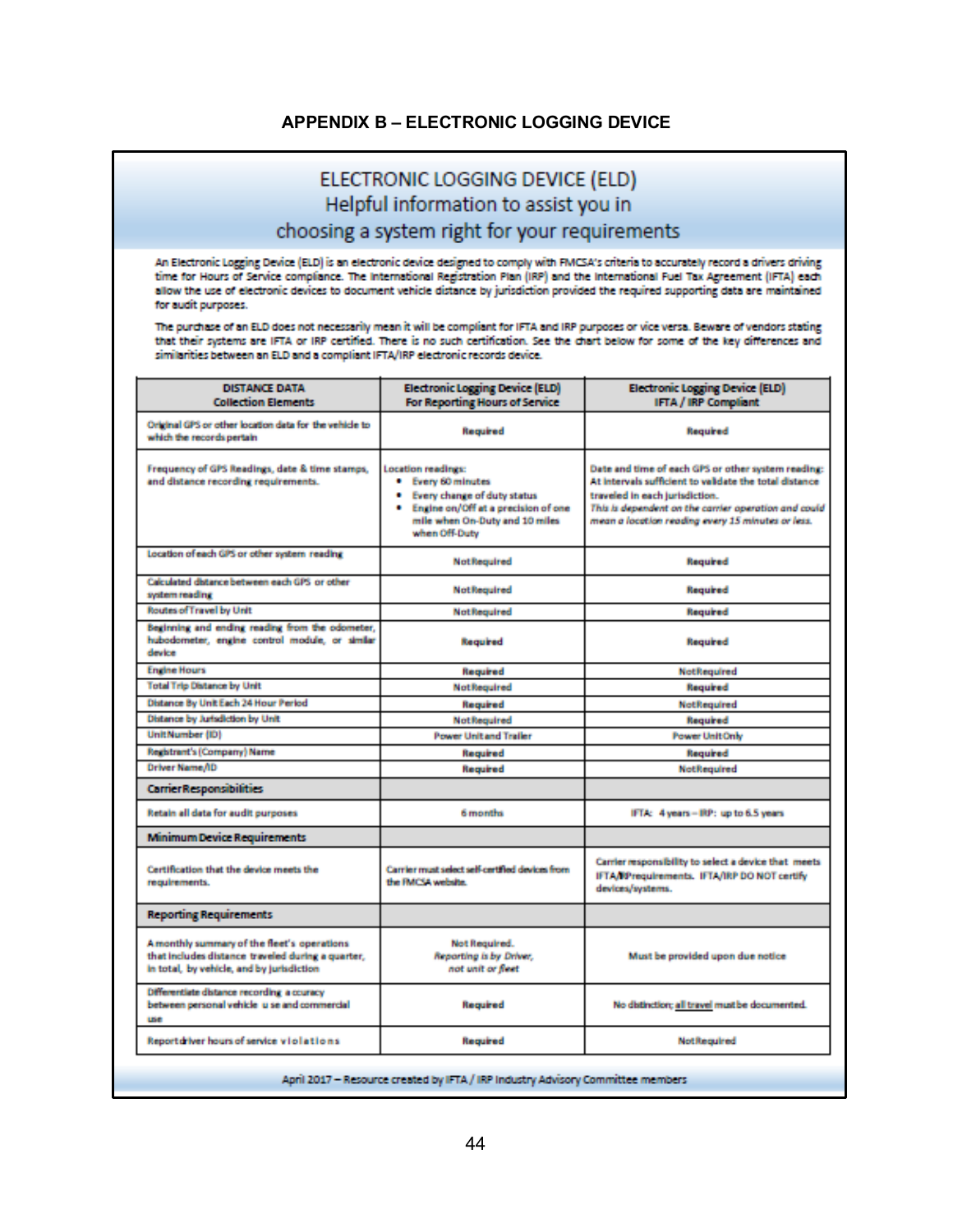## **APPENDIX C - ABBREVIATIONS FOR JURISDICTIONS**

| Alabama              | <b>AL</b> | New Brunswick*              | <b>NB</b>      |
|----------------------|-----------|-----------------------------|----------------|
| Alaska               | AK        | Newfoundland &<br>Labrador* | <b>NL</b>      |
| Alberta*             | AB        | New Hampshire               | <b>NH</b>      |
| Arizona              | AZ        | New Jersey                  | <b>NJ</b>      |
| Arkansas             | <b>AR</b> | New Mexico                  | <b>NM</b>      |
| British Columbia*    | <b>BC</b> | New York                    | <b>NY</b>      |
| California           | CA        | North Carolina              | <b>NC</b>      |
| Colorado             | CO        | North Dakota                | <b>ND</b>      |
| Connecticut          | <b>CT</b> | Northwest Territory*        | NT             |
| Delaware             | DE        | Nova Scotia*                | <b>NS</b>      |
| District of Columbia | <b>DC</b> | Ohio                        | OH             |
| Florida              | FL.       | Oklahoma                    | OK             |
| Georgia              | GA        | Ontario*                    | ON             |
| Idaho                | ID        | Oregon                      | <b>OR</b>      |
| Illinois             | IL        | Pennsylvania                | <b>PA</b>      |
| Indiana              | IN        | Prince Edward Island*       | <b>PE</b>      |
| lowa                 | IA        | Quebec*                     | QC             |
| Kansas               | <b>KS</b> | Rhode Island                | R <sub>l</sub> |
| Kentucky             | <b>KY</b> | Saskatchewan*               | <b>SK</b>      |
| Louisiana            | LA        | South Carolina              | <b>SC</b>      |
| Maine                | <b>ME</b> | South Dakota                | <b>SD</b>      |
| Manitoba*            | <b>MB</b> | Tennessee                   | <b>TN</b>      |
| Maryland             | <b>MD</b> | Texas                       | <b>TX</b>      |
| Massachusetts        | <b>MA</b> | Utah                        | <b>UT</b>      |
| Mexico               | <b>MX</b> | Vermont                     | VT             |
| Michigan             | ΜI        | Virginia                    | <b>VA</b>      |
| Minnesota            | <b>MN</b> | Washington                  | <b>WA</b>      |
| Mississippi          | <b>MS</b> | West Virginia               | <b>WV</b>      |
| Missouri             | <b>MO</b> | Wisconsin                   | WI             |
| Montana              | MT        | Wyoming                     | <b>WY</b>      |
| Nebraska             | <b>NE</b> | Yukon Territory*            | YT             |
| Nevada               | <b>NV</b> |                             |                |
|                      |           |                             |                |

| Alabama…………………       | AL        | New Brunswick*              | NB.       |
|----------------------|-----------|-----------------------------|-----------|
| Alaska……………………       | AK        | Newfoundland &<br>Labrador* | <b>NL</b> |
| Alberta*             | AB        | New Hampshire               | <b>NH</b> |
| Arizona              | AZ        | New Jersey                  | <b>NJ</b> |
| Arkansas…………………      | <b>AR</b> | New Mexico                  | <b>NM</b> |
| British Columbia*    | <b>BC</b> | New York                    | <b>NY</b> |
| California           | CA        | North Carolina              | <b>NC</b> |
| Colorado             | CO        | North Dakota                | <b>ND</b> |
| Connecticut          | <b>CT</b> | Northwest Territory*        | <b>NT</b> |
| Delaware             | DE        | Nova Scotia*                | <b>NS</b> |
| District of Columbia | DC        | Ohio                        | <b>OH</b> |
| Florida              | FL.       | Oklahoma                    | <b>OK</b> |
| Georgia              | GA        | Ontario*                    | ON        |
| Idaho                | ID        | Oregon                      | <b>OR</b> |
| Illinois             | IL        | Pennsylvania                | <b>PA</b> |
| Indiana              | IN        | Prince Edward Island*       | <b>PE</b> |
| lowa                 | IA        | Quebec*                     | QC        |
| Kansas               | <b>KS</b> | Rhode Island                | <b>RI</b> |
| Kentucky             | KY        | Saskatchewan*               | <b>SK</b> |
| Louisiana            | LA        | South Carolina              | <b>SC</b> |
| Maine                | ME        | South Dakota                | <b>SD</b> |
| Manitoba*            | <b>MB</b> | Tennessee                   | <b>TN</b> |
| Maryland             | MD        | Texas                       | <b>TX</b> |
| Massachusetts        | MA        | Utah                        | UT        |
| Mexico               | <b>MX</b> | Vermont                     | VT.       |
| Michigan             | ΜI        | Virginia                    | <b>VA</b> |
| Minnesota            | <b>MN</b> | Washington                  | <b>WA</b> |
| Mississippi          | <b>MS</b> | West Virginia               | WV        |
| Missouri             | <b>MO</b> | Wisconsin                   | WI        |
| Montana              | MT        |                             | <b>WY</b> |
| Nebraska             | <b>NE</b> | Yukon Territory*            | YT        |

\*Canadian Provinces